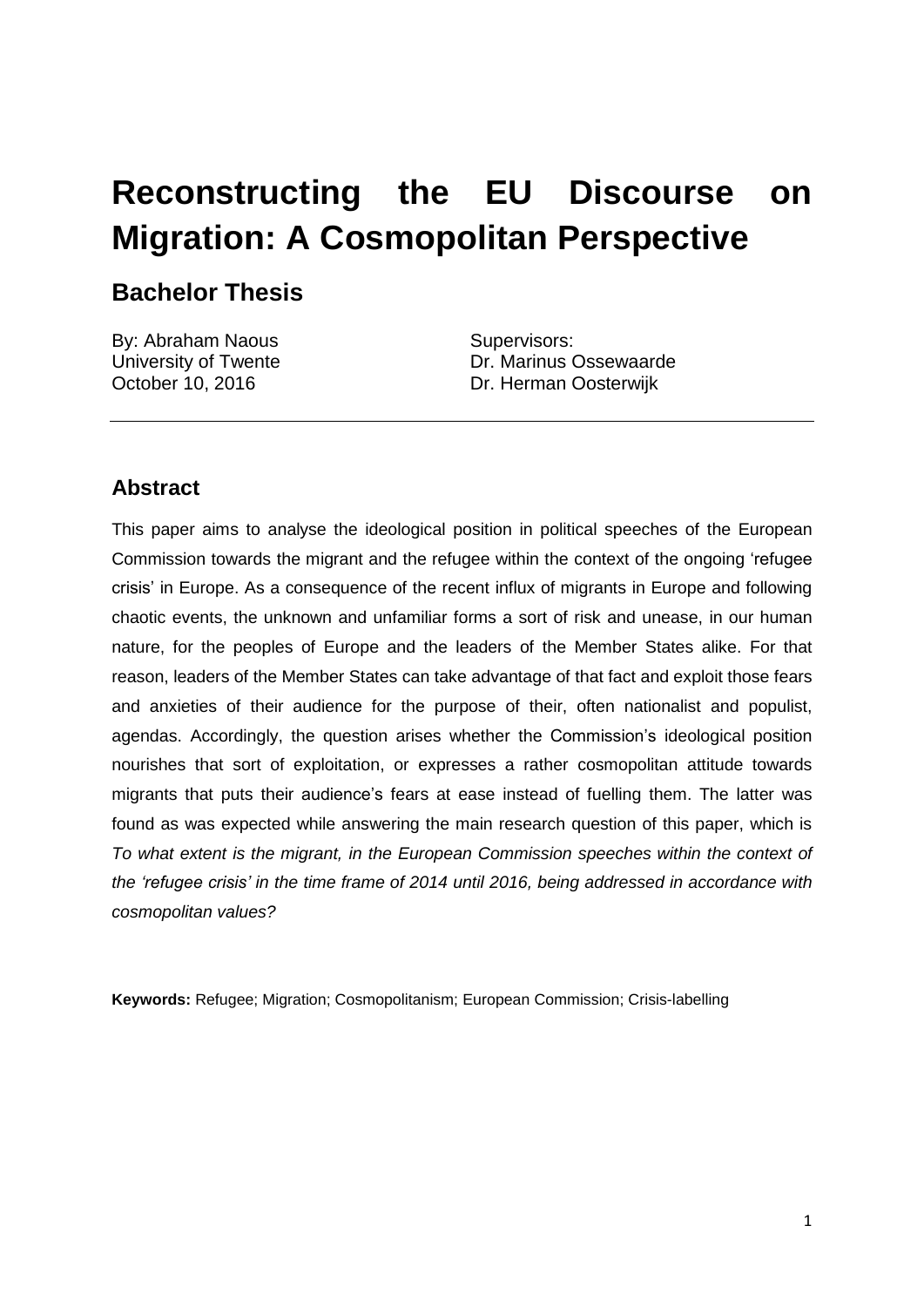# **Contents**

- 1. Introduction
- 2. Concepts of Addressing Migrants
	- 2.1. The Discourse of Cosmopolitanism
	- 2.2. Four Cosmopolitan Ways of Addressing Migrants
		- 2.2.1. The First Form of Migrants: The Refugee
		- 2.2.2. The Second Form of Migrants: The Irregular Migrant
		- 2.2.3. The Third Form of Migrants: The Economic Migrant
		- 2.2.4. The Fourth Form of Migrants: The EU Citizen the Migrant in Intra-EU 'Mobility'
	- 2.3. Concluding Remarks
- 3. Methodology
	- 3.1. Methods of Data Collection
	- 3.2. Methods of Content Analysis
	- 3.3. Concluding remarks
- 4. Findings (Data Analysis)
	- 4.1. Cosmopolitan Addressing of the Refugee
	- 4.2. Cosmopolitan Addressing of the Irregular Migrant
	- 4.3. Cosmopolitan Addressing of the Economic Migrant
	- 4.4. Cosmopolitan Addressing of the EU Citizen the Migrant within Intra-EU 'Mobility'
	- 4.5. Concluding Remarks
- 5. Conclusion
- 6. Appendices
- 7. References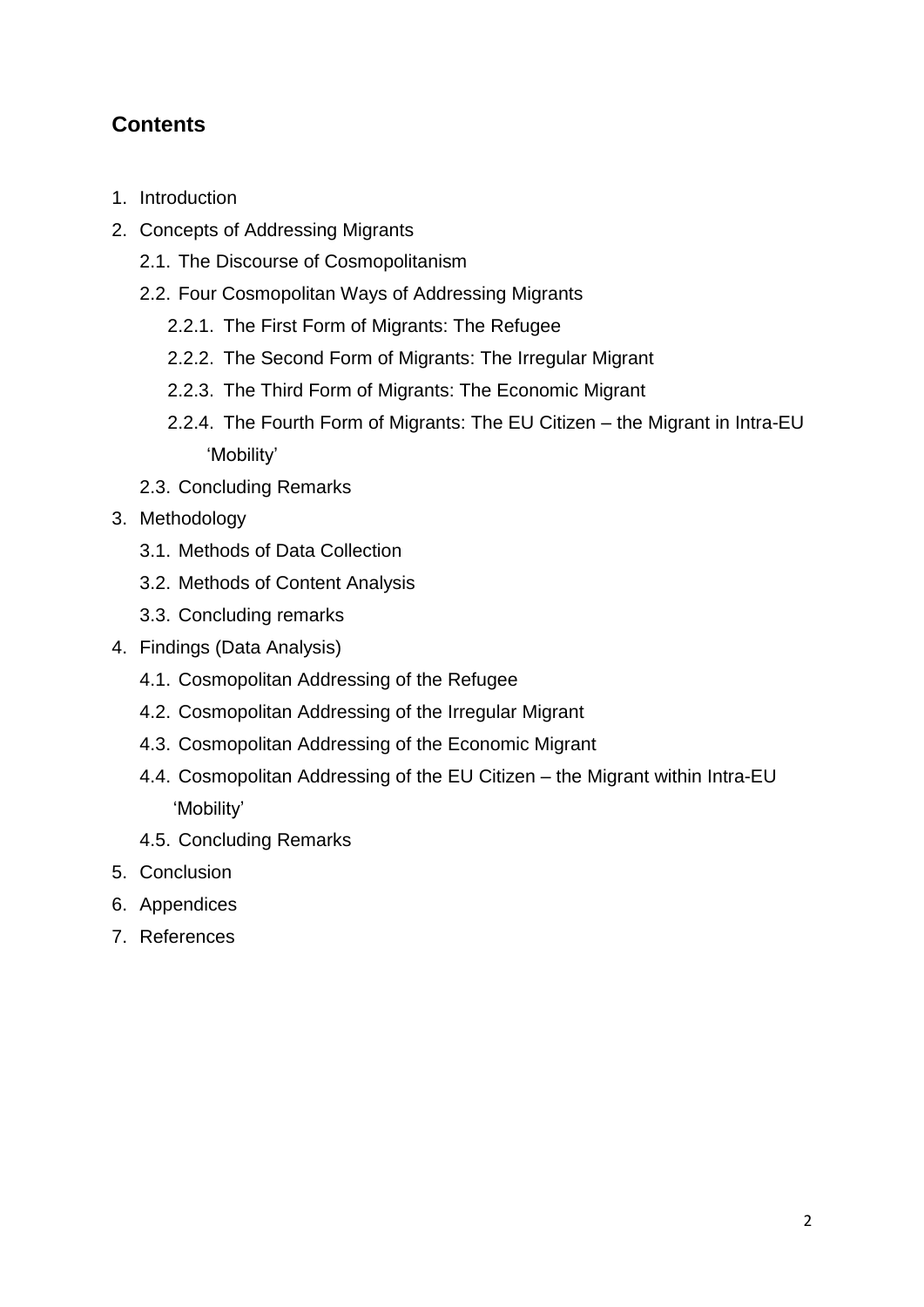*"[...] the Constitution draws inspiration 'from the cultural, religious and humanist inheritance of Europe, from which developed universal values of the inviolable and inalienable rights of the human person, freedom, democracy, equality and the rule of* Law'. The Preamble goes onto define Europe in cultural terms as a 'continent open to *culture, learning and social progress' and that 'the peoples of Europe are determined to transcend their former divisions, and united ever more closely, to forge a common destiny' in a Europe that is a 'great venture which makes of it a special area of human hope' (Delanty, 2005, p. 406)."*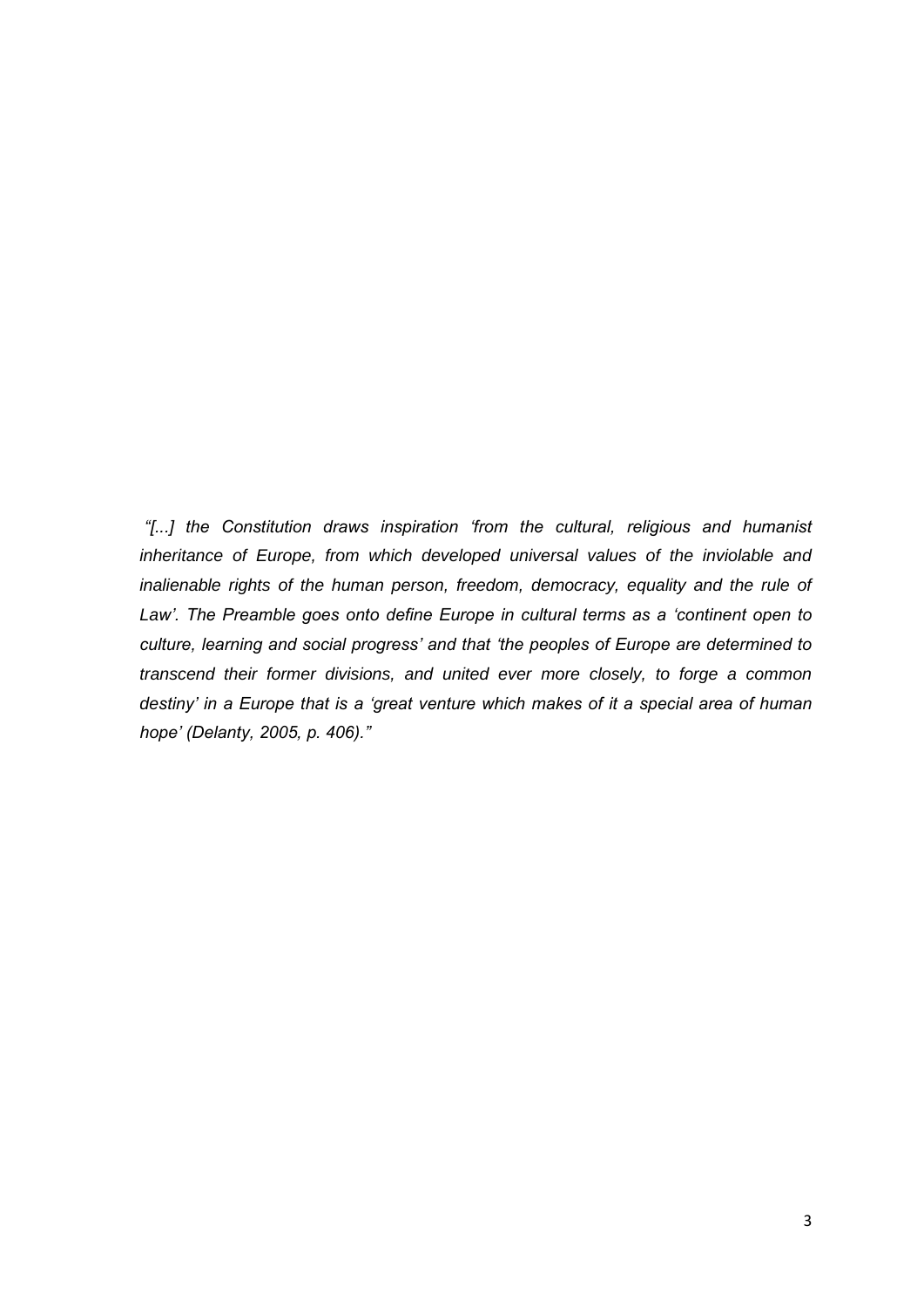#### **1. Introduction**

The recent 'migration crisis', caused by an influx of refugees in Europe "pushed by the rule of arbitrary violence" and conflict in the Middle East "to abandon their homes (Bauman, 2016, p. 6)", has ignited a discourse on issues surrounding addressing the migrant (Bauman, 2016; Thym, 2016; Morris, 2015) and refugee. Bauman (2016) argues and provides insight on how politicians have exploited fears and anxieties that have become widespread for the purpose of their own, often nationalist, agendas. Anything that is unknown and unfamiliar creates a sort of risk and unease for the people, including politicians of Member States, and that is in our human nature. Politicians can take advantage of that fact vis-à-vis crisislabelling as well to cultivate their own agenda, especially with the rising populism (Bauman, 2016), which can include points of building [metaphorical] walls and closing borders (Bauman, 2016; Long, 2014). This thought, introduced by the status quo of academic literature, is the driving force and main reason that led me to question whether Commissioners, under the Jean-Claude Juncker leadership, are also doing the same in their speeches in terms of exploiting the fears of their audience, or rather the opposite; the sort of opposite that can be referred to as cosmopolitan (Nussbaum, 1997; Skrbis & Woodward, 2013). The migration crisis, therefore, serves as an excellent case to find out whether cosmopolitanism indeed plays a role, and the extent to which cosmopolitan values hold. Furthermore, concerning the refugee, Lavenex (2001), in her paper about the Europeanization of refugee policies and its implication on refugees, emphasizes the fact that "much of the European integration literature has tended to focus on [...] the tension between state sovereignty and supranational governance", which is a "more vertical dimension of levels of governance, whereas the process of Europeanization also consists of a more substantive dimension which concerns the contents of governance", such as the "tension between internal security considerations and human rights issues (p. 852)." In this paper, the focus will be on the latter. The social relevance this research has to offer is based on the benefits of cosmopolitanism or (potentially) institutionalising cosmopolitanism (Dower, 2010), since many scholars argue, including Nussbaum (1997) and Beck (2007), that cosmopolitanism can potentially reduce the growing global discord and hence solve some of the fundamental problems and crises in the world (Naseem & Hyslop-Margison, 2006; Skrbis & Woodward, 2013), notwithstanding the critique of cosmopolitanism by several others (Dower, 2010). Starting with the fact that the EU is an established entity and a recognized global actor (in spite of its many weaknesses and blend of ongoing crises (Beck and Grande, 2007)), academics look up to the EU with [cosmopolitan] expectations or guarantees (Hansen, 2009), and so it sets an example for the rest of the world to follow.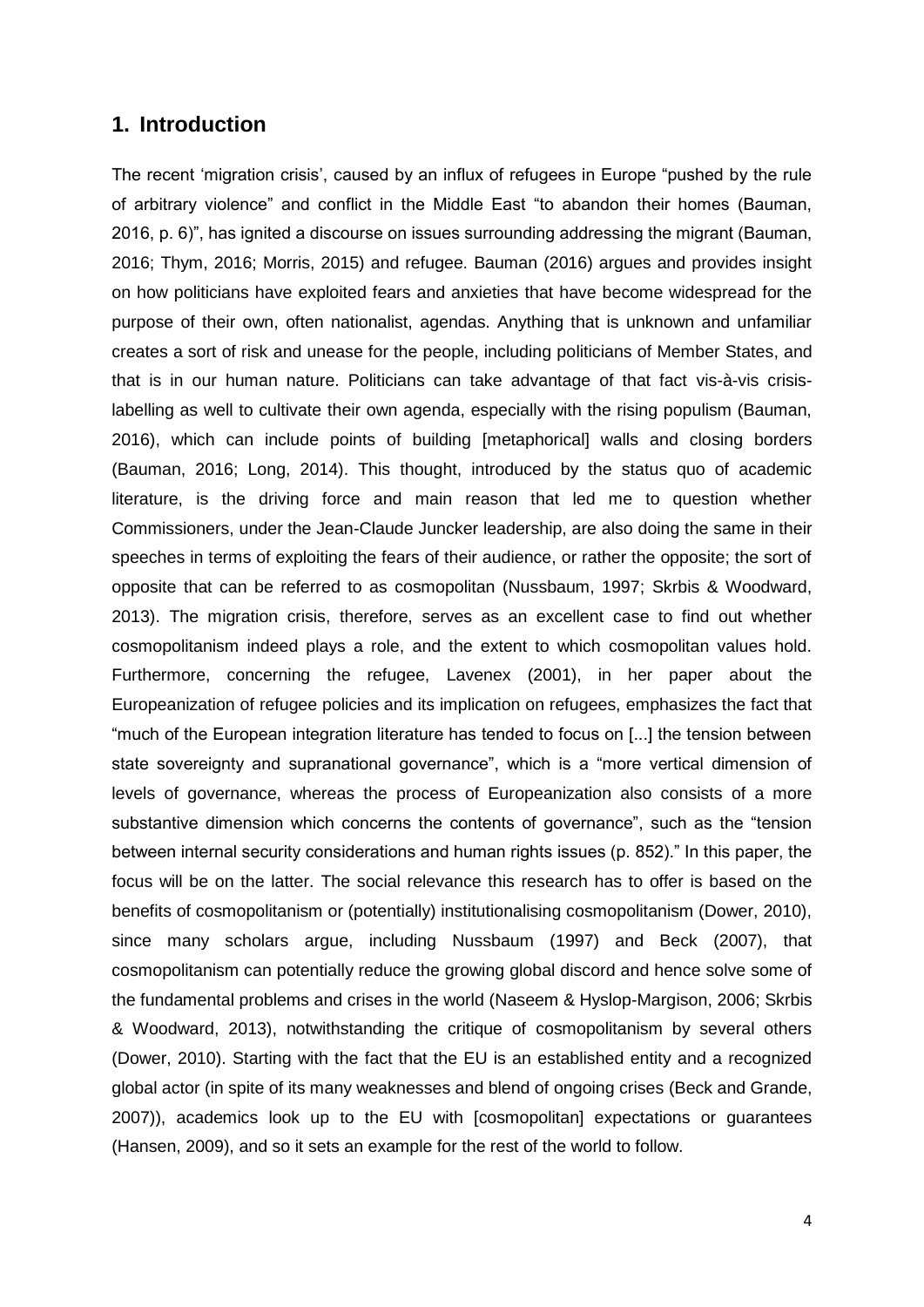After having the main issues, and what can be built on the state-of-the-art academic literature, identified, the main research question is therefore, articulately, as follows:

*To what extent is the migrant, in the European Commission speeches within the context of the 'refugee crisis' in the time frame of 2014 until 2016, being addressed in accordance with cosmopolitan values?* 

After proposing the main research question, which is a descriptive one, it has been decided that qualitative content analysis (Babbie, 2013; Norris, 2003) is the most appropriate research design in this type of research for answering it. Similar research designs and issues have been found through a review of the state-of-the-art of the body of scholarship. In terms of scientific relevance, the paper 'Position Taking in European Parliament Speeches' by Proksch and Slapin (2010) is a part of the most recent research done vis-à-vis conducting content analysis as a research design on analysing ideological positions in political speeches. The authors used a new computer-based technique called Wordfish to analyse content of speeches from the European Parliament. "The technique uses an explicit parametric model of word counts and simply scales the word counts to reduce the data to a single dimension (Proksch and Slapin, 2010, p. 594)." Whereas, the research design of content analysis used in this paper is specifically called conceptual content analysis (Carley, 1990), in which not only the appearance of words is coded but also phrases of text or even paragraphs and their relationship with actors and concerns, which requires a degree of interpretation to identify concepts or categories present in the speeches during the coding process (Busch & Paul, 2013; Popping, 2000; Cheng, et al., 2008). Moreover, Proksch and Slapin (2010) argue that "the Wordfish algorithm is not the only computer based content analysis technique that can be applied to study ideology in political text (p. 595)." The aim of this paper, therefore, is to build on the existing body of scholarship by analysing speeches from the Commission to find out whether, and to what extent, Commissioners express cosmopolitan ideological positions in addressing the migrant and the refugee.

According to Van Dijk (2011), "[...] an anti-immigration stance may not only be based on a racist ideology [...] but also on a nationalist or xenophobic ideology that aims to defend 'our' nation (and its language, custom, and culture) against the arrival and large-scale settlement of *any* strangers (pp. 380-381)." The EU is not a nation state, in the first place, to be having a nationalist ideology and it is also well known from its mission and values that it seeks to break down the borders and not the opposite; however, it is also argued that "political groups like the EU are not borderless, but establish their own 'fortress' for their own members. Cosmopolitanism seeks to sack the fortress (Ossewaarde, 2007, p. 382)." Accordingly, the EU abolished the borders internally between its member states, yet it is still enforcing its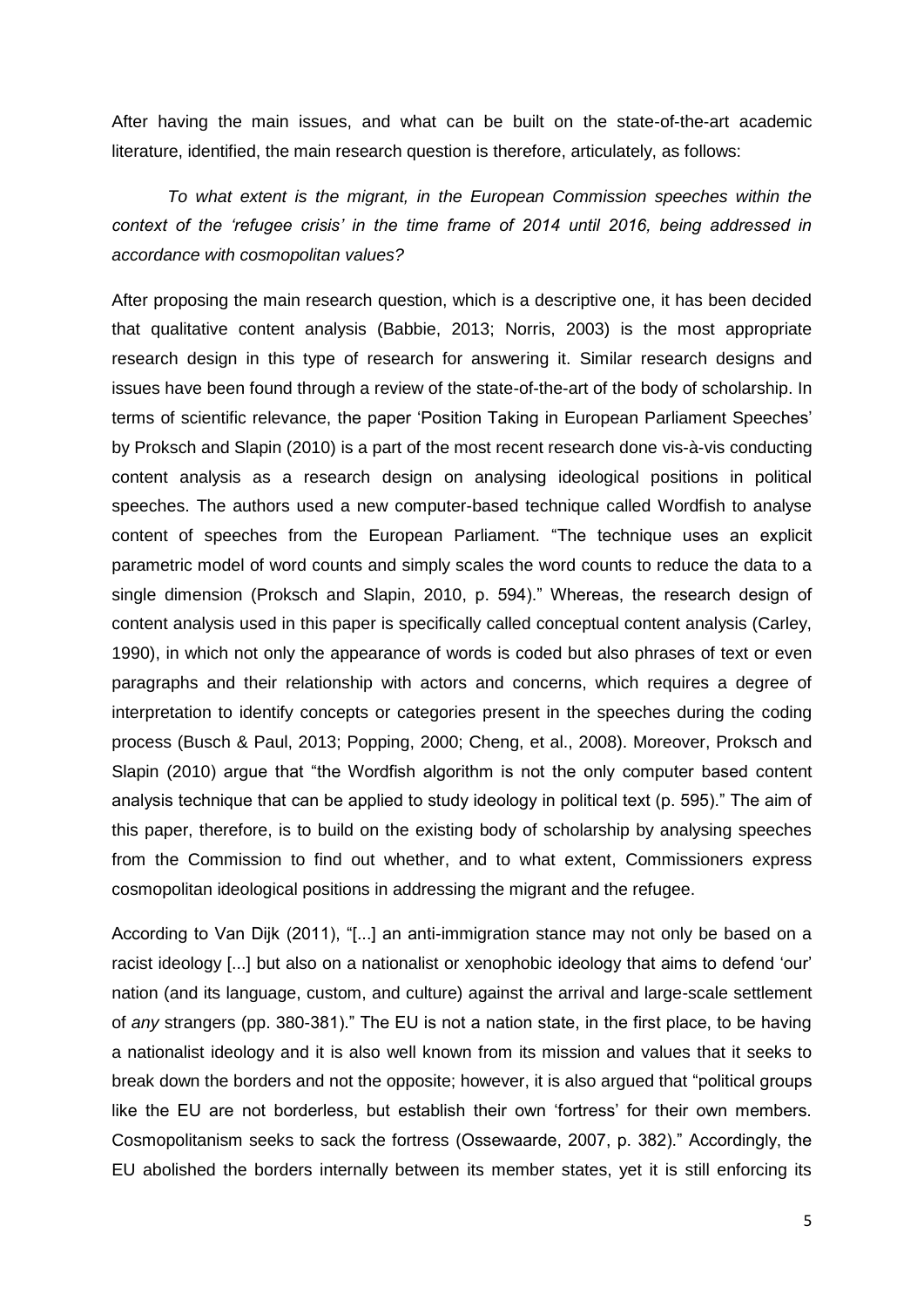borders externally. Therefore, questions arise on how open the EU is to the 'outside'. Thus, in that sense the EU, although it has an anti-nationalistic identity, fits well within the criteria for questioning whether and to what extent it endorses cosmopolitanism – and most precisely in relation to the refugee and migrant. However, this paper is about the European Commission's current attitude in its speeches towards refugees and other forms of migrants, where the migration crisis is an excellent case, as mentioned earlier, for this research. A cosmopolitan ideological position of the Commission may be under pressure from leaders of Member States as a consequence of the recent chaotic events including terrorist attacks and the influx of migrants, therefore another area of focus in this paper, as a follow-up subquestion question to the main research question is centred on finding out whether the Commission remains persistent in its ideological position promoting the spirit of cosmopolitanism, or takes a somewhat non-cosmopolitan stance in its speeches towards refugees and other migrants because of such pressures. Additionally, the speeches of the Commission will be analysed for their consistency – in terms of consistency of occurrence of [cosmopolitan] ideological features derived from the coding scheme (Chapter 3.2: Figure 3.1) – from one speech to the other, and the speeches consistency with the Commission's agenda on migration posted on the Commission's website.

This paper will proceed as follows. The second chapter will provide a conceptual and a theoretical framework, where the ways certain forms of migrant are being addressed by the EU in academic literature will be explored, and chosen cosmopolitan theories will be clarified, theorizing the research question. In the third chapter, the methods used for answering the research question will be presented. The fourth chapter of this paper will point out the findings (data analysis) of the content analysis on the speeches, where a comprehensive data analysis will be carried out pointing out the observations on [cosmopolitan] ideological positions in addressing the migrant, and the means by which the observations can be interpreted. Finally, a concluding chapter will be in order to sum up the findings, point out the limitations of this paper, and give an explicit answer to my research question, and recommendations for further research.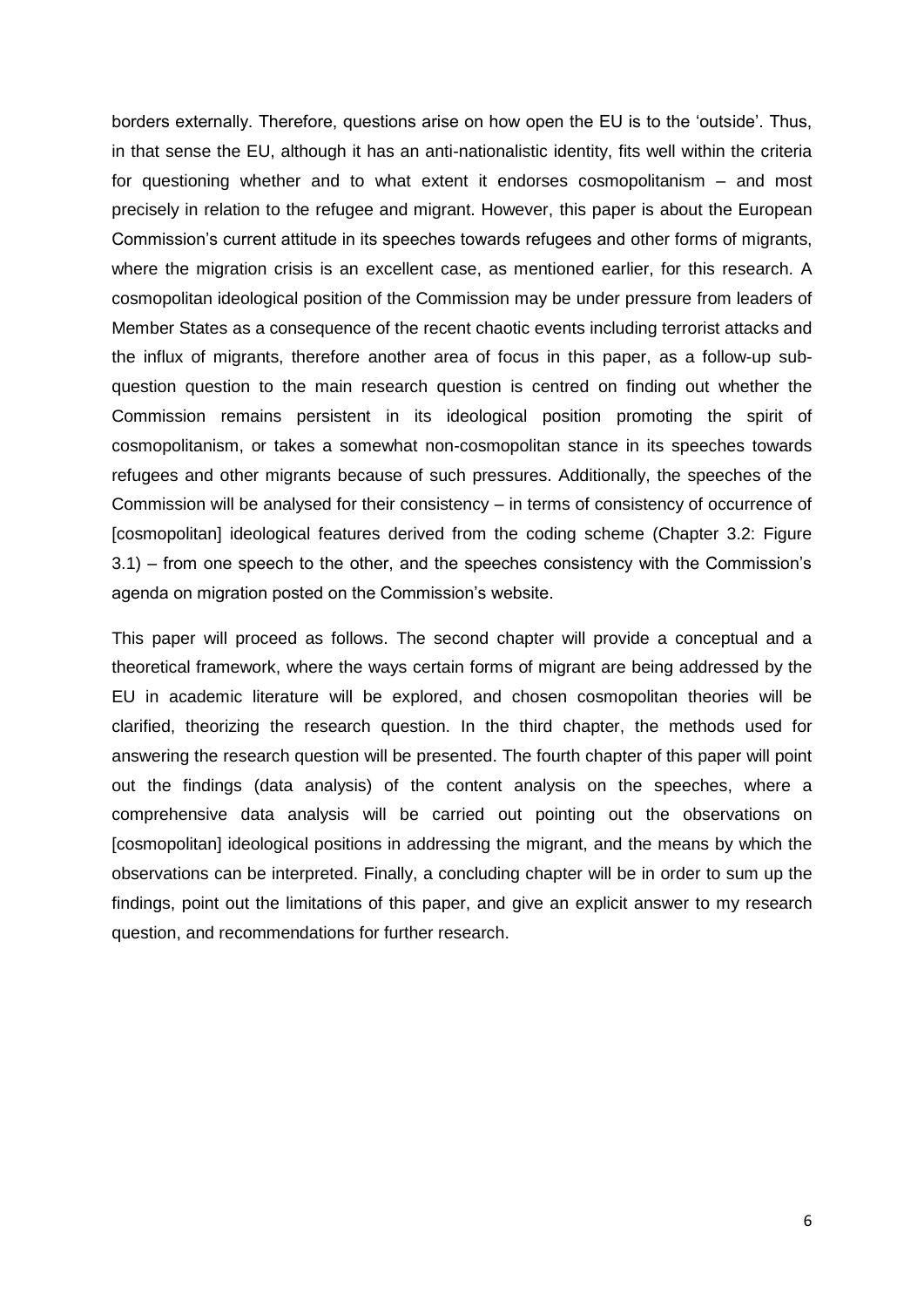### **2. Concepts of Addressing Migrants**

This chapter explores four types of migrants, and those are the refugee, the irregular migrant (European Commission, 2016), the economic migrant (Bauman, 2016), and EU citizens in the context of intra-EU mobility (European Commission, 2016), and how those migrants are being addressed and treated by the EU in academic literature. The reason specifically those four types of migrant where chosen to be analysed is because those types are the most addressed by the EU. This chapter starts with a section offering a theoretical framework clarifying the term cosmopolitanism, and narrows down certain cosmopolitan theories that are believed to be the most useful ones when put into practice not only in theoretical terms but also in political systems in the 'real world'. The reason many other theories or cosmopolitan visions will be left out of this paper is mainly because of their considerable critique and also impracticalities in the 'real world'. One example would be cosmopolitan visions regarding world citizenship, for instance, where it is proven to be impractical or even impossible with the absence of a world state. As Skrbis & Woodward (2013) put it:

"Philosophers and sociologists alike find it notoriously difficult not only to define the term but also to agree on just who befits the label 'cosmopolitan'. We understand and are sympathetic to the definitional complexities around cosmopolitanism, but as sociologists we cannot accept that an agreement on the attributes of 'cosmopolitan' is so elusive that engagement becomes pointless (p. 2)."

Nonetheless, the first section of this chapter titled, 'The Discourse of Cosmopolitanism', will narrow down certain values of cosmopolitanism an entity (potentially the European Commission), adopting such an ideological position, would advocate. After the first section of this chapter, follows four sections, titled: 'The First Form of Migrants: The Refugee', where I will offer a brief background of how the refugee crisis is being handled and how the refugees are being addressed and dealt with in the European Union; The Second Form of Migrants: The 'Irregular' Migrant, as termed by the EU Commission; The Third Form of Migrants: The economic migrant, which illustrates how 'gifted' and highly skilled migrants, which include expats, international students and tourists, are being addressed and treated in the EU, once first admission (Visa) granted and before first admission; The Fourth Form of Migrants: Intra-EU Migrant in the Context of 'Mobility', as termed by the Commission, within the EU', where also the emergence of a 'Cosmopolitan Europe' will be explained by going through the different forms and stages that contributed in the making of what Europe is today. This section slightly drifts away into the vertical dimension of levels of governance, where it also tackles topics of cultural significance of Europeanization and its relationship with cosmopolitanism, while the focus of this paper is more on the horizontal dimension of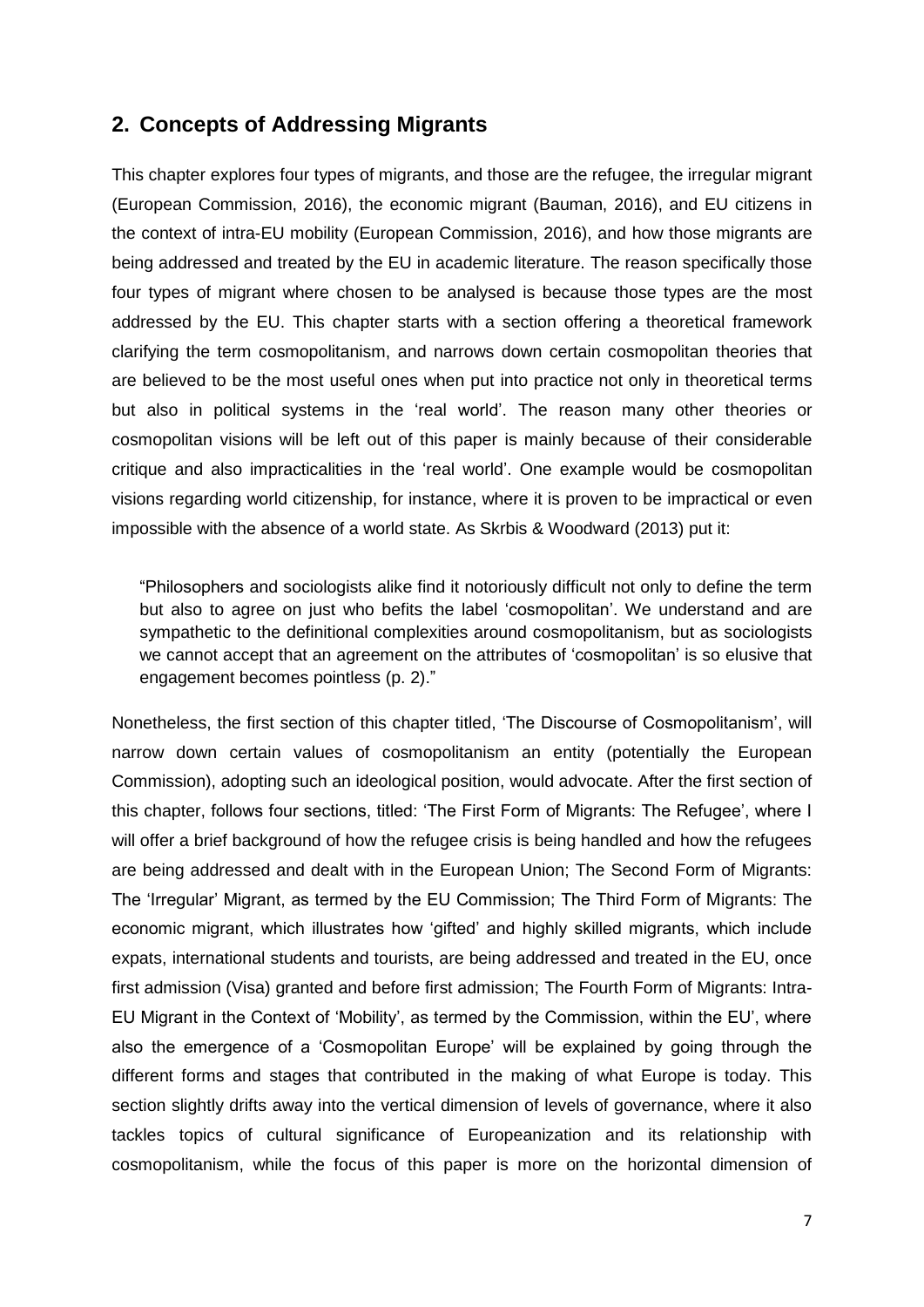contents of governance (Lavenex, 2001). The purpose of this chapter is to form a foundation, in means of what other scholars have found concerning addressing migrants, for conducting the main research of this paper.

#### **2.1.The Discourse of Cosmopolitanism**

"What may have been a liberating ideology yesterday may be an oppressive one today. For instance, whereas classical liberalism was once an ideology that advocated individual freedom and motivated the struggle against feudalism, today it may be adhered to by those who are against the freedom of racial or ethnic Others who want to migrate to 'our' country (Van Dijk, 2011, p. 380)."

First of all, to shed light on the origins of the term cosmopolitanism, in simple words, it is an ideology that denotes that all human beings belong to a single community, founded on a shared morality (Nussbaum, 1997). The word cosmopolitan derives from the Greek word *kosmopolites,* which is a formation from the word 'cosmos' and the word 'citizen', which literally means citizen of the world or the globe, according to Britannica Encyclopedia. However, for the purpose of the research of this paper, certain types of cosmopolitanism will be conceptualised. This will enable us to construct a relationship between certain cosmopolitan values and the ideological position of the Commission speeches later in this paper. Delanty (2006) illustrates three types or dimensions of cosmopolitanism, namely, moral, political and cultural cosmopolitanism, and provides a comprehensive theoretical framework as he guides us through several theories and applications of cosmopolitanism. The first type is termed moral cosmopolitanism, which is the dominant conception of cosmopolitanism because of its strong emphasis on the universalism of the cosmopolitan ethic or morality, where a person's loyalty is given to the universal human community. Marta Nussbaum works as a contemporary example of cosmopolitanism as a moral universalism. As part of conceptualising the concept of cosmopolitanism, Nussbaum's (1997) concept, Stoic cosmopolitanism, is about regarding "[...] our deliberations as, first and foremost, deliberations about human problems of people in particular concrete situations, not problems, growing out of a local or national identity that confines and limits our moral aspirations (Nussbaum, 1997, p. 7)." Recognizing the fact that anyone could have been born anywhere, cosmopolitanism is about not allowing differences of nationality or class or ethnic membership or even gender to erect barriers between us and our fellow human beings. Cosmopolitanism is about recognizing humanity wherever it occurs, and giving its primary ingredients, reason and moral capacity, our utmost loyalty and respect. In this sense, according to Dower (2010) "the cosmopolitan at least wishes to assess how well or badly nation states, and the international system, deliver on the goals that the cosmopolitan accepts or advocates. As such the cosmopolitan will tend to advocate better and larger aid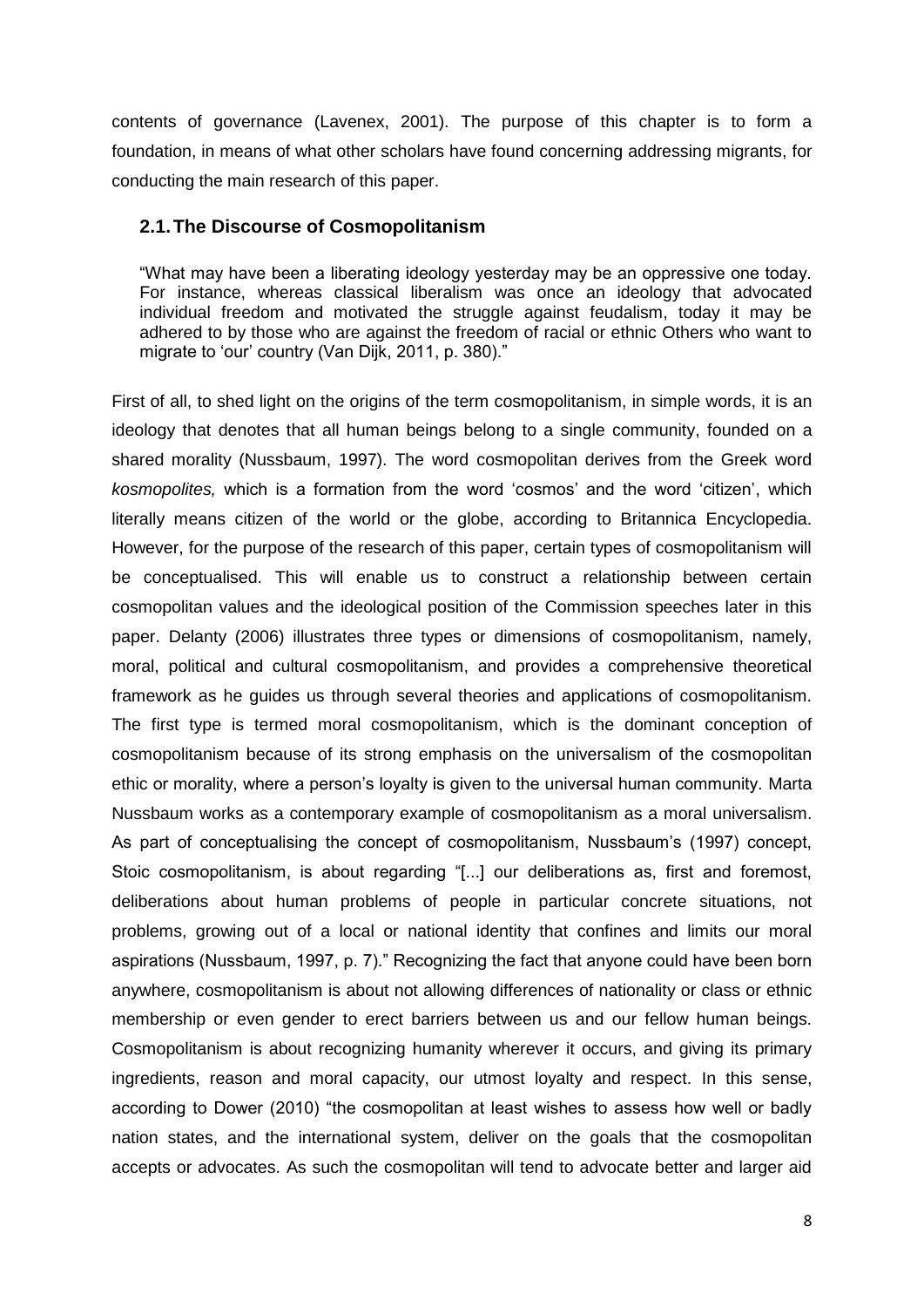programs, more open and generous immigration and refugee policies, stronger measures to deal with environmental problems, reductions in armaments together with the general promotion of peace anywhere, concern about human rights violations elsewhere and appropriate responses to them, and so on (p.13)." However, the main disadvantage of moral or ethical cosmopolitanism is that, according to Delanty (2006), to this point it lacks a nuanced sociological dimension and assumes a too strong universalistic sense of universal humanity.

The second type is termed political cosmopolitanism:

"The revival of cosmopolitanism in recent times is due to the rise of an explicitly political conception of cosmopolitanism relating to citizenship and democracy. [...] Strong conceptions of cosmopolitanism can be found in notions of world polity as advocated by John Meyer or notions of cosmopolitan democracy as put forward by David Held and others. These approaches generally take globalization as the basis for a new conception of a transnational democracy beyond the nation-state. [...] There is also a firm commitment to universalism in these approaches [...].It is in reconciling the universalistic rights of the individual with the need to protect minorities that the cosmopolitan moment is most evident. In this context cosmopolitan citizenship is understood in terms of a cultural shift in collective identities to include the recognition of others. Such developments have arisen as a result of cultural pluralization arising from migration, ethnic multiculturalism, cultural diversity of all kinds and the growing demands for the recognition of different life choices (Delanty, 2006, pp. 29, 30)."

The third type, termed cultural cosmopolitanism, takes a largely strong form in current theory where many social theorists have put effort to reconceptualise the notion of society in regards to cosmopolitanism. There are several examples of cultural cosmopolitanism which can be found in theories including, Manuel Castells's conception of networks, Urry's alignment of cosmopolitanism based on the fact of mobilities, Latour's notion of hybridity, and the idea of modernity itself as plural, which is the predominant concept that has extensive possibilities in relation to cosmopolitanism (Delanty, 2006). Delanty (2006) argues that "from a wider historical sociology cosmopolitan possibilities are increasingly being noted in modernity itself in terms of the interaction of different modernities":

"It will suffice to remark in conclusion that theories of multiple modernity have led to a new conception of cosmopolitanism that gives particular emphasis to postuniversalism. A post-universal cosmopolitanism is critical and dialogic, seeing as the goal alternative readings of history and the recognition of plurality rather than the creation of a universal order, such as a cosmopolis. This is a view that enables us to see how people were cosmopolitan in the past and how different cosmopolitanisms existed before and despite westernization. It may be termed 'cultural cosmopolitanism', that is a plurality of cosmopolitan projects by which the global and the local are combined in diverse ways. In this sense cosmopolitanism would be mostly exemplified in Diasporas and in transnational modes of belonging (Delanty, 2006, p. 35)"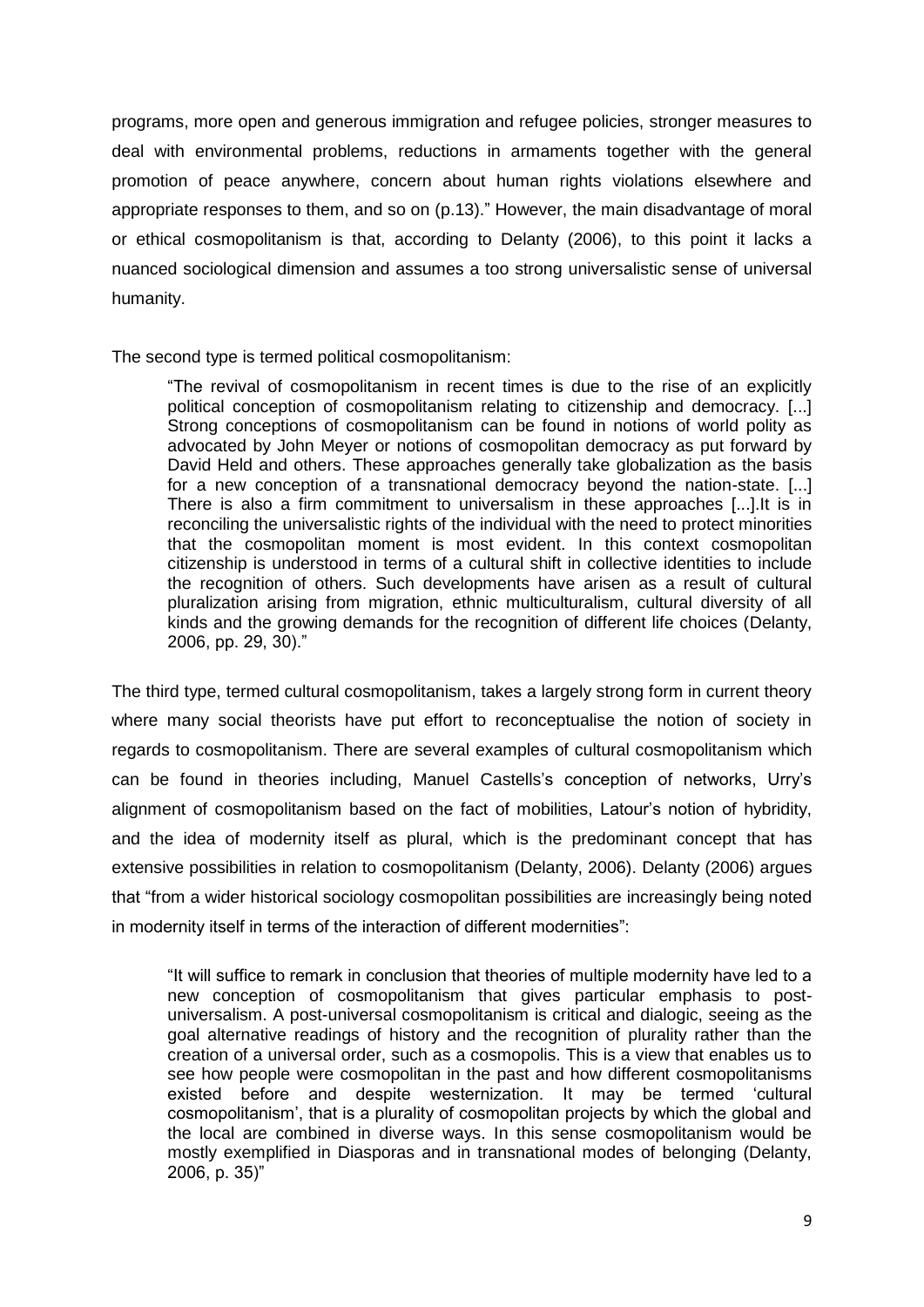In this logic, cosmopolitanism is seen in the recognition of the differences of the 'Other' in plurality and living alongside the differences through acceptance rather than the formation of a universal order. In the end, in simpler words, having communicative models of world openness is the utmost broad conclusion of cultural cosmopolitanism (Delanty, 2006).

"The idea of a cosmopolitan Europe will be defended against the alternatives, which are a 'national Europe', that is a Europe of nations, on the one side and on the other, 'global Europe' where an internationalist EU-led Europe plays a major role in the world. A cosmopolitan Europe [...] is a more accurate designation of the emerging form of Europeanization as a mediated and emergent reality of the national and the global. Underlying it is a dynamic of self-transformation (Delanty, 2005, p. 406)."

#### **2.2.Four Cosmopolitan Ways of Addressing Migrants**

#### **2.2.1. The First Form of Migrants: The Refugee**

The refugee is the migrant that possesses the right to asylum, and, in accordance with universal principles and UN resolutions, which all countries must conform to, must never be rejected or sent back to his unsafe country of origin where they fled from (Goldenziel, 2016). Instead, the refugee must always be offered protection and life essentials by universal law (Goldenziel, 2016). In this part, I will provide a brief background of the refugee crisis and give a perspective of how EU and Member States are handling it. I will explain the resettlement and relocation [of refugees] mechanisms as well and how they are embedded in universal principles, as Suhrke (1998) puts it, it starts from the thought that helping refugees is a mutually held moral duty and obligation under international law. The term 'crisis' will be briefly clarified along with its possible implications.

The European Commission constantly and persistently calls for collective action instead of leaving it to the Member States (European Commission, 2016) and even, in some cases, to third countries (i.e. Turkey) alone. This is shown evident though the resettlement and relocation mechanisms within the EU for the current refugee crisis, which constitutes the essence of collective action and responsibility sharing and can be associated with cosmopolitanism. Suhrke (1998) introduces the concept of burden-sharing during refugee emergencies and how it originated: "An early proposal for global sharing was promoted by legal scholars in the late 1970s. The idea was to assign refugees worldwide by matching refugee preferences with host countries ranked according to an index of wealth and population density (Suhrke, 1998, p. 397)". Later on, at the time of the 1997 Albanian crisis, the Commission of the EU, accordingly, developed a proposal for responsibility-sharing in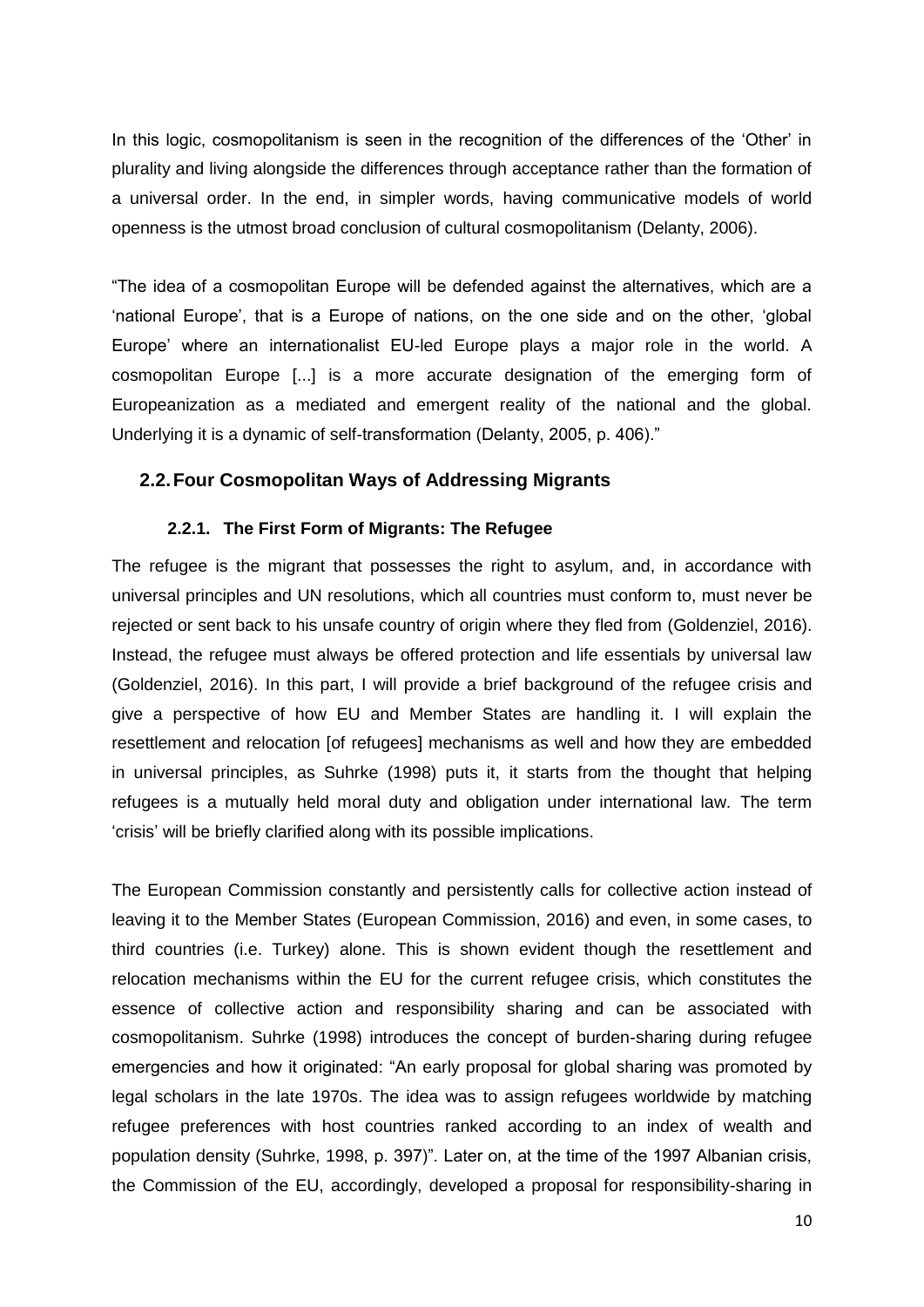order to be prepared in case of a mass overflow of refugees. This mechanism does not only serve as a burden reducer for some host-counties, but also better serves the people in need of refuge; hypothetically speaking, it avoids the tendency for weaker and poorer states in the South to restrict asylum if the richer states do not take their 'fair share' of refugees . "By guaranteeing that a state will not alone face a refugee or migration emergency, the insurance scheme is also a reasonable guarantee that the institution of asylum will be kept intact since states are more likely to offer protection if they can share the burden (Suhrke, 1998, p.398)."

The EU is works on a stronger policy for identifying and sending third-country (non-EU citizens) 'irregular' migrants (European Commission, 2016) back to their countries of origin, with the notable exception of refugees and asylum seekers. Identifying irregular migrants is an issue, sending them back is an issue, and processing asylum seekers for resettlement and relocation among the Member States is another. Therefore, with the sudden overflow of migrants seeking entry in European borders, the situation can pose quite a challenge, since the EU is not a nation-state; it requires a lot of cooperation and reaching consensus between the Member States and other endless matters. In this sense crisis-labelling might be justified. However, Jeandesboz and Pallister-Wilkins (2014) assess and critique the purpose behind crisis labelling by European "professionals of politics" during the recent Arab uprisings and the migration 'crisis' that followed. Jeandesboz and Pallister-Wilkins (2014) believe a migration 'crisis' has been invented or made-up so that certain adoption and practice of emergency measures could be facilitated which could not have been made possible before such labelling. In their article, they begin by defining crisis and what it does as a category of practice. They further explain how having a 'crisis' can enable new patterns of action or justify the persistence of established ones. "[...] the framing of an issue in security terms leads to its removal from the scope of normal politics and opens the possibility for emergency or exceptional measures (Jeandesboz and Pallister-Wilkins, 2014, p.2)". Furthermore, they draw attention to how astonishingly crisis labelling shifted without doubt from the "stability of autocratic allies in the war on terror and neoliberal expansion" into crisis labelling about migration "before even the first boat landed on Lampedusa", which reveals the constantly slack nature of crisis labelling. The issue of crisis-labelling is interesting and can also be discussed whether it has an anti-cosmopolitan connotation or not, however, it drifts away from my main topic and goes beyond the scope of this paper.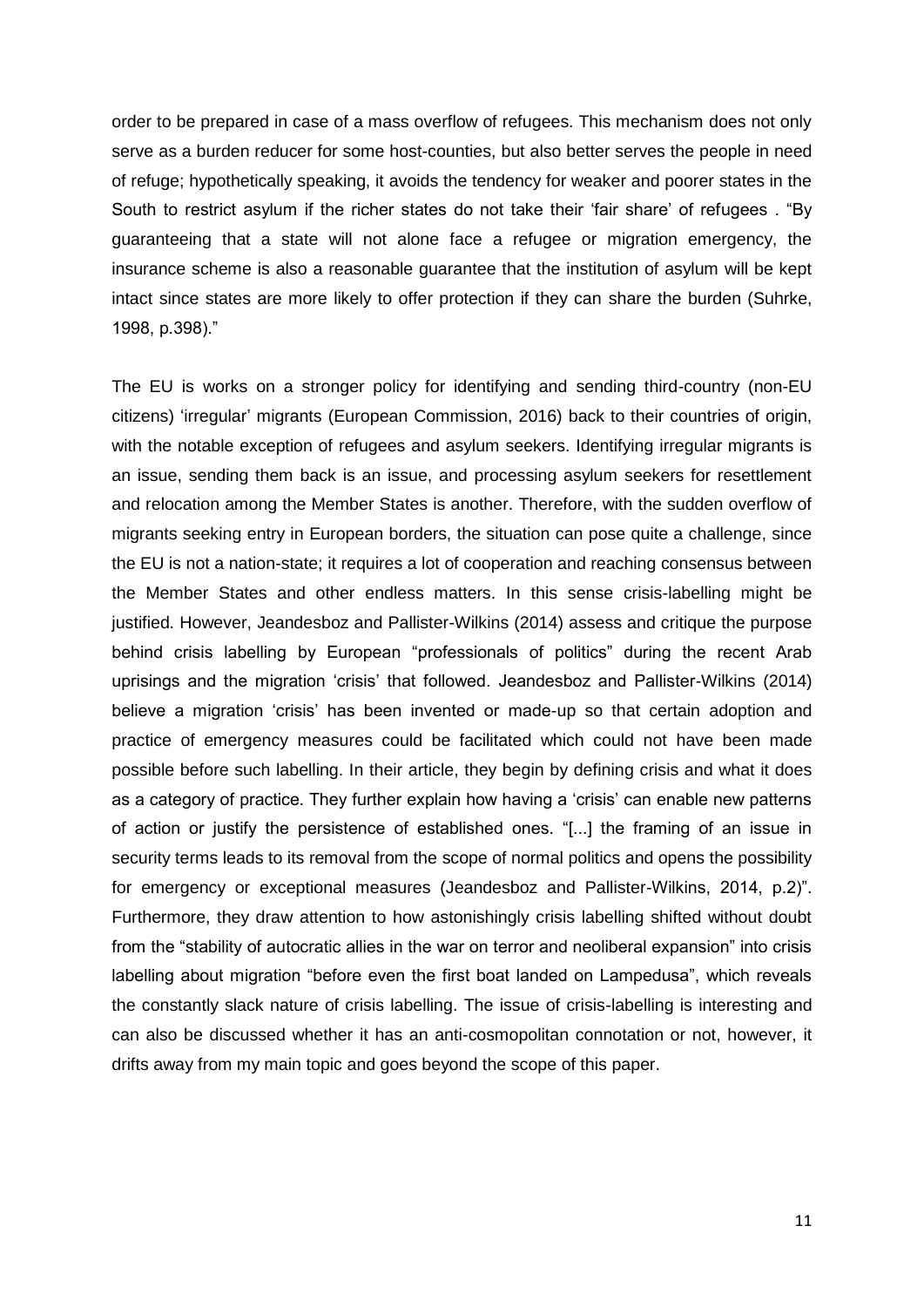#### **2.2.2. The Second Form of Mgrants: The Irregular Migrant**

The term, irregular migrant, is used in the EU to describe migrants who migrate to the EU but do not possess the right to asylum; such migrants come from countries that are marked 'safe' in the EU, and because they are not refugees, the EU's policy towards them, like any other sovereign state, is to send them back to their country of origin. The irregular migrant can as well be related to Nail's (2015) figures of migration, which include the nomad, the barbarian, the vagabond, and the proletariat. According to Elizabeth Collett (2016, March), from the Migration Policy Institute webpage, "EU law currently allows for returns under two circumstances. First, individuals who do not apply or do not qualify for asylum are considered "irregular migrants" and are eligible to be returned to Turkey [in the example of the Turkey-Greece border] under an existing readmission agreement with Greece (pending the implementation in June 2016 of a readmission agreement between the European Union and Turkey). Second, individuals who submit asylum claims but are determined to have arrived from a country where they had or could have claimed protection (a "safe third country" or "first country of asylum," the EU criteria for which include the right to *nonrefoulement* and the ability to both request *and* receive protection) are considered inadmissible to the European Union and eligible for return (Collett, 2016, March)." By this we understand that even refugees, in practice, might not be allowed to enter the EU and as well be returned as irregular migrants if they migrate straight from another 'safe' third country to the EU. In this case the EU is giving the responsibility to the refugee's first country of asylum by returning back to it to take care of them, instead of opening their doors. Such practices and loopholes in universal law used by the EU, which are fit to be questioned, whether they comply with the moral aspects of cosmopolitanism (Nussbaum, 1997) or not, will be briefly compared later in this paper to what is being said in the Commission speeches.

#### **2.2.3. The Third Form of Migrants: The Economic Migrant**

The economic migrant (Bauman, 2016), is often given labels such as 'expat' in the media, (for EU citizen economic migrants, given the term 'labour migrants' by the European Commission), tourist and international student. First admission (Thym, 2016) or Visa, is usually granted for such a migrant based on a certain criteria. For example, an international student must first be admitted to an educational institution (i.e. University) in the foreign country (destination) to which they had provided certain documents and diplomas to prove their level of education, in order to be granted a Visa for the purpose of study. All forms of economic migrants must as well prove they have sufficient means before being granted a Visa, and a clean criminal record. International students also have the opportunity to work in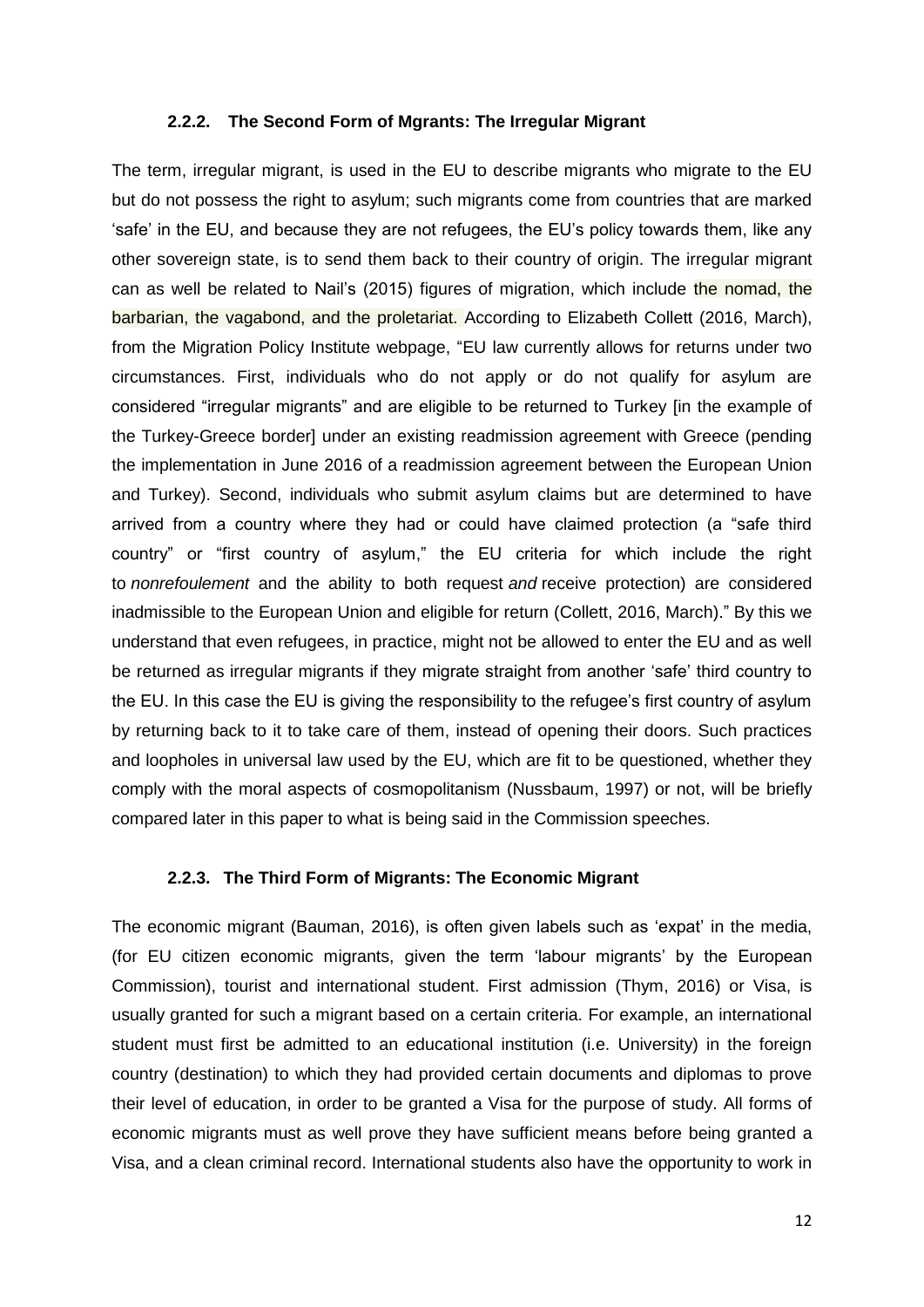the foreign country where they graduated, and might as well be granted a permanent residence permit or even citizenship for being highly skilled migrants. High-skilled non-EU citizens can obtain The Blue Card, which is an approved EU-wide work permit and allows them to live and work in any Member State that is subject to the proposal (European Union Council Directive 2009/50/EC).

Moreover, Thym (2016) argues, as long as, for instance, first admission is concerned (admission of third-country nationals to the EU by granting them a visa: no free entrance or movement to third-country nationals) the cosmopolitan outlook invites European societies to welcome long-term residents (migrants who had had first admission by visa procedures and been given a residence permit to reside in the EU) as equal members with equal rights, and, yet, it does not replace citizenship by universal personhood (Thym, 2016)

### **2.2.4. The Fourth Form of Migrants: The EU Citizen – the Migrant in Intra-EU 'Mobility'**

Nationals of the Member States of the EU are also European citizens. Thym (2016) gives an example on the use of language, where the Commission prefers labelling intra-EU movements as 'mobility' rather than 'migration', as a way of emphasising its 'domestic' character. Within intra-EU mobility, however, "even an unemployment rate of 25% would not allow [Germany, for instance] to refuse the entry of EU workers; it is the individual right of each [EU] citizen whether to seek employment in Bucharest or in Helsinki. Similarly, states cannot require language skills. A Portuguese worker may spend his entire life in Marseille without speaking a single word of French (Thym, 2016, p. 4)." "What happens when you remove race, class, ethnicity, inequality, borders, barriers, and cultural disadvantage from immigration? Answer: you get 'free movers' (Favell, 2009, p. 177)." Such EU migrants, however, are still small in numbers. Studies show that nowadays around 1 in 50 Europeans lives outside of their Member State of origin, which is much less than non-EU-citizen immigrants. Favell (2009) continues to argue, "The 'Eurostars', [as he calls them according to the EU flag] are at the heart of the EU Commission's efforts to build Europe through dynamic mobility policies; the talk nowadays is not about moving coal miners and factory workers [as it dates back to 1957] [...], the talk at heart [...], rather, is the movement of professionals, the skilled and the educated (p. 178)." This also applies, in section 2.2.3 of this chapter, to the economic non-EU-citizen migrant, where it is seen quite evident that first admission (Visa) and long term residence permits are easily granted to high-skilled migrants as well.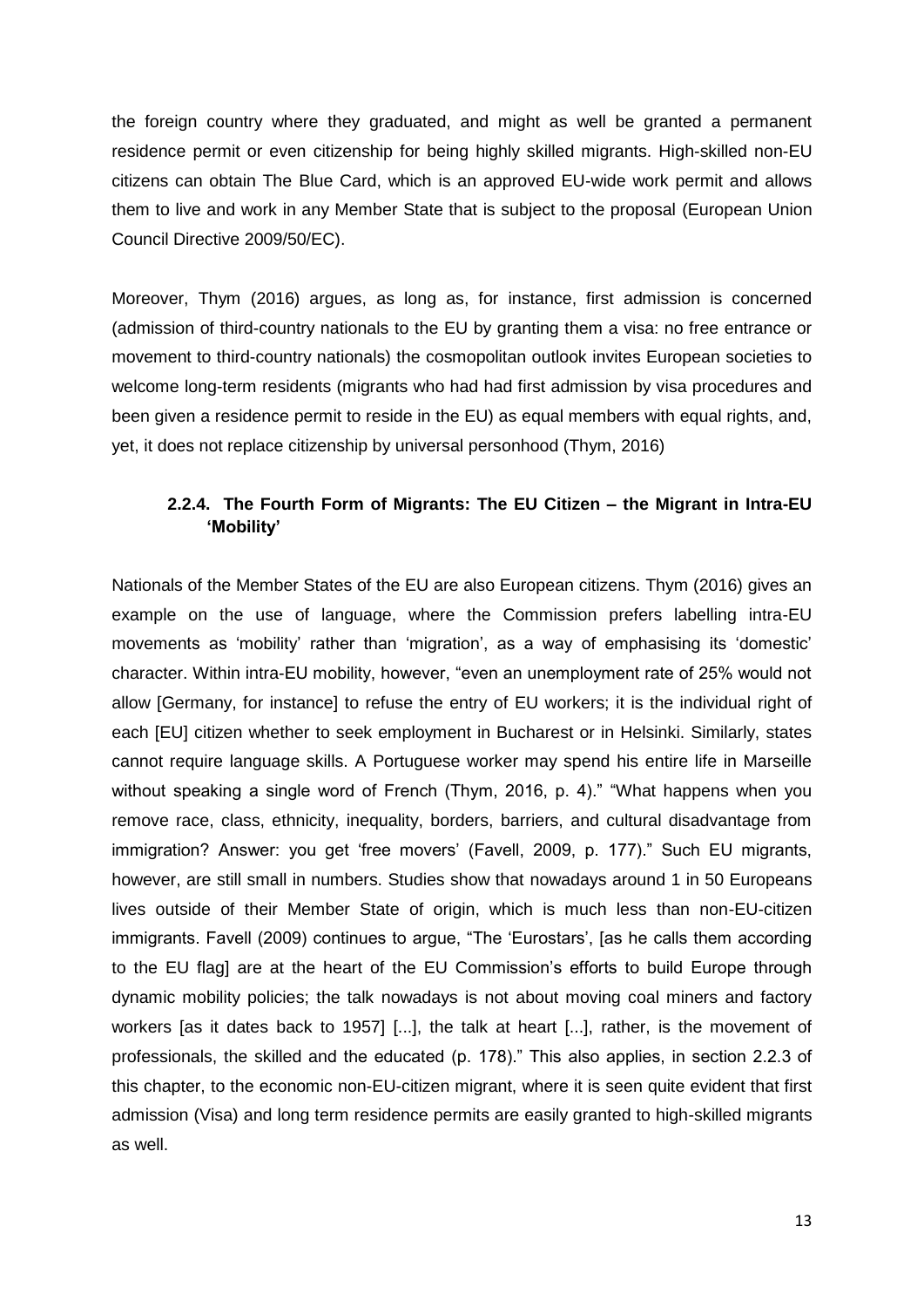From the legal perspective, Thym (2016) presents examples on how 'citizens' and 'foreigners' are being treated in EU law, and to what extent migration law has a cosmopolitan outlook. "Europe's domestic mobility regime is regularly referred to as a model in theoretical accounts of transnational or post-national citizenship (Thym, 2016, p. 1)." Thym (2016), however, addresses what is missing in many studies, and that is the legal regime for people without the nationality of an EU member state, with the notable exception of refugees. It is known as a fact that the EU, like any nation-state's immigration policy, seeks to send 'irregular' migrants, back to their countries of origin. Thym's academic analysis contributes in his paper to the reconstruction of what 'citizenship' and 'alienage' mean in contemporary EU law. He argues that third-country nationals (non-EU citizens) and migrant EU citizens have something in common: they both live in a country of which they do not possess nationality. The difference is that "every migrant has rights, but not all migrants are citizens (p. 16)." Moreover, Thym (2016) forms a conclusion in his paper from his legal perspective, concerning all forms of non-EU-citizen-migrants, that there is always room for "intermediate solutions, which may be conceptualised as the cosmopolitan outlook of EU migration law", where it is neither about "full citizenship with equal rights nor alienage without legal protection (p. 16)." In this context, the EU reaches out beyond the boundaries of citizenry and accepts all people, in their alienage, as moral persons with rights.

#### **2.3.Concluding Remarks**

Historically speaking, Europe now is a product of consequential migrations all through history (Bauman, 2016). "Europe has been made, unmade, and remade through the movements of peoples. [...] contemporary Europe has essentially emerged out of a crucible of local, regional, and international population movements over the centuries. (Favell, 2009, p. 167) The EU consists of nations of different cultures and identities. Increasingly with the emergence of the EU, Ulrich Beck argues, according to Morris (2015), "[...] that transnational forces are reshaping the nature of the nation state, blurring the boundaries between migrants and citizens, and shifting the locus of legitimacy from the national to the transnational level (p. 3)." In view of that, and as a follow-up to the discussion on modernity as plural brought by Delanty (2006) in the first section of this chapter, "European cultural and political modernity was formed out of the interactions and mutual interpenetration of different models of modernity, in particular the French and German, but also the British and later American modernity. It may be suggested that in the present time European modernity is undergoing a further cosmopolitan transformation arising from the encounter with the non-European world, as a result of migration, multiculturalism, globalization (Delanty, 2006, p.41)."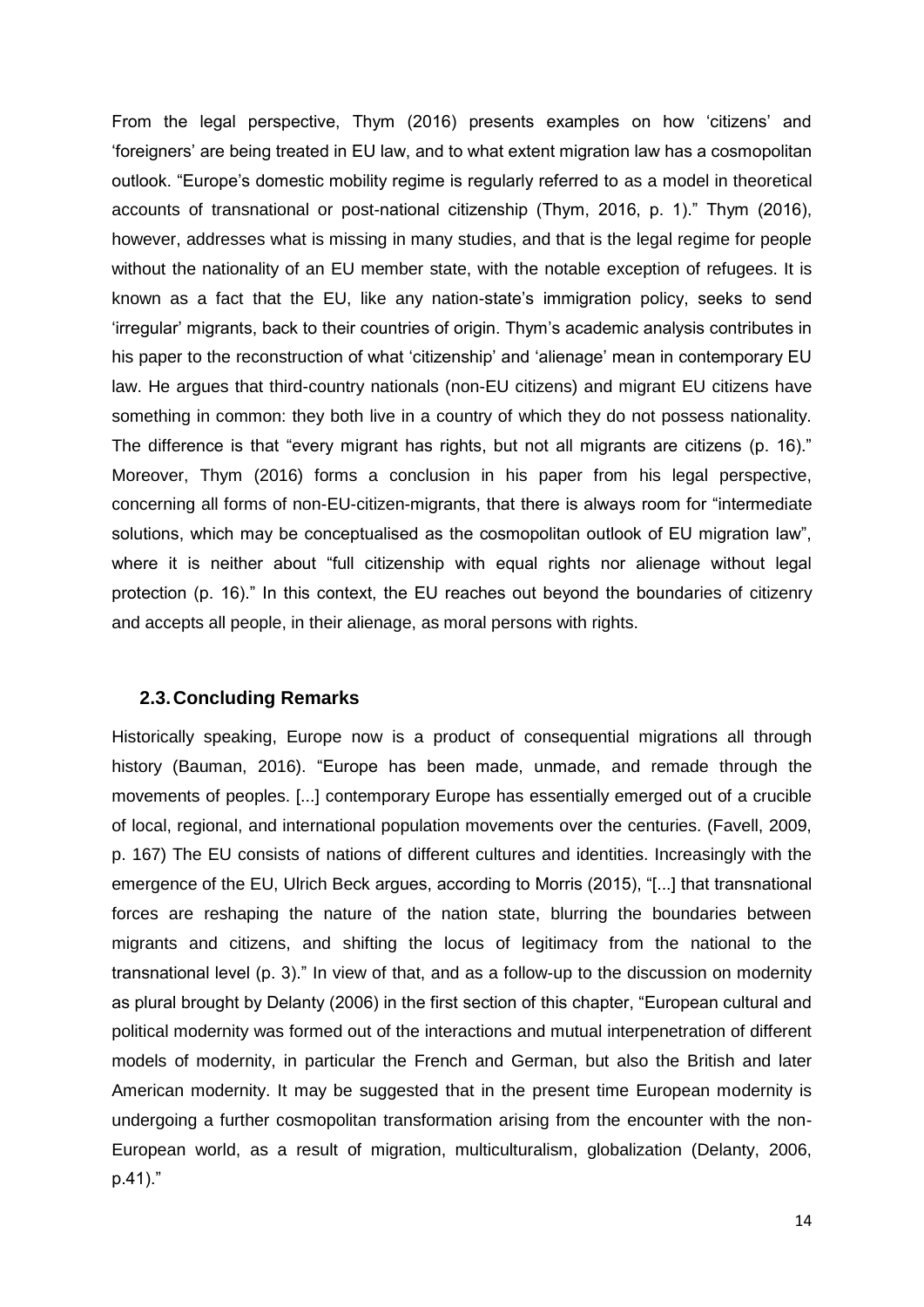In this chapter, three types of cosmopolitan theory has been clarified, namely, moral/ethical, political, and cultural cosmopolitanism, and four selected types of migrants in Europe have been illustrated and shown through existing literature the extent they are being addressed in a cosmopolitan manner by the EU. Additionally, this chapter drew attention to various studies and literature on the extent to which the EU has a cosmopolitan outlook, which included sociological, legal and political perspectives. It has been revealed in this chapter the vicious circle, and that is how the migrant (in the broad sense of the term), has an impact on the emergence of a Cosmopolitan Europe, and at the same time how Europe being cosmopolitan affects the migrant in general. In the next chapter, it is intended to test whether the European Commission endorses a high degree of cosmopolitanism in its speeches in addressing the refugee and the other types of migrants, which is an opposite approach to exploiting the fears and anxieties of its audience.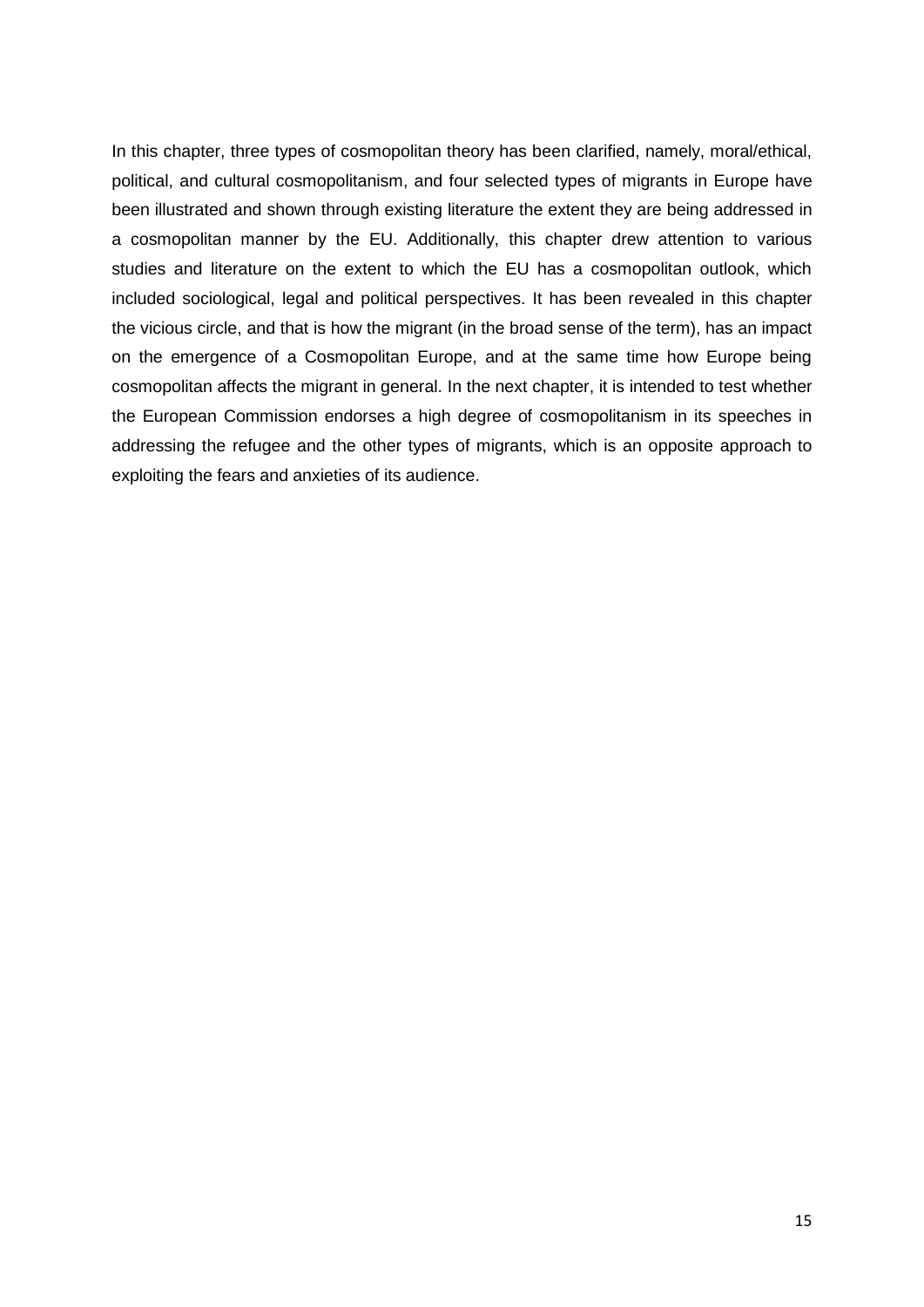# **3. Methodology**

This chapter is about how the research of this paper will be conducted to test whether and to what extent the Commission addresses the migrant in a cosmopolitan manner. The methods used in this paper focus on the four types of migrant mentioned earlier in this paper in the context of the refugee crisis within the time frame of 2014 until 2016. For that reason, the chosen method to carry out this research is conceptual content analysis (Carley, 1990). Content analysis has been proven to be an appropriate research design for analysing ideological positions in political speeches (Proksch & Slapin, 2010). A content analysis on the speeches from the European Commission (see Chapter 7: Appendix) will enable us to understand the language used by various Commissioners contained in their speeches, and therefore help us uncover whether the Commissioners are exploiting the fears and anxieties of their audience or the opposite that is contained in the values of cosmopolitanism. The reason why Commission speeches were chosen is because of the significance behind who produces them and who consumes them; speeches of the European Commission are produced by the executive arm of the EU that is the Commission, which is supposed to have an influential power over several political actors, and those speeches are mainly consumed by politicians of the Member States (European Commission, 2016), leaders who are capable of influencing change in their national governments. The occurrences of certain agreed-upon cosmopolitan language (Beck, 2007; Delanty, 2006; Dower, 2010; Nussbaum, 1997; Ossewaarde, 2007; Skrbis & Woodward, 2013) and its frequencies will enable us to draw conclusions. This chapter introduces the data collection methods where the speeches collected will be described, and the methods of content analysis.

#### **3.1.Methods of Data Collection**

The reason the scientific method of this paper is restricted to the European Commission is because of the fact that it is considered the executive arm of the EU. The Commission's leadership plays a significant agenda-setting role in the EU and the 'European Project', and therefore is a good starting point for a larger-scale analysis, for instance, of political speeches' consistency with EU practices and other possible comparative studies. My strategy for choosing to analyse the content of European Commission speeches (see an overview of the speeches in Chapter 7: Appendix) specifically, instead of other types of documents, such as Press Releases, is because the speeches are the direct words of politicians and richer with examples of language use; other forms of documents, such as press releases of the Commission, are merely reports of, for instance, how much money spent on project funding or humanitarian aid (European Commission, 2016), but contain no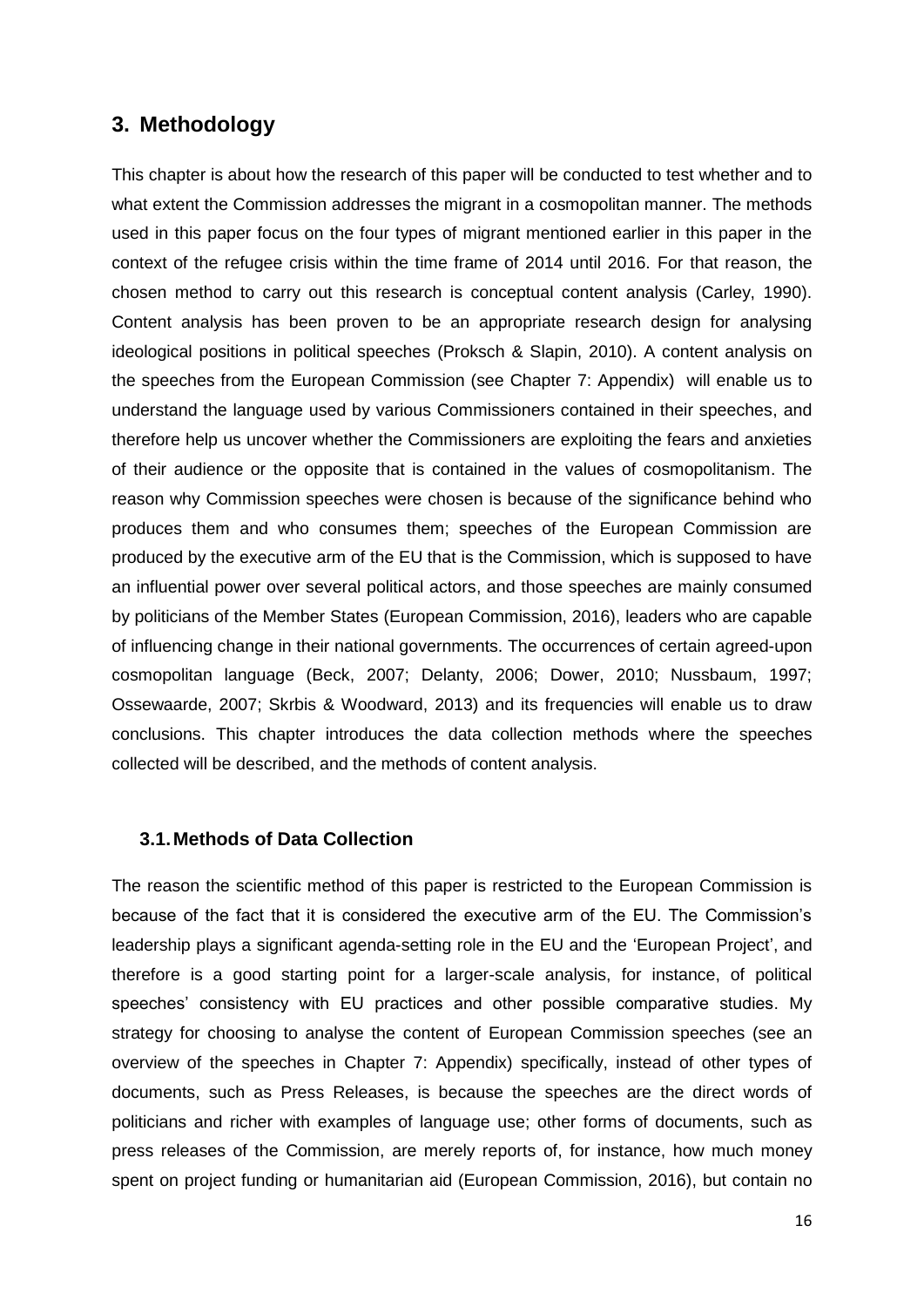actual discourse where the intention also matters. By intention it is meant an explicit intention of certain Commissioners for saying or stating something, found within the speeches, since any implicit intentions would mean hidden agenda and are almost impossible to measure. For instance, if there is a phrase as such advocating any of the aforementioned indicators to cosmopolitanism but followed by another phrase that can be an indication for a motive such as 'boosting our national economy' that suggests values that are either against or not associated with cosmopolitan values, this will open the way for interpretation whether the intention was cosmopolitan or just plainly better for the economy or other strategic decision that might go along with any notion like nationalism. Moreover, the speeches of Commissioners are mainly consumed by politicians and leaders of the Member States, members of the European Parliament and European Council, which are the main audience of the Commission. Therefore, the significance of this is that the language used in the speeches will be influential mainly for such audience (policy makers of Member States). Those speeches, however, are accessible for everyone of interest as well.

The data collection methods are mainly through using the search engine offered in the European Commission's website. The process of finding Commission speeches related to the migration crisis was difficult. Certain tactics were specifically used in searching for Commission speeches because they were hard to find. For instance, the keyword 'SPEECH' in capital letters had to be used in the search engine of the European Commission and Google search, as it is exactly written by the Commission, in order to find only speeches and not other forms of documents including press releases and fact sheets. Moreover, the keywords, 'EU', 'Commission', 'migration crisis', and 'refugee', were used next to the keyword 'SPEECH', within the time frame of '2014 until 2016', to gather the speeches with related content. After searching for the aforementioned keywords the relevant speeches were found among a list of other irrelevant results. Speeches were chosen from every year within the past 3 years that is 2014, 2015 and 2016. An amount of 20 documented Commission Speeches from various Commissioners were selected, which were the only ones that could be found on the issue of the recent migration crisis specifically, however, at the same time they quantify to a sufficient sample size for this research.

It has been revealed that the selected speeches of Commissioners all include content that relate to or represent the categories mentioned in the coding scheme (Figure 3.1), and each one of the categories is represented by the content (phrase or paragraph) at least once. In other words, all of the features of cosmopolitanism according to the coding scheme were found in the content. All the content of all the speeches turned out to be cosmopolitan in addressing the refugee and asylum seeker. The other forms of migrants are not addressed as comprehensively and as often in the speeches collected and analysed, which is more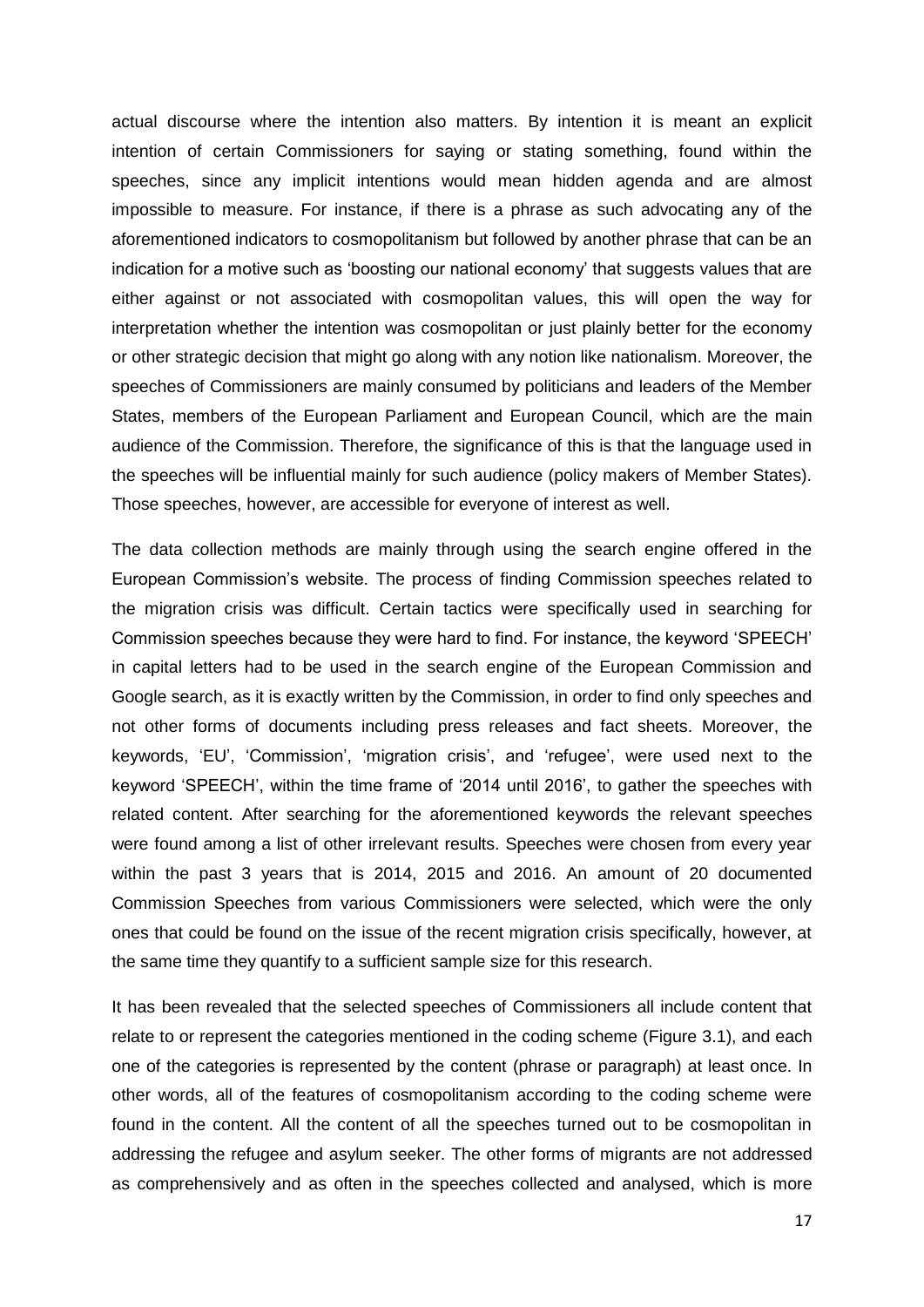likely because of the fact that only speeches that are related to the migration crisis were selected. Some of the analysed speeches, however, also consisted of parts where other matters – such as solving economic and welfare issues for instance – were discussed. Parts or sections of speeches that are not related to migration were not coded accordingly because of their inapplicability to this study.

#### **3.2.Methods of Content Analysis**

Referring to Ossewaarde's (2007) example on the two 'strangers' mentioned in his paper; one 'stranger' was perceived and therefore treated as a solution to a conflict, while the other, in a different scenario, was perceived and treated as a source of conflict. In this context and accordingly how is the migrant and the refugee being addressed? Are the migrant and the refugee being addressed like the first 'stranger' seen as a solution and a source of hope, or as the second 'stranger' who was seen as a source of conflict? Offering a preliminary answer to those questions prior to the actual analysis of the speeches, the refugee crisis is seen as a challenge on the one hand, which had as well contributed to the reasons why they are calling it a crisis. In this case, crisis-labelling can reflect to what might have been intended and that is putting emphasis on the challenge of receiving refugees rather than the advantage, which can relate to 'exploiting' the fears and anxieties of their audience. On the other hand the speeches show, besides conveying how challenging it is, that Europe must be up to the challenge, and are willing to look at the bright side of migration instead, which is encouraging and quite the opposite of taking advantage of, and nurturing, people's insecurities and fears of newcomers especially refugees.

On this foundation, the 'categories' in the coding scheme for content analysis are developed based on phrases in the texts that imply any of certain features of cosmopolitanism. Evidently, qualitative data is used for this kind of research. There are terms that can be open for interpretation, such as 'crisis' labelling, whether, from an eagle's eye point of view, they endorse cosmopolitanism or form an obstacle to it instead. Crisis-labelling, however, is not part of the coding scheme, but it will be observed and the context it was used in will be interpreted in accordance with the coding scheme. For that matter, a study of the intention behind crisis labelling must be in order, for making a better judgement while interpretation.

The dimensions and categories are based on a text by Skrbis & Woodward (2013): "Cultural dimension: concurring with Nussbaum, there are different ways of being cosmopolitan, but what most cosmopolitans share is a disposition of openness to the world around them. The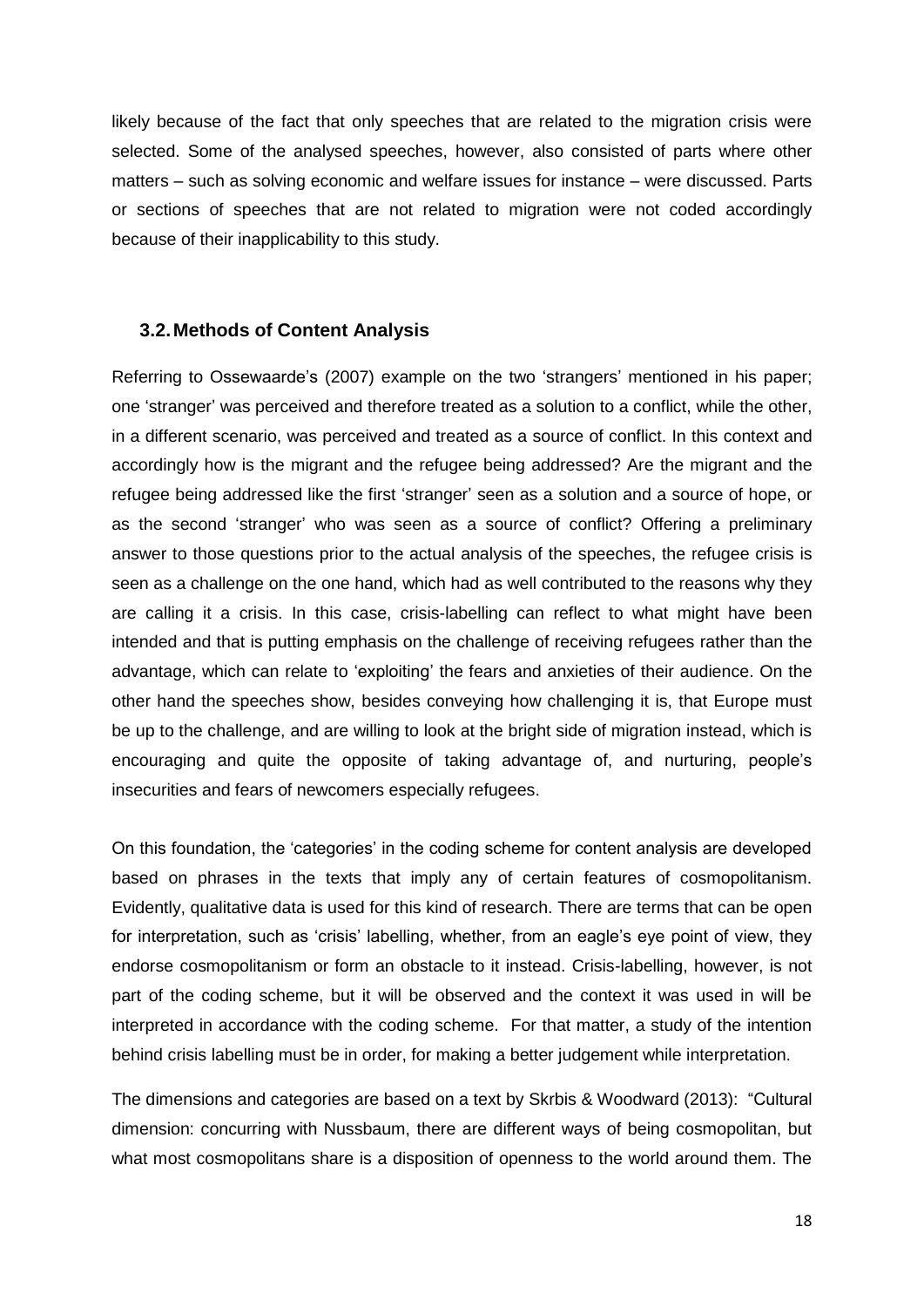conception of openness is for us an epistemological principle of cosmopolitanism: it limits and fixates the definitional horizon by reminding us that beyond openness lies a sphere of all things un-cosmopolitan. Political dimension: cosmopolitan commitment is also a political commitment, which encourages us to appreciate and recognize difference, embed our politics in universal principles and commit ourselves to the dethronement of one's unique cultural identity. This dimension extends into institutional and global domains when cosmopolitan political commitments aim beyond the local and particular and morph into institutionally committed cosmopolitan principles. At this global level cosmopolitanism refers to an ambition or project of [developing] regimes of global governance, and legal-institutional frameworks for regulating events and processes, which reach beyond any one nation. Ethical dimension: this dimension is integral to cosmopolitanism in all its forms and is defined by and inclusive ethical core that emphasizes worldliness, hospitality and communitarianism. In this book we will specifically address the question of cosmopolitan ethics in relations to two highly controversial social phenomena. The first relates to the way in which refugee issues are currently being dealt with. This case is instructive because it goes to the very core of the notion of hospitality towards migrants and how cosmopolitan openness is tested in practice (Skrbis & Woodward, 2013, p. 2)."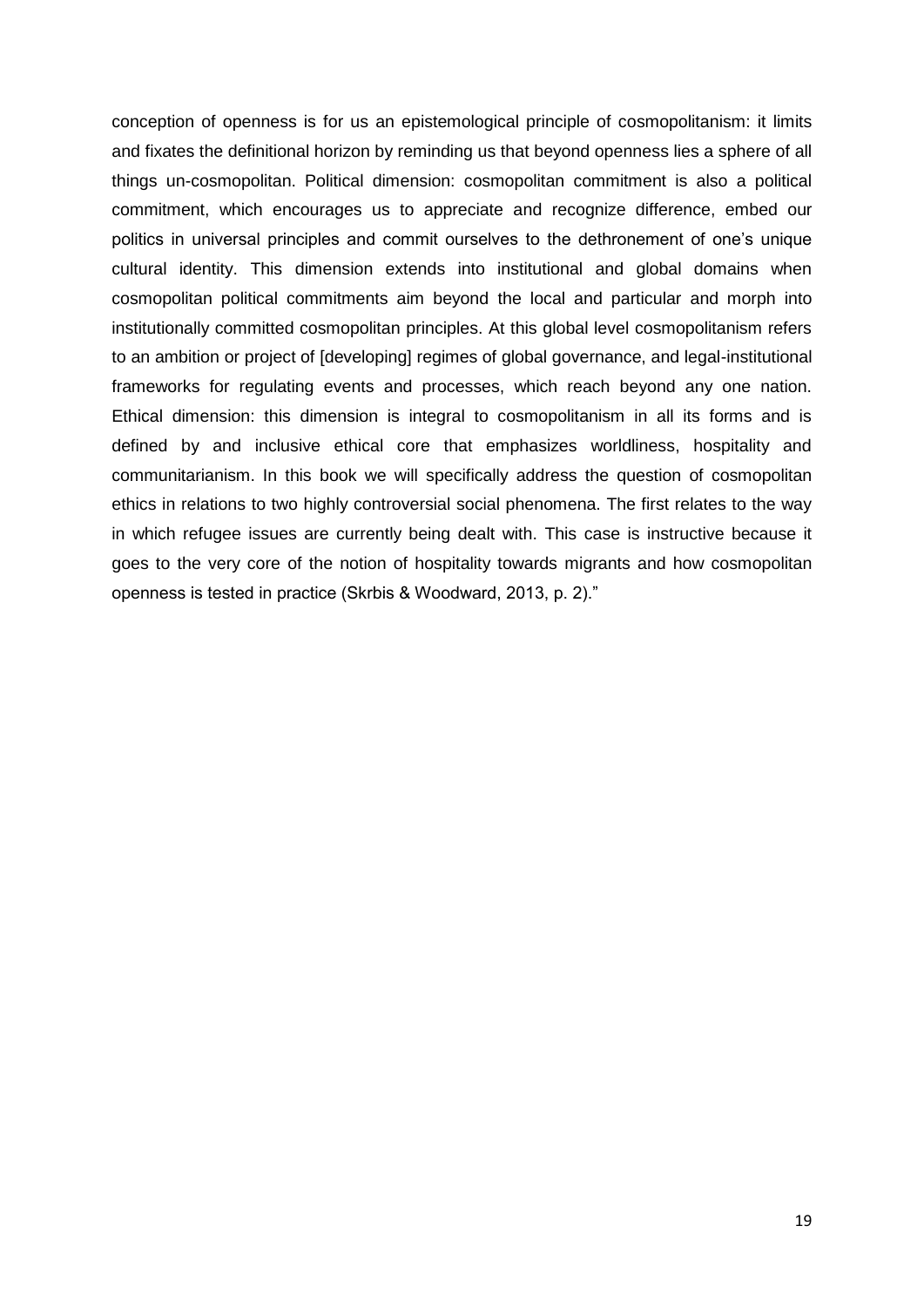

*Figure 3.1: Coding Scheme for Content Analysis* 

In order to carry out a conceptual content analysis (Carley, 1990), identifying frequent and indicative group of texts and statements throughout the set of documents is necessary. Merely the occurrence or existence of concepts is informative but quite limited; however, the frequency shows where there is more emphasis as well. The frequency of categories in general might be higher in speeches from 2015 than 2014 and 2016, simply because more speeches were collected from 2015 (11 speeches) than 2014 (5 speeches) and 2016 (4 speeches). After the coding process for content analysis, the occurrences and frequencies of categories have been documented. Manifest and latent content is analyzed (Babbie, 2013). A certain pattern in the language used has been found evident. Drawing conclusions from qualitative data, involves a certain degree of interpretation of the pieces of text collected as well, however that does not undermine the scientific method used to ensure a representative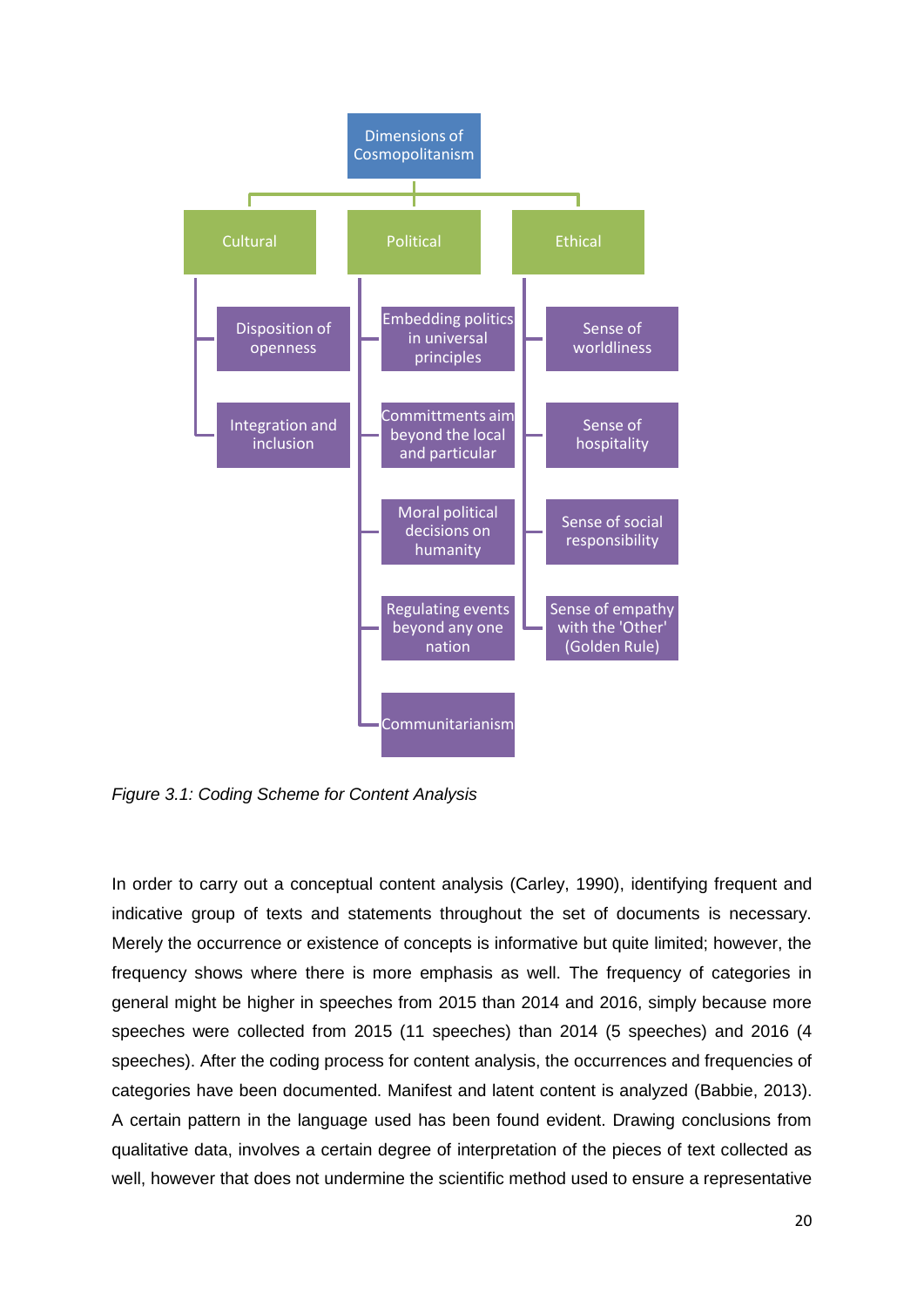interpretation of the categories. What the phrases imply, in what context they have been held, and how they can be related to my conceptualized notion of cosmopolitanism and its categories is all part of the process of manual (by hand instead of using a software) content analysis. The reason I intended to carry it out by hand was to ensure that phrases where said in the appropriate context, as well as the fact that I am coding for phrases or even paragraphs and not merely words. Furthermore, since statements and sometimes whole paragraphs could represent certain categories, it was more proper to carry it out by hand, in order to avoid any misleading errors in coding and misinterpretation. For instance, the use of metaphors and jargon can also count as examples where the need for interpretation is at hand, and in such cases sometimes it needs to be clarified which side of my argument are they on (pro- or anti- cosmopolitanism).

Starting with clarifying the category 'disposition of openness', it is based on the notion of the recognition of the 'Other'. As Delanty (2006) put it, "[...] against notions of globalisation and universality, on the one side, and plurality and particularism on the other, the cultural dimension of cosmopolitanism consists more in the creation and articulation of communicative models of world openness in which societies undergo transformation (p. 35)." Disposition of openness therefore is a rather broad category; however it is considered the heart of cultural cosmopolitanism. The context of integration and inclusion in my coding scheme is not in means of seeking to change the 'Other', but instead by accepting the 'Other' the way they are. In this sense, any integration and inclusion policies or statements mentioned in the documents (speeches) must comply with this meaning of integration in order to fit under this category, and thus be counted as cosmopolitan. Taking a hypothetical statement as an example that seeks to integrate migrants into the European education system, labour market... etc so that migrants can, on the one side, benefit from being treated as equals, and on the other contribute to the society of their destination. Embedding politics in universal principles is mainly about complying with the charter of human rights and UN resolutions concerning universal law, such as the right to asylum and international protection for refugees fleeing from unsafe countries and areas of conflict, violence and oppression. The category 'commitments aim beyond the local and particular' implies that the Commission is committed to solve issues with the 'Other' abroad in unparticular areas outside of Europe. For instance, when the Commission makes commitments to countries, like Jordan, Lebanon, or any other territory in the Middle East affected by the Syrian conflict, for providing them with financial aid and support schemes to help reduce their burden and challenges in times of a refugee crisis, would be an example. Moreover, cooperating with transit countries such as Turkey and Northern African countries also falls under this category. 'Moral political decisions on humanity' include policies for increasing humanitarian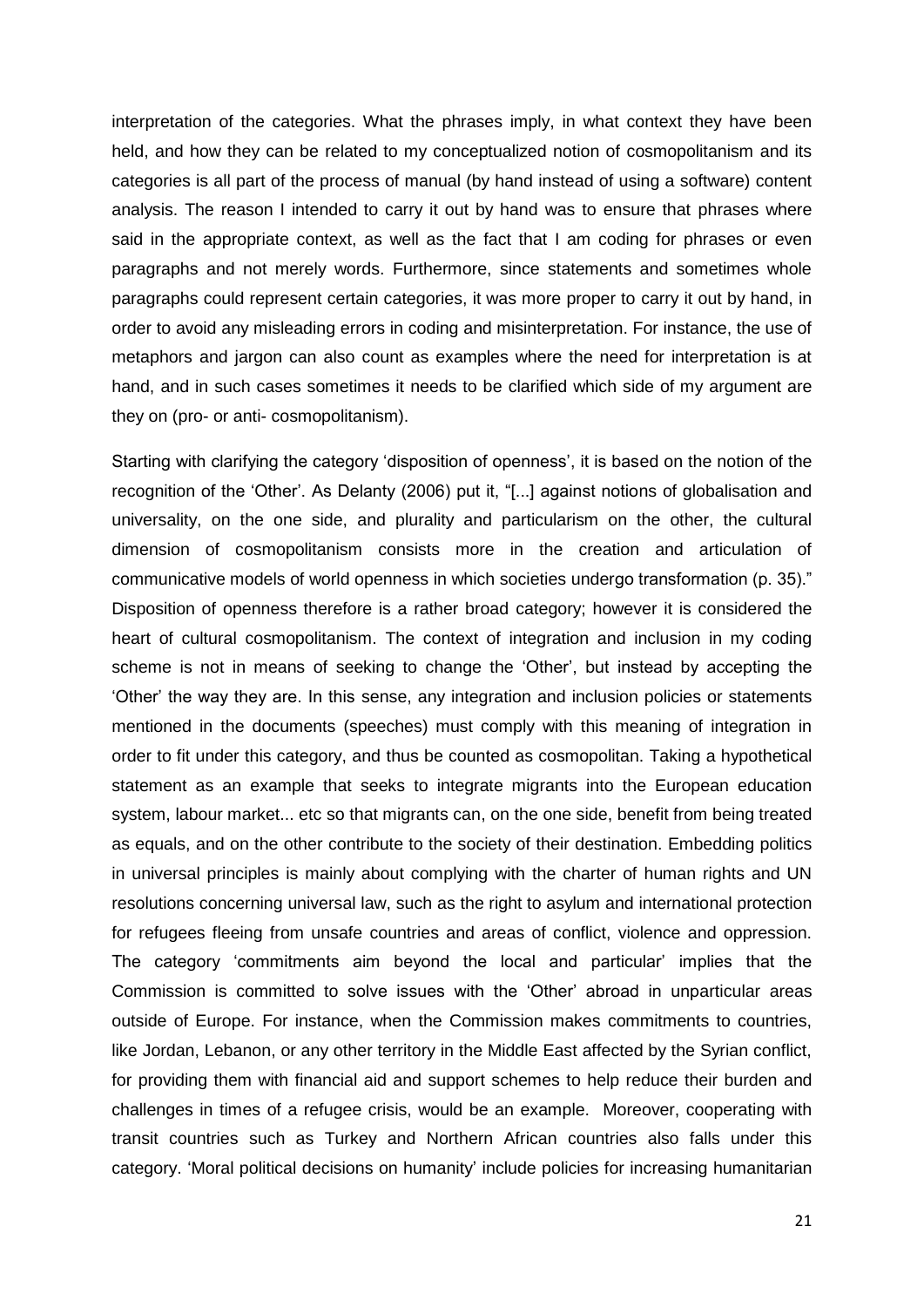aid where needed, working on voluntary humanitarian admission schemes, or any other decisions and resolutions that emphasize the importance of human safety, dignity and wellbeing. Moreover, for instance, since irregular migrants do not possess the right to stay in Europe, nonetheless making decisions on treating them with dignity and in compliance with their rights and human rights in general also counts under this category. An example of 'regulating events beyond any one nation' is when, for instance, the EU works closely with countries abroad in projects involving the creation of suitable refugee camps, educational, humanitarian, or any other supportive facilities in their counties of origin. Furthermore, this category can highly relate to 'Communitarianism' in Intra-EU context, however, Communitarianism more precisely applies to the relationships between the EU and its Member States, and the Member States with each other. Deciding on regulating events beyond any one nation in an Intra-EU context, such as having a common European asylum policy/system, from a collectivist approach at the European level as a community where solidarity and responsibility sharing are essential, fits both categories. A sense of worldliness is rather a broad category that covers statements showing a sense of connectedness and interest to worldly issues and events. An opposite of this category would be isolation. Exerting a sense of hospitality is about being explicitly welcoming to migrants, especially refugees in my case, along with the implications that come with it such as the willingness to providing them with life essentials upon arrival including appropriate shelter and so on. As it comes to having a sense of social responsibility, being socially responsible is about taking the initiative for acting on solving global social problems. Conveying a sense of social responsibility involves taking responsibility in solving social issues inside and outside of the EU; for instance, feeling responsible in ending inequality and starvation in the world is considered as socially responsible. However in this case, social responsibility will be more precisely related to issues of refugees, without leaving out the rest. Last but not least of the categories is being adorned with a sense of empathy. Revealing a sense of empathy is an additional concept, one that is not often expected to be found among politicians nowadays. Be that as it may, a sense of empathy is not only about conveying or expressing feelings of compassion and pity for the sufferings of the 'Other', but also putting, most importantly, one's self in the shoes of the 'Other'. Moreover, the Biblical Golden Rule is attached to this category, which states 'do as you would be done by', because it goes hand in hand with empathy. Therefore, any phrases in the speeches that qualify this conceptualisation of empathy will fall or be counted under this category as well.

In addition, statements or phrases may fall under a combination of categories. For example, various statements found in the Speeches that portrayed a sense of empathy also showed a disposition of openness, for instance. Statements as such include "Our common history is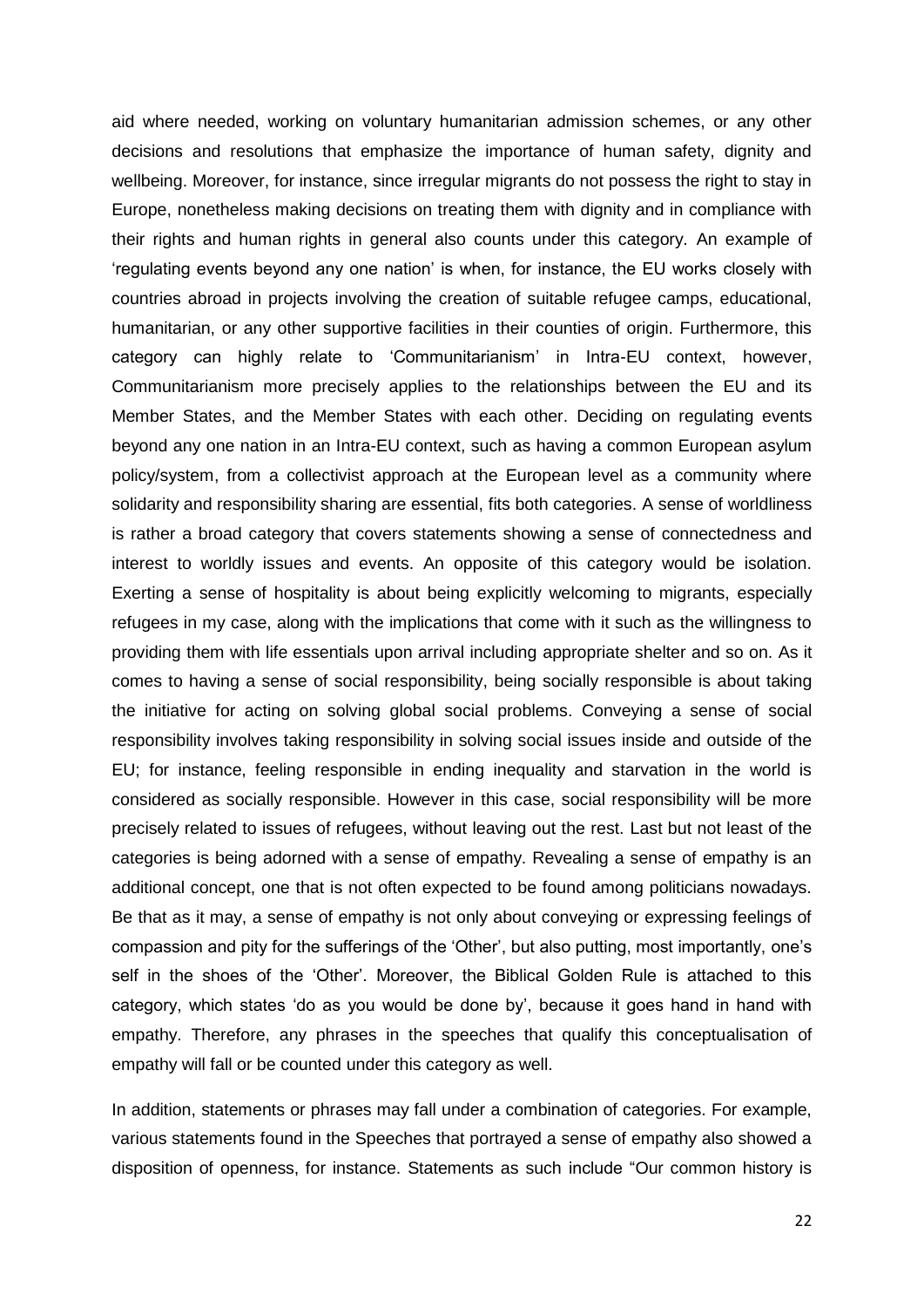marked by millions of Europeans fleeing from religious or political persecution, from war, dictatorship, or oppression [...] imagine it were you, your child [...] sleeping in the streets, in the rain [...] (SPEECH/15/5614)." Another example, the statement, "these are global issues, and we need to face them together, in partnership (SPEECH/16/365)," would fall under both categories 'sense of worldliness' and 'communitarianism'. Finally, analysing the Speeches in accordance with the coding scheme that I have created will allow me to measure the extent of cosmopolitanism the Speeches endorse in addressing the refugee, and thus help generate a final answer to my research question. It will also provide a guideline in analysing the other forms of migrant studied in this paper.

#### **3.3.Concluding Remarks**

In this chapter, the methodology was clarified on how this research is conducted. All the issues concerning my methods of data collection and content analysis were explained. In the next chapter, my findings will be presented. Observations in the speeches analysed will be stated, which will be open for interpretation and reasoning.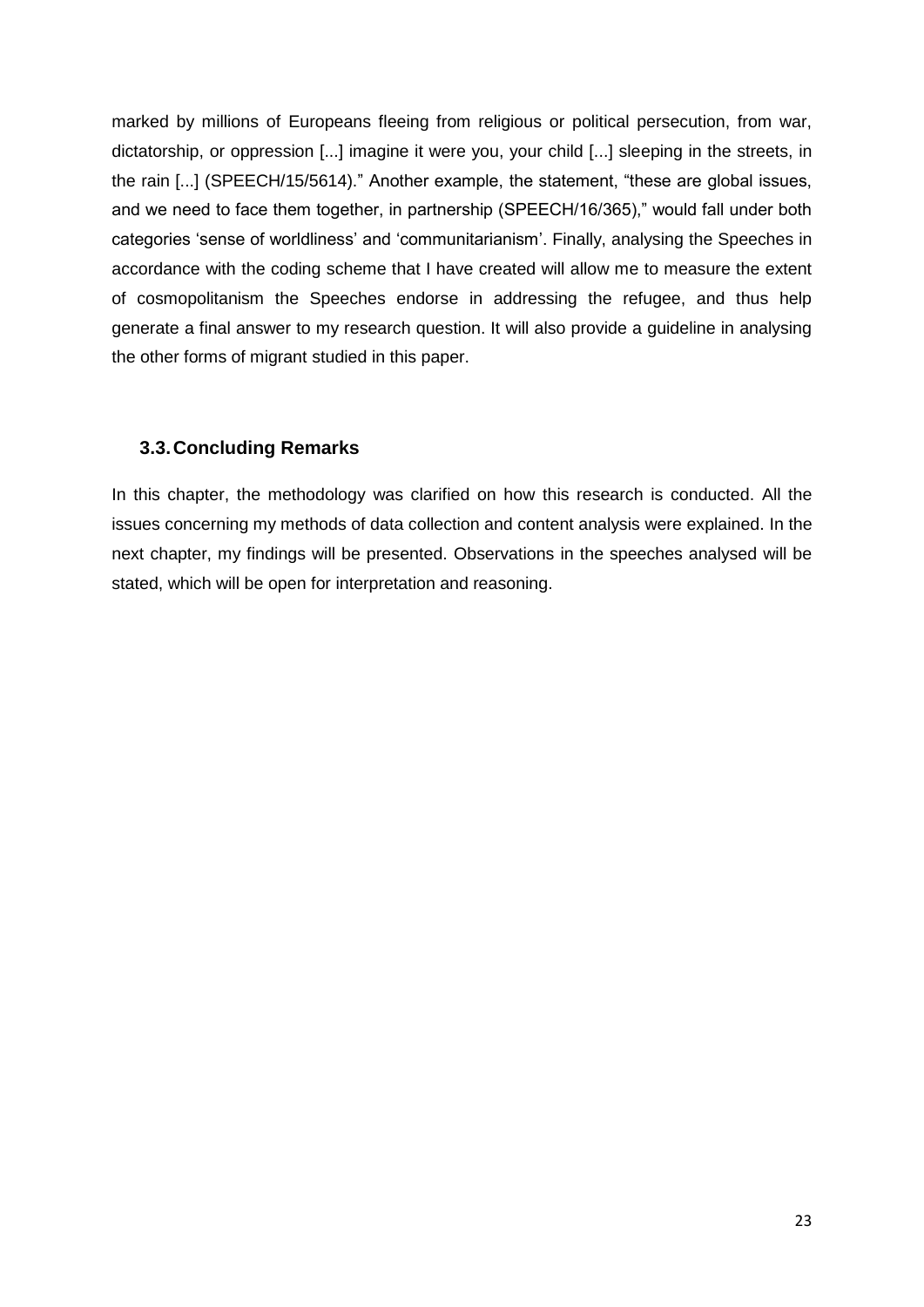# **4. Findings (Data Analysis)**

This chapter is mainly about what has been observed in the documented speeches collected in terms of addressing migrants in accordance with cosmopolitanism and its interpretation. The Commission is shown to express different cosmopolitan values for addressing each type of migrant – the refugee, the irregular migrant, the economic migrant, and Intra-EU Migrant. For instance certain features of cosmopolitanism can be adopted in addressing one form of migrant but not the other, for practical and legal reasons. In this chapter the different cosmopolitan ways of addressing those four types of migrants will be analyzed; the aim is to show the different phases and issues of cosmopolitanism and how, for instance, the degree of cosmopolitan emphasis can be different when addressing one type of migrant (i.e. the refugee) compared to another type of migrant (i.e. the irregular migrant).

According to the European Commission's (2016) webpage for priorities on the migration agenda, headlines include: 'saving lives and securing internal borders'; 'reducing the incentive for irregular migration'; 'a strong common asylum policy'; 'a new policy on legal migration'. Those headlines can be considered as a summary of the policy areas discussed in the Speeches collected on the issue of migration. However, a full analysis of the speeches will provide more detail and depth concerning the frequency and existence of the categories (coding scheme) in the speeches and whether the speeches differ from each other. This chapter of data analysis will be split into four sections, accordingly: Cosmopolitan Addressing of the Refugee; Cosmopolitan Addressing of the Irregular Migrant; Cosmopolitan Addressing of the Economic Migrant; and Cosmopolitan Addressing of the EU Citizen – the Migrant within Intra-EU 'Mobility'. But before analysing how each migrant was addressed separately, first, it is important to point out what is observed in the results of the coding process in accordance with the scheme (Figure 3.1).

The following table (Table 4.1) shows the frequency of occurrences of each of the codingscheme categories in the European Commission speeches within the time frame of 2014 until 2016. The columns total indicates the sum of frequency of occurrences of the categories all together. The frequency of occurrence in Table 4.1 signifies a level of persistence of categories, and provides, all-in-all, a certain measure to the degree of cosmopolitanism the European Commission endorses in its speeches. Certain trends are found in the table. The categories are sorted in descending order (downward) in terms of frequency of occurrences. The category 'Communitarianism', for instance, occurred 104 times, which is the most frequent of all.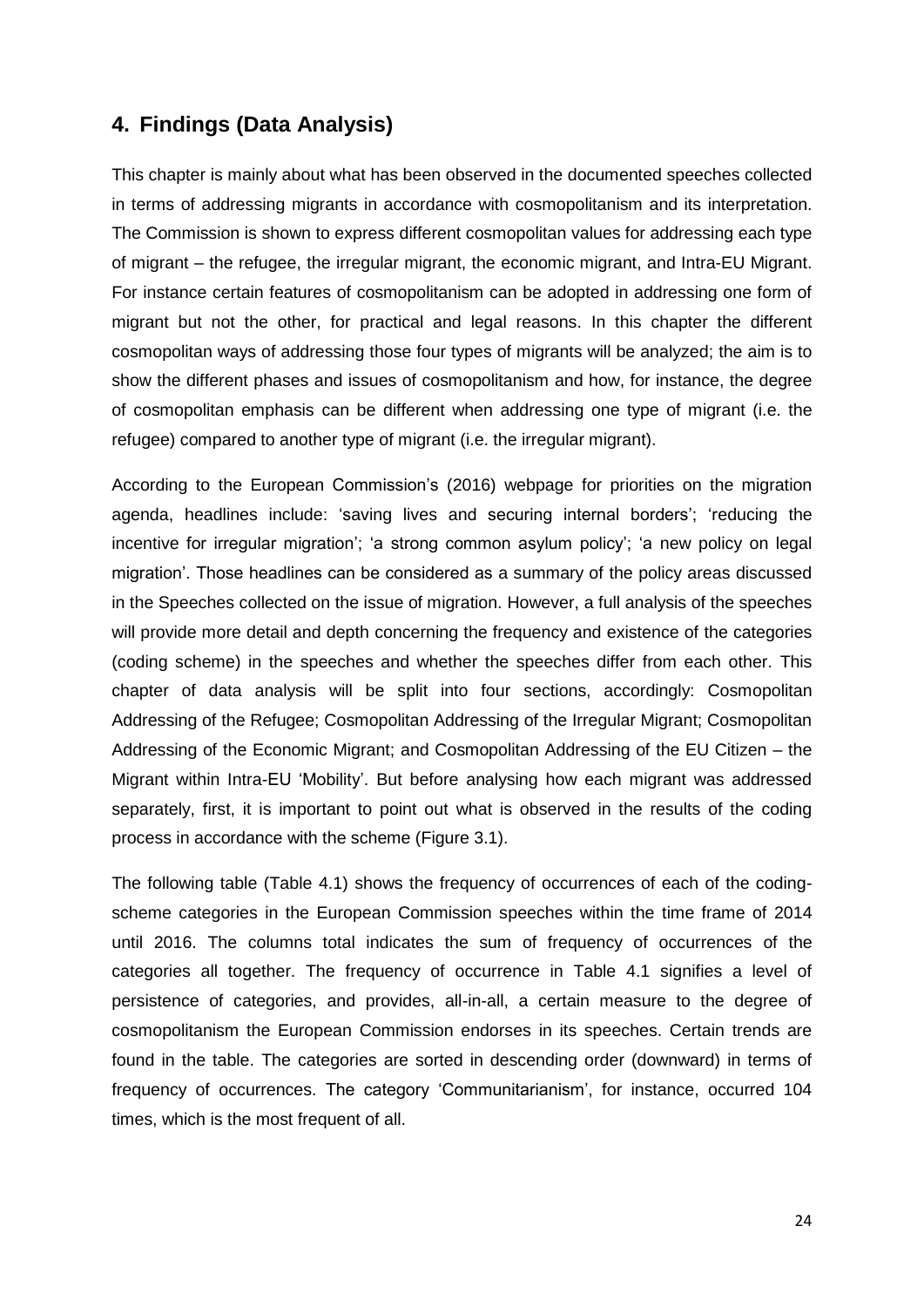| <b>Category</b>                                 | <b>Frequency of occurrence</b> |
|-------------------------------------------------|--------------------------------|
| Communitarianism                                | 104                            |
| Regulating events beyond any one nation         | 82                             |
| Disposition of openness                         | 73                             |
| Sense of social responsibility                  | 66                             |
| Commitments aim beyond the local and particular | 58                             |
| Embedding politics in universal principles      | 50                             |
| Sense of worldliness                            | 47                             |
| Moral political decisions on humanity           | 40                             |
| Integration and Inclusion                       | 31                             |
| Sense of hospitality                            | 25                             |
| Sense of empathy with the 'Other'               | 21                             |
| Total                                           | 597                            |

*Table 4.1: Frequency of occurrences of cosmopolitan categories in the Commission speeches* 

One way to interpret constantly calling for a communitarian approach is that it can imply two intentions; supranational state-building, and Nussbaum's (1997) cosmopolitan notion of a shared community. The Commission, therefore, in the speeches, when it calls for common approaches for further solidarity and responsibility sharing it goes hand in hand with Nussbaum's (1997) notion of moral cosmopolitanism. Yet, at the same time, when the Commission calls for a common approach, such as having a common European asylum policy, it can imply supranational governance in the direction of supranational state building, which is not necessarily cosmopolitan (Eriksen, 2007). The Commission shows to have a supranational leadership style in guiding the Member States but the content of governance and the context it was held in, such as 'more solidarity and responsibility sharing', is cosmopolitan most of the times, as was observed. Beck and Grande (2007) also agree with the thought that harmonizing the policies and eliminating national differences is not cosmopolitan, but recognizing them is, which further supports the idea that having a common European asylum policy within the context of communitarianism may not be very cosmopolitan from Beck and Grande's (2007) perspective.

It also appears from Table 4.1 that regulating events, such as humanitarian activities, beyond any one nation state, is the second most frequent concept. The frequency somewhat shows how important a category is to the Commission. 'A disposition of openness', which is rather a broad cultural dimension of cosmopolitanism, and 'a sense of social responsibility' come next. 'A sense of empathy' is the least frequently occurred category. However, a sense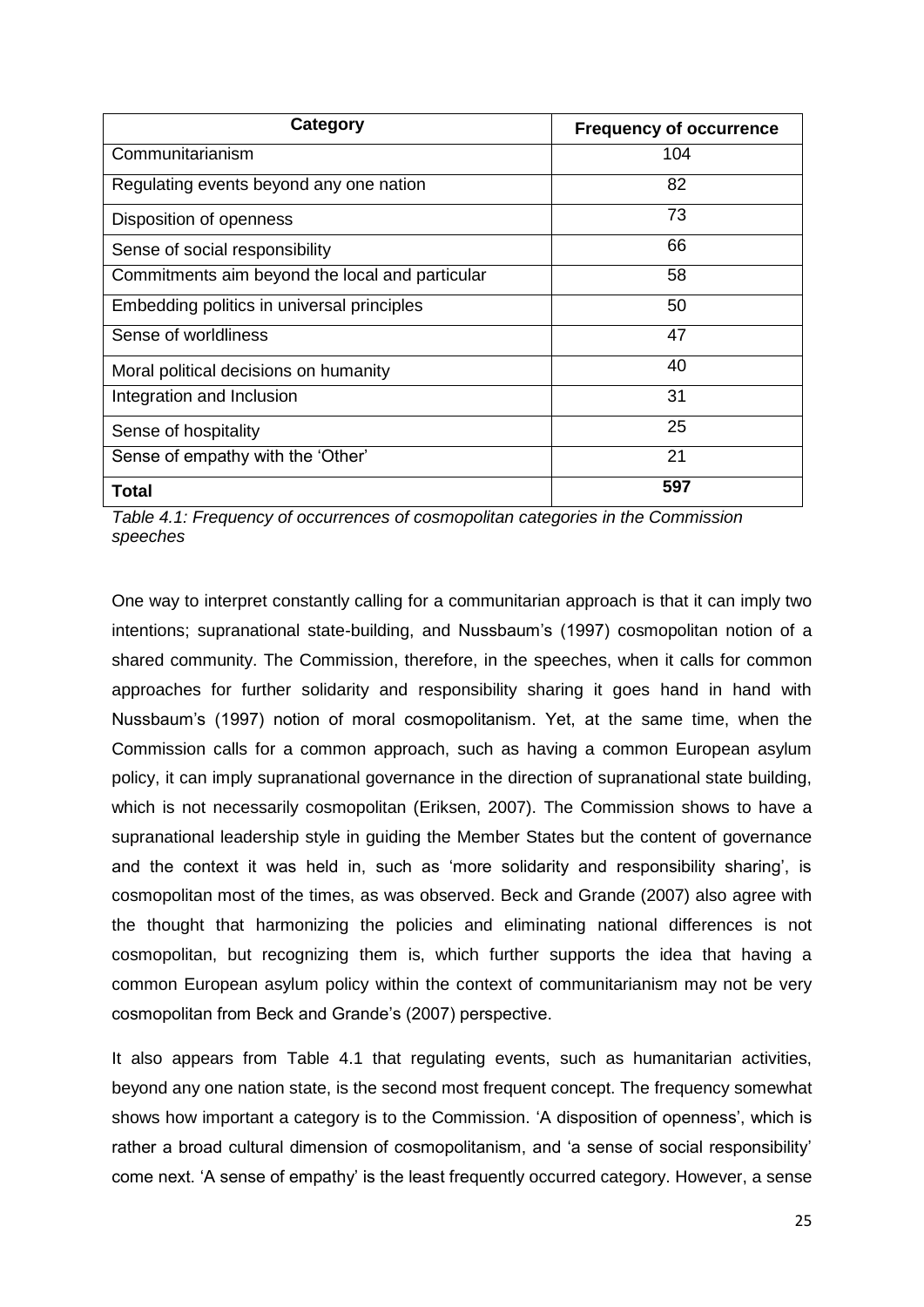of empathy is expected to occur less than other categories because empathy is only needed when there is an emotional reaction, which leaves the priority to other categories in most other cases, as a form of interpretation. Emotional reactions usually happen when there are crises in whatever context, however, further research is required on the issue of empathy and its psychological impact.

#### **4.1.Cosmopolitan Addressing of the Refugee**

Commissioner Avramopoulos states that "Openness and security are two equally important pillars of the European edifice. *One* of the reasons for so many lost lives is that *it is too difficult* for people seeking protection to enter the EU *legally* (SPEECH/14/1601)." Similarly, President Juncker calls for "...opening legal channels for migration [because] if there are more, safe and controlled roads to Europe, we can [...] make the illegal work of human traffickers less attractive (SPEECH/15/5614)."

It is observed from the words of Commissioner Avramopoulos and President Juncker that they both seek to open legal channels for migrants and refugees as opposed to closing borders, but with having better control over the borders. The reason for opening legal channels, as observed, is mainly for making it easier for migrants and refugees to reach Europe safely, and by this also lowering the demand for the services of illegal human traffickers.

One way to interpret this observation, since many statements concerning strengthening the external borders of the EU were found, strengthening external borders and enhancing control does not necessarily mean calls for closing borders, however, there is a strong focus on tackling human trafficking and migrant smuggling in order to, on the one hand, safeguard migrants' lives (whether refugees or irregular) by putting an end to perilous ways for people migrating to Europe, and on the other hand, tackle the issue of irregular migration by enhancing the capacity to identify and stem the flows of migrants entering European soil through irregular channels and determine whether they qualify for asylum and international protection, or plainly irregular migrants coming from 'safe' countries of origin who do not possess the right to stay in Europe. The issues surrounding irregular migrants in relation to cosmopolitanism will be discussed in more detail in section 4.2. Nonetheless, those statements express certain cosmopolitan features or values and fall under the codingscheme (Figure 3.1) categories 'disposition of openness', 'sense of social responsibility', 'moral political decision on humanity', and a disputable 'sense of hospitality' – disputable because it not shown in this observation any guarantee that those migrants are welcomed to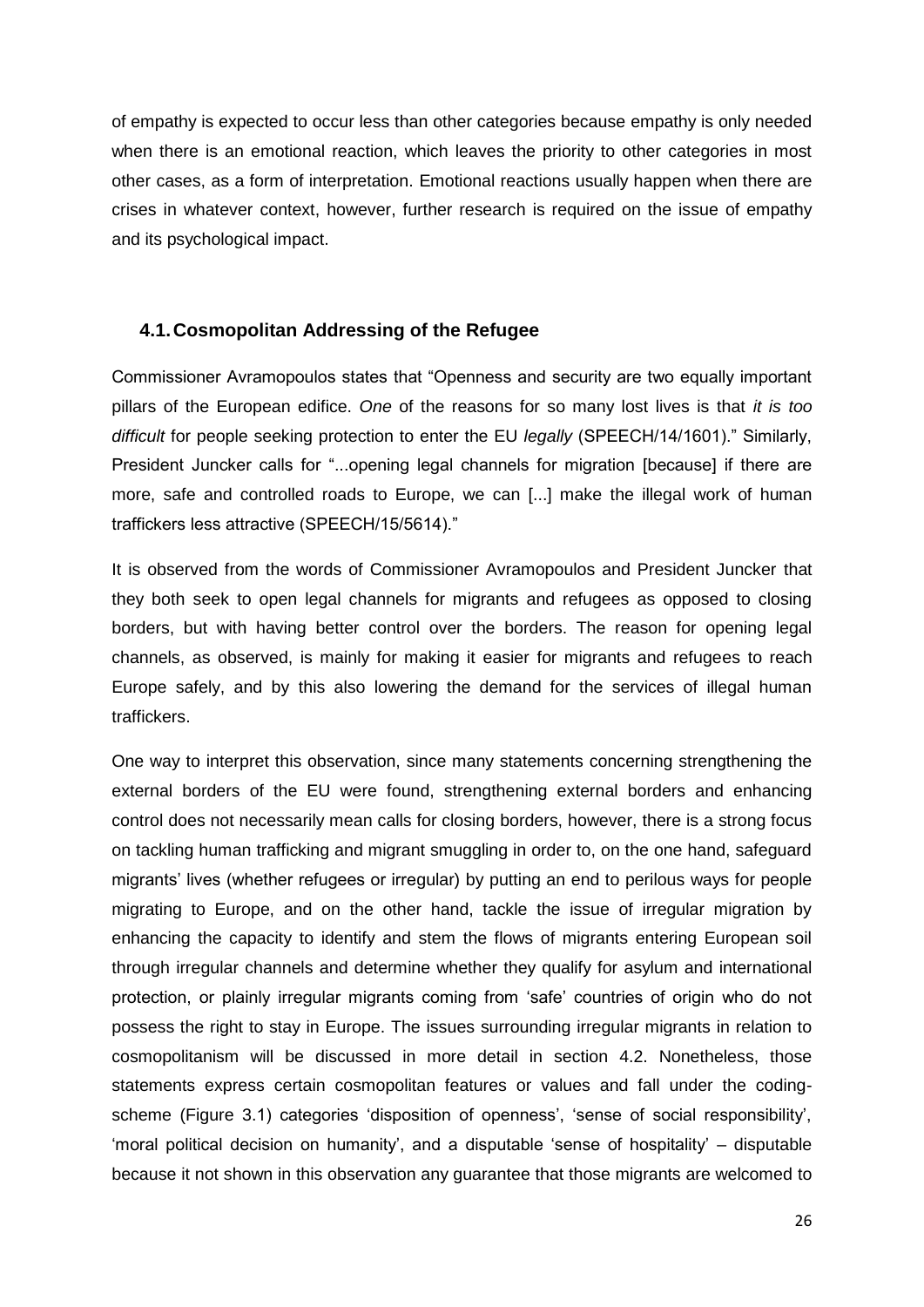stay; opening legal channels does not imply that, once migrants have reached Europe, they will not be denied entry for some reason.

According to Vice-President Frans Timmermans, "We need to make sure that we provide more support for people to be able to live decent lives in dignity in the camps where they are in Jordan, Lebanon and Turkey. We need to make sure that we help those countries to afford these people the opportunity to work, to take up jobs, and one of the major elements we need to look at is to provide education for children – that is of the greatest importance (SPEECH/15/6079)."

Statements as such, expressing a sense of social responsibility, worldliness, and regulating events beyond anyone nation where also commitments aim beyond the local and particular, were found several times in the speeches. This shows that the Commission has a sense of responsibility not only for events happening within the borders of the EU but also for people – especially refugees in this case – in need of life essentials including protection, education and employment opportunities. This can also be related to statements found in the speeches concerning reaching Europe's 2020 poverty targets which show a sense of social responsibility and worldliness. Nussbaum (1997) and Skrbis & Woodward, (2013), as argued in chapter 2.1, strongly support those moral values of ethical cosmopolitanism, in relation to helping people with their problems regardless of their locality or nationality. Yet, again, this study does not analyse the practices and what is actually being done, which can diminish the rosy picture painted here; however it reveals rather the ideological position and intention of the Commission expressed in the speeches, which is the aim of this research.

Commissioner Cecilia Malmström, in her speech in 2014, said "I will focus on a fundamental right that is very close to my heart, one that is easy to proclaim in theory, but more complicated to defend in practice: the right to asylum (SPEECH/14/244)."

This is a very interesting observation. Commissioner Malmström confirms my argument concerning the possible discrepancy between speeches and practice. When Commissioner Malmström states that the right to asylum is easier to proclaim in theory than to defend in practice, she implies that what has been said is not necessarily what has and will be done. However, stating this can also mean that the Commission puts an effort in advocating cosmopolitan values, however, the extent to which those values hold highly depends on complications, which can be caused by pressures from the Member States, and whether the Commission can handle such pressures while trying to preserve unity in the EU against the rising populism. Furthermore, Thym (2016), in chapter 2.1 of this paper, briefly argues how complicated it is determining who qualifies the right to asylum and its legal loopholes. There is a thin line separating returning irregular migrants back to their countries of origin and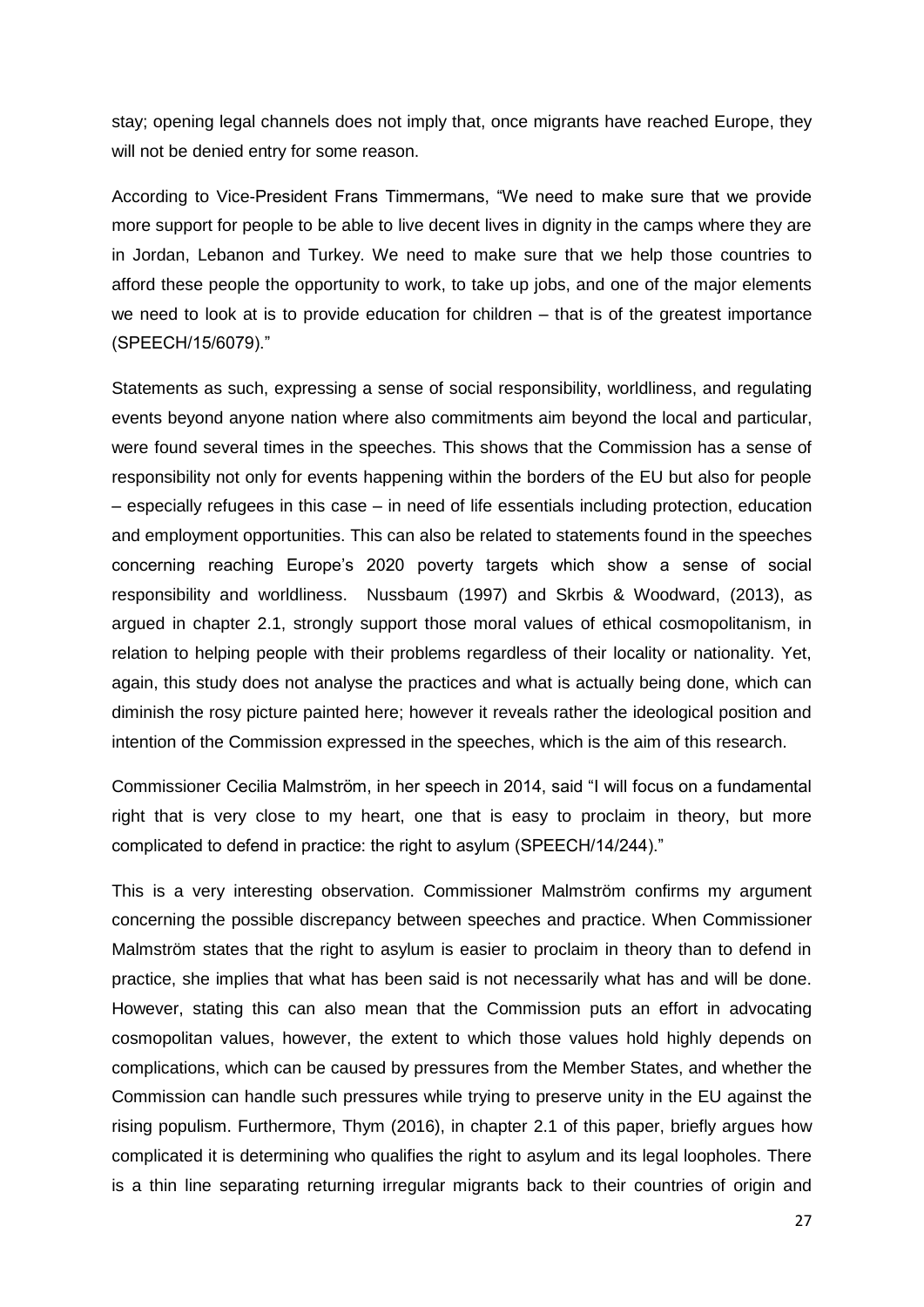refoulement (forcible return of refugees or asylum seekers that is against international law), since it is argued that refugees lose their right to asylum in the EU once they have been admitted in a 'safe' country, such as Turkey, on their way to Europe (Collett, 2016, March). Moreover, when Commissioner Malmström used the words "very close to my heart", she expressed her own personal conviction about the importance of the right to asylum. For instance, if she said only that the right to asylum is easier in theory than in practice without making it personal, we could not see how she personally felt about it. The feeling or conviction she expressed towards the right to asylum helped us indicate which side she is on – the cosmopolitan one.

President Juncker reminds us in a speech he gave in Strasbourg of the times, many Europeans were once migrants and refugees; "Our history is marked by millions of Europeans fleeing from religious or political persecution, from war, dictatorship or oppression. [...] It is Europe today that represents a beacon of hope, a haven of stability in the eyes of women and men in the Middle East and in Africa. That is something to be proud of and not something to fear. [...] Imagine for a second it were you, your child in your arms, the world you knew torn apart around you. [...] Think of the families sleeping in parks and railway stations in Budapest, in tents in Traiskirchen, or on shores in Kos. What we will become of them on cold, winter nights? (SPEECH/15/5614)"

An interpretation to this observation is that President Juncker is trying to be empathetically convincing by stating that Europeans also were once refugees and by this he makes the European refugees in the past equal to the non-European refugees today. He is eliminating the "Us" and "Them" from the equation by reminding us that Europeans' history is marked by millions of European refugees fleeing conflict, war and oppression. Juncker is encouraging Europeans to be rather proud of their territory, the EU, for being a safe haven for the oppressed and persecuted. He expresses a strong sense of empathy and a disposition of openness among other cosmopolitan values represented in the coding scheme (Figure 3.1). By saying so, President Juncker is doing exactly the opposite of exploiting the fears and anxieties of his audience. Bauman (2016) agrees with this statement by means of, instead of capitalizing on the anxiety caused by the influx of migrants, encouraging the audience of this speech to feel with those in need and providing them with help and protection rather than fearing them. Nussbaum (1997) also concurs with her moral cosmopolitan values towards humanity.

Several other statements found in the speeches show a strong sense of empathy as well with the refugee and even people in need of protection outside of the EU. The EU is a reputable global entity and thus obliged to take lead in sticking to universal principles and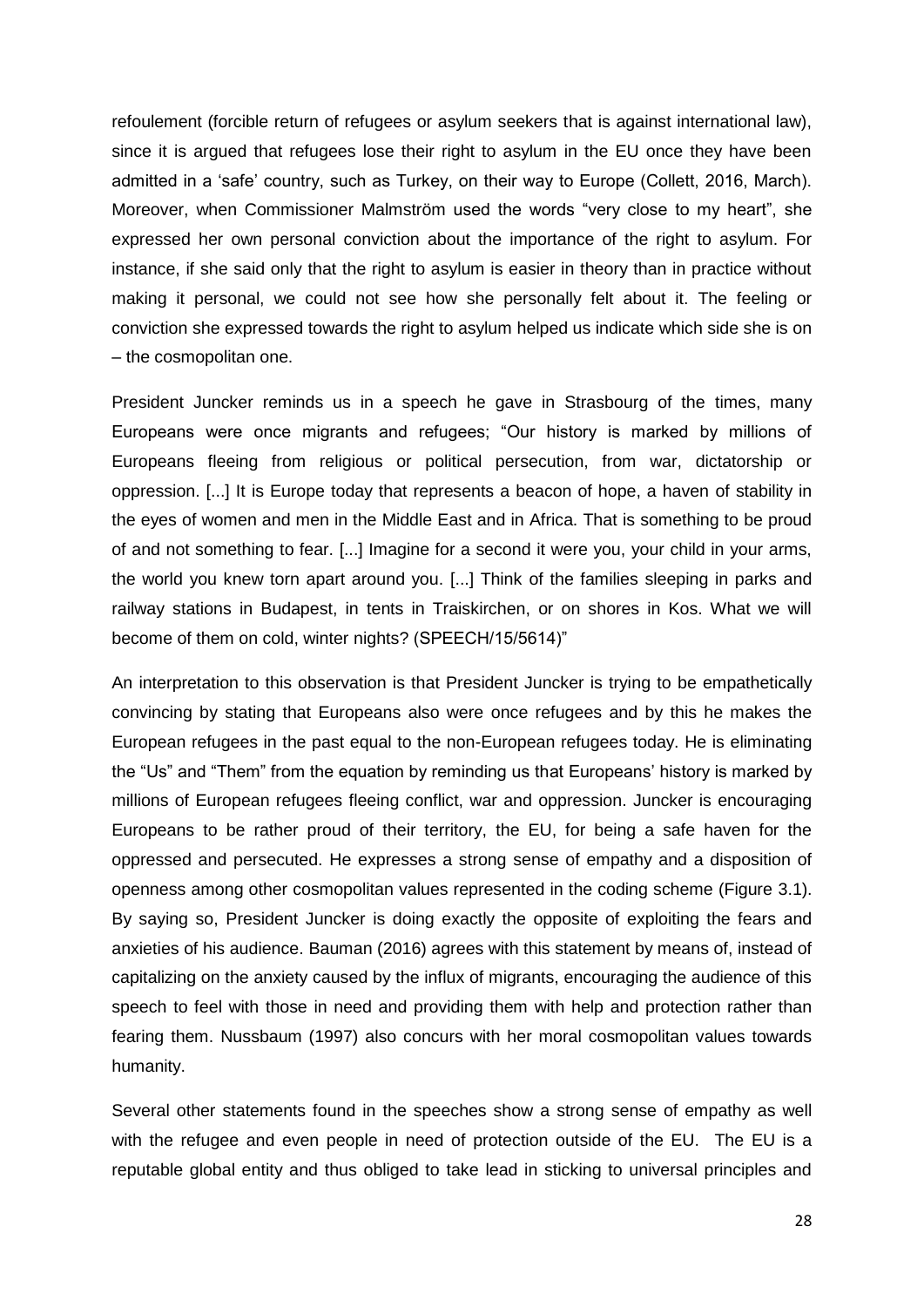UN resolution concerning taking refugees in. However, apart from this obligation, the Commission, especially under the leadership of President Juncker, is showing high incentive and enthusiasm for taking in refugees and offering them protection. Being empathetic is not under universal law and therefore is not an obligation; however, the Commission conveyed empathy many times in the Speeches.

Avramopoulos stated that "[...] we have to proactively ensure that the newly arrived who receive protection are enabled to fully participate in our societies (SPEECH/16/76)."

This can be interpreted in relation to the category inclusion and integration. Allowing newly arrived refugees to participate in European societies can imply ensuring, on the one hand, prevention of issues for their own advantage such as culture shock, unemployment, discrimination, education and language barriers. An example of that would be having information billboards and signs translated to Arabic for refugees in places such as train stations. A statement as such can also be related to similar other statements found in the speeches that call for promoting equal opportunities, fighting racism and xenophobia. On the other hand, allowing newcomers, more precisely refugees in this case, to fully participate in society is also beneficial for the state hosting them in terms of letting newcomers contribute positively to the economy by employment, and by this also avoiding possible social problems such as exclusion, poverty and crime. The concept of inclusion is very important in cosmopolitan terms, referring to the idea that all human beings belong to a single community, and must be treated accordingly, as mentioned earlier in chapter 2.

President Juncker stated in a speech in 2015: "And this is why today we are proposing a second emergency mechanism to relocate a further 120,000 from Italy, Greece and Hungary (SPEECH/15/5614)."

A statement as such may be seen as an example of one of the moral benefits of crisislabelling. Crisis-labelling is complex topic and does not fit within the scope of this paper. Jeandesboz and Pallister-Wilkins (2014) assess and critique the aim behind crisis labelling, as mentioned earlier in chapter 2.2. Nonetheless, one of the things that had been observed in the speeches is that crisis mode sometimes begs for emergency mechanisms and measures that can serve certain values of cosmopolitanism well. For instance here it emphasizes the urgency for further cooperation between the Member States in order to lessen the burden and relieve some of the pressure on receiving countries including Greece and Italy by sharing the burden (Suhrke, 1998) through the relocation and resettlement mechanisms. In cases in the speeches as such, crisis-labelling is giving the sense of urgency to act positively in line with cosmopolitanism. Moreover, there is a high sense of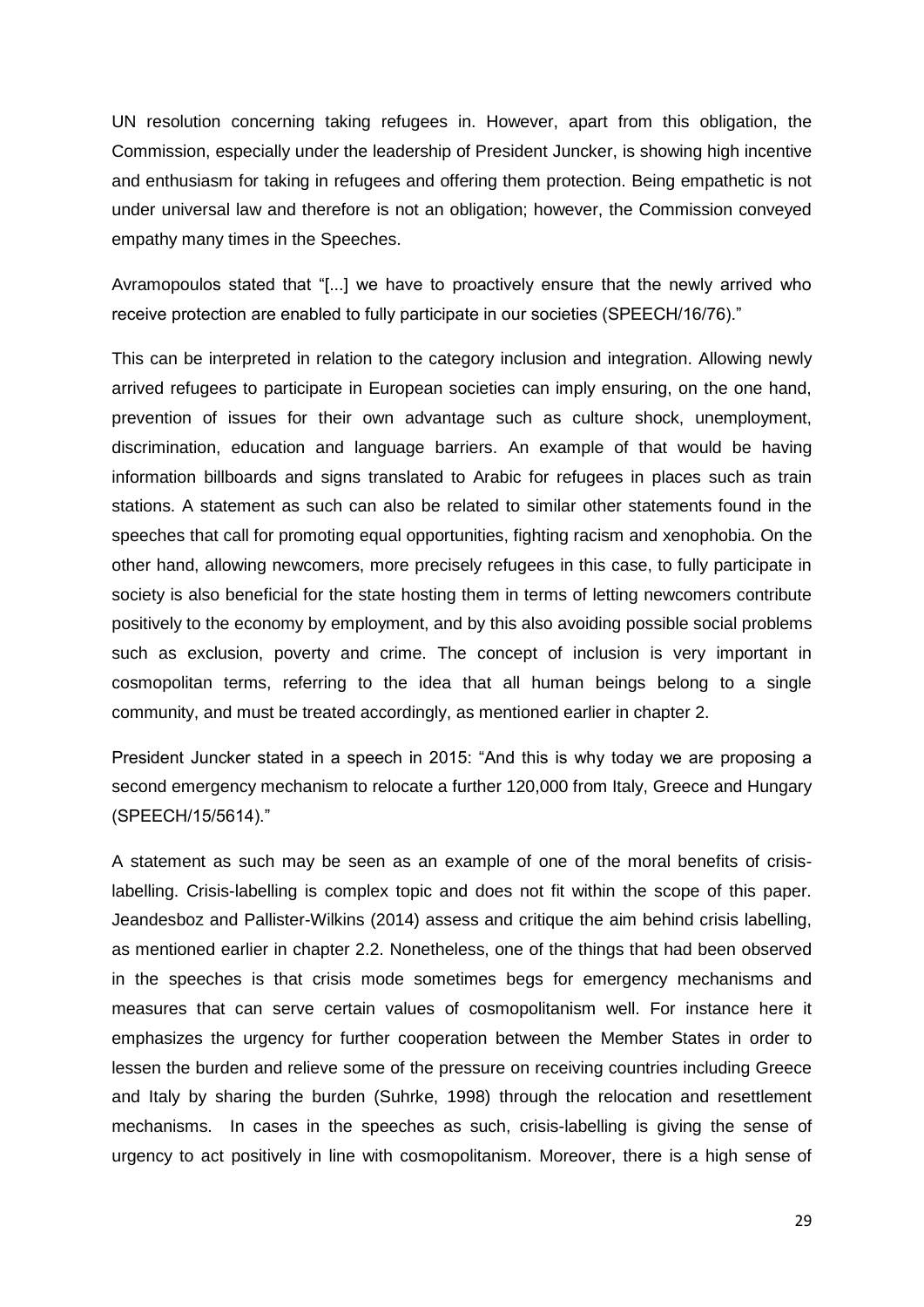communitarianism persistently emphasized in the speeches which could also have been prompted unusually by the thought that there is a 'crisis'.

"I cannot stress enough the importance of working together – with collective responsibility (SPEECH/15/5751)." It has been observed that phrases as such, however not in the exact sequence of wording, as well as the words "solidarity" and "right to asylum" have been most frequently and persistently mentioned throughout the speeches.

"Working together" and "solidarity" in an EU context stress the need to deal with issues from a common approach as a community, which falls under the coding-scheme category communitarianism. Emphasizing on the words "solidarity" and "right of asylum" together in the same paragraph can be leading to the idea of having a European Common Asylum Policy. Whereas Lavenex (2001) argues against its implications in regards to refugees, but that is not fully explored in this paper. Nevertheless, mentioning the "right to asylum" persistently stresses the need to comply with international law and universal principles, which a serves an important dimension of cosmopolitanism.

#### **4.2.Cosmopolitan Addressing of the Irregular Migrant**

Commissioner Avramopoulos said: "The other side of the coin is those who cannot remain on EU territory. Their return must always be carried out in full respect of the fundamental rights of the individual, including the most vulnerable ones (SPEECH/14/1601)."

Different issues and colours of cosmopolitanism show up in relation to different forms of migrants. In the case of addressing the irregular migrant it seems that the Commission's speeches do not comply with most of the cosmopolitan features presented in the coding scheme (Chapter 3.2: Figure 3.1) because of its return policy, and yet, there still appears a certain degree of cosmopolitanism in addressing the irregular migrant. Statements concerning sending irregular migrants back to their 'safe' countries of origin and making irregular migration less attractive to prospective irregular migrants, which have been found multiple times in the speeches may convey an anti-cosmopolitan character from the broad sense of the term's values; however, in line with certain features of cosmopolitanism, the Commission still stands a chance. This statement by Commissioner Avramopoulos is an example that represents certain cosmopolitan features in accordance with the coding scheme. "Full respect of the fundamental rights of the individual" is represented by the category embedding politics in universal principles. This is one category out of eleven other cosmopolitan features (Figure 3.1) represented, which shows a low a degree of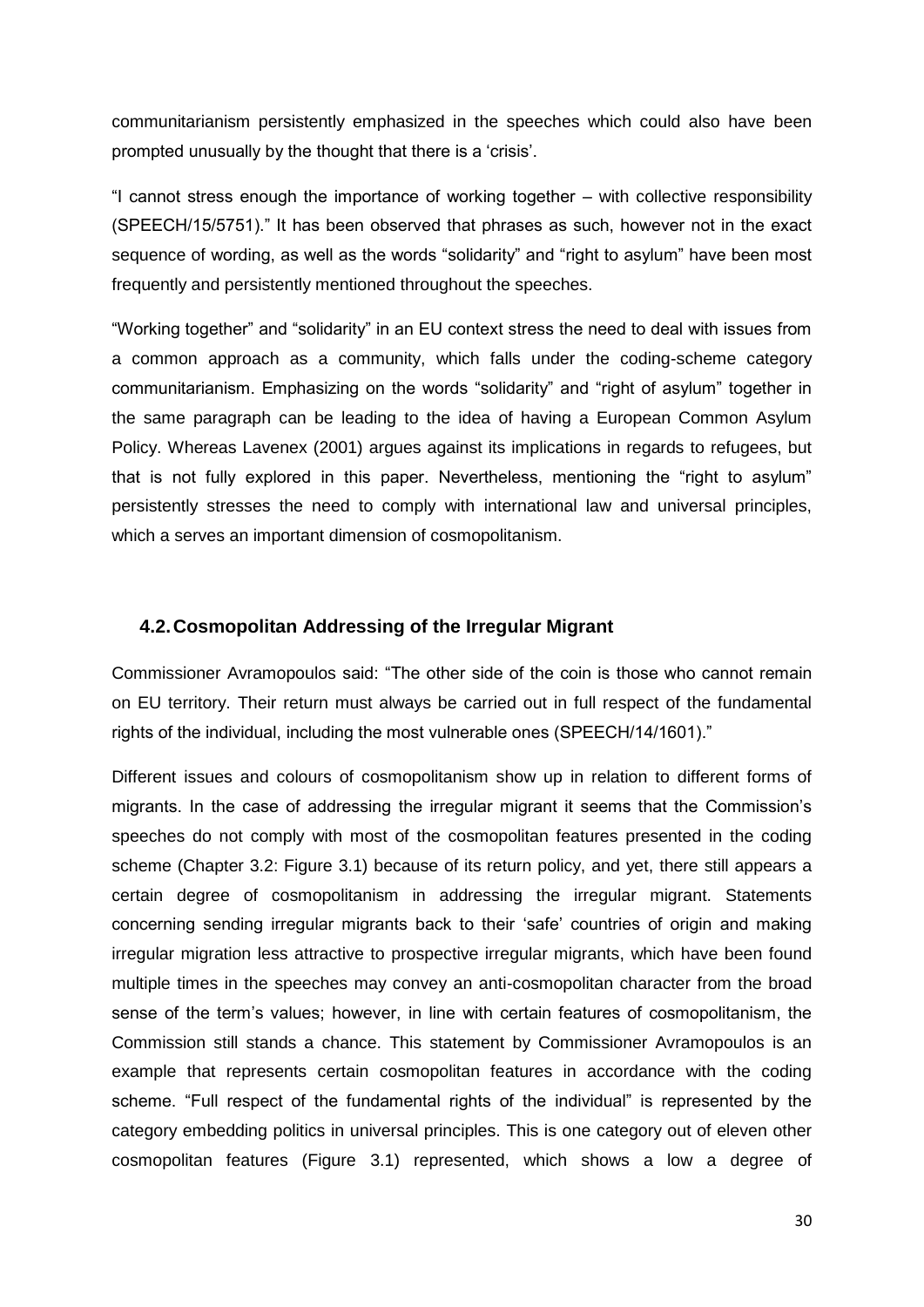cosmopolitanism by the Commission in addressing the irregular migrant. On the other hand, the fact that no other country in the world 'accepts' 'irregular' migrants makes the Commission not any less cosmopolitan towards irregular migrants. Therefore, if anything, the Commission can only have the chance to endorse a higher degree of cosmopolitanism than the rest.

"[...] we do not want to create "Fortress Europe". We do want to reduce irregular entry of migrants, but we also want to ensure legal and safe pathways towards the EU. This is the best way to ensure that people do not undertake perilous journeys to reach our shores. [...] how to protect vulnerable migrants falling outside the 'refugee' definition? (SPEECH/16/365)"

Several other statements involving working closely with FRONTEX and having a European Coast Guard, in the context of this observation, were also explicitly closely related to saving lives on the spot by employing better trained external-border European security guards. In this sense, there is a degree of cosmopolitanism found in this statement towards irregular migrants. A statement as such can fall under the category "a sense of social responsibility" in protecting irregular migrants and qualified refugees alike as they sail through together in the same unsafe boats (or other unsafe means of transport) to Europe. Ossewaarde (2007) argues that cosmopolitanism seeks to sack the 'fortress', and therefore, on the one hand, agrees with this statement of not wanting to create "Fortress Europe", but on the other, Ossewaarde (2007) argues that Europe is already a fortress, to some extent, by opening the borders only between its own members.

#### **4.3.Cosmopolitan Addressing of the Economic Migrant**

"[...] keeping in mind demographics and our ageing population, we want to make the EU more attractive for foreign talent. We want to make it easier and more attractive for highly skilled migrants to come work and settle in the EU. But we also want to make our continent more attractive for students, researchers and seasonal workers (SPEECH/16/365)."

The economic migrant has been addressed under legal migration. The Commission seeks to make the EU an attractive place for prospective legal migrants, which are mostly likely gifted in terms of financial means or talent. This colour of cosmopolitanism expressed here can be subject to controversy within the discourse of cosmopolitanism. The incentive behind it is not very clear from what is observed. On the one hand, it is economically beneficial, but on the other hand, it is not necessarily the main intention behind it. The intention might as well be, partly, in accordance with Delanty's (2006) notion of modernity as plural, to promote the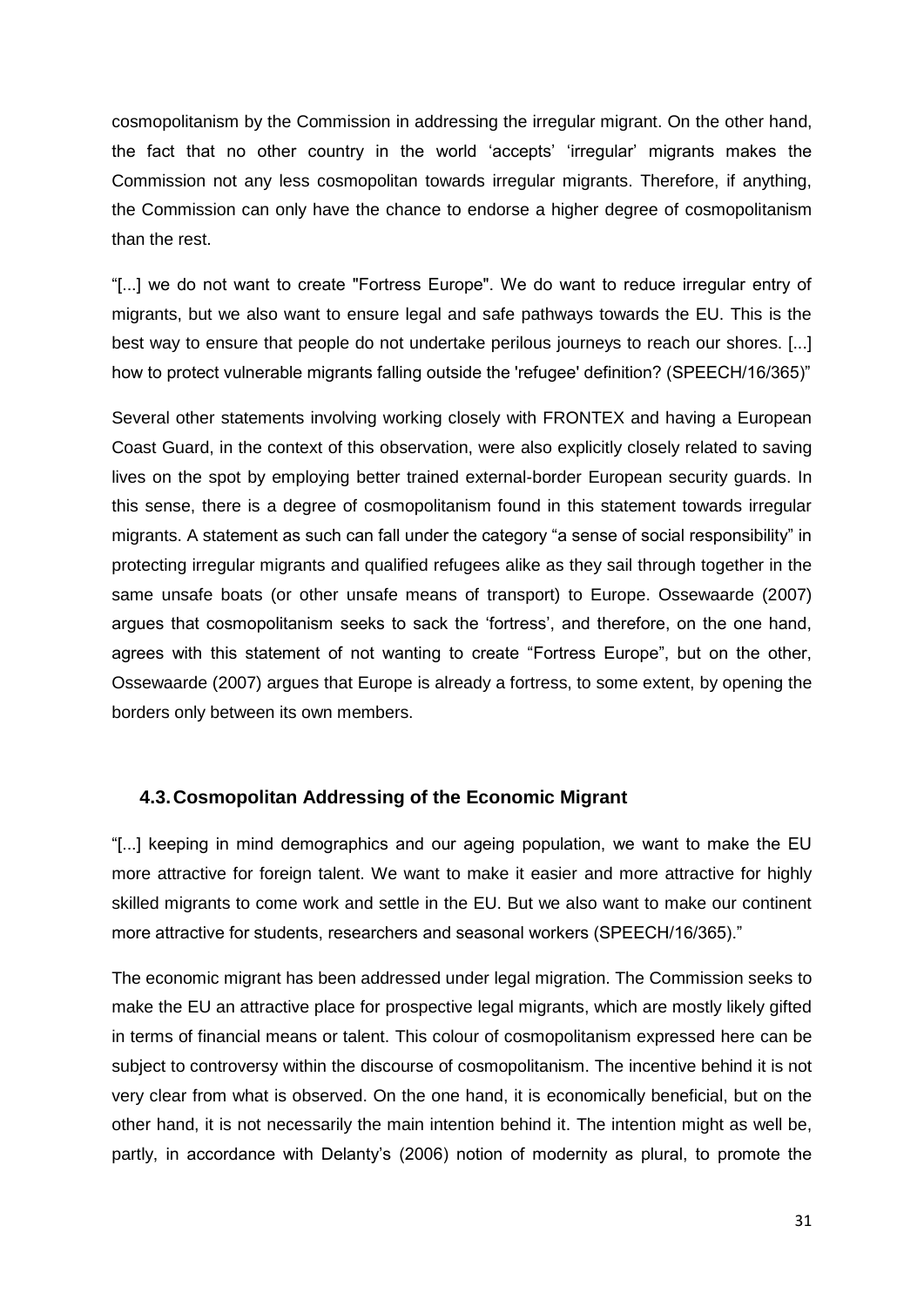interaction of different maternities, and in this case through 'economic' migration. This portrays, in terms of cultural cosmopolitanism, a disposition of openness (Delanty, 2006).

"We need to provide credible alternatives for irregular migration and enhance our legal channels. That is why we will propose a revision of the Blue Card (SPEECH/16/76)."

This observation, on the one hand, tackles irregular migration and seeks to put an end to it; while on the other hand, it opens the door (welcoming) for migrants seeking to enter the EU legally. The Blue Card mentioned in the speech, also clarified earlier in this paper, is an approved EU-wide work permit that allows migrants having it to live and work in any Member State (Thym, 2016) that is subject to the [Council] proposal. Economic migrants (Bauman, 2016) are good for the economy; the high-skilled migrant (often given the label of 'expat') fills the void and missing talent in domestic labour force and some might as well start up their own businesses creating employment; the international student is also considered as an investment, a prospective high-skilled migrant, among many other advantages for the receiving country including cultural and socio-political ones. Students are entitled to the same rights as labour migrants, especially when they earn their degree; students often get granted an orientation year residence permit in the EU once they have graduated from a European university, which allows them to live and work as they please like EU citizens with equal treatment. The speeches analysed contain various statements promoting legal migration and making Europe a more attractive destination for knowledge and high-skilled migrants. The tourist is not even remotely related to the Blue Card mentioned in this observation, however, fits well under the economic migrant category and is considered to be good for the economy (by being a consumer). Depending on the country of origin the tourist comes from, it is known that Visa procedures often require a proof of sufficient financial means and a 'stable' socioeconomic status for the tourist, especially if they're coming from a third-world country, to ensure that such migrant is only coming to Europe for the purpose of tourism and not intending to stay longer than it is illegal. Tourists are also protected by human rights and universal law in the EU.

"EU law grants labour migrants equal rights to EU citizens in nearly all aspects of social security and working conditions. Such an inclusive approach is essential for building strong societies and sustainable economies (SPEECH/14/1601)."

Once non-EU labour migrants are granted first admission and long-term residence in the EU, they will have equal rights to EU citizens in nearly all aspects of social security and working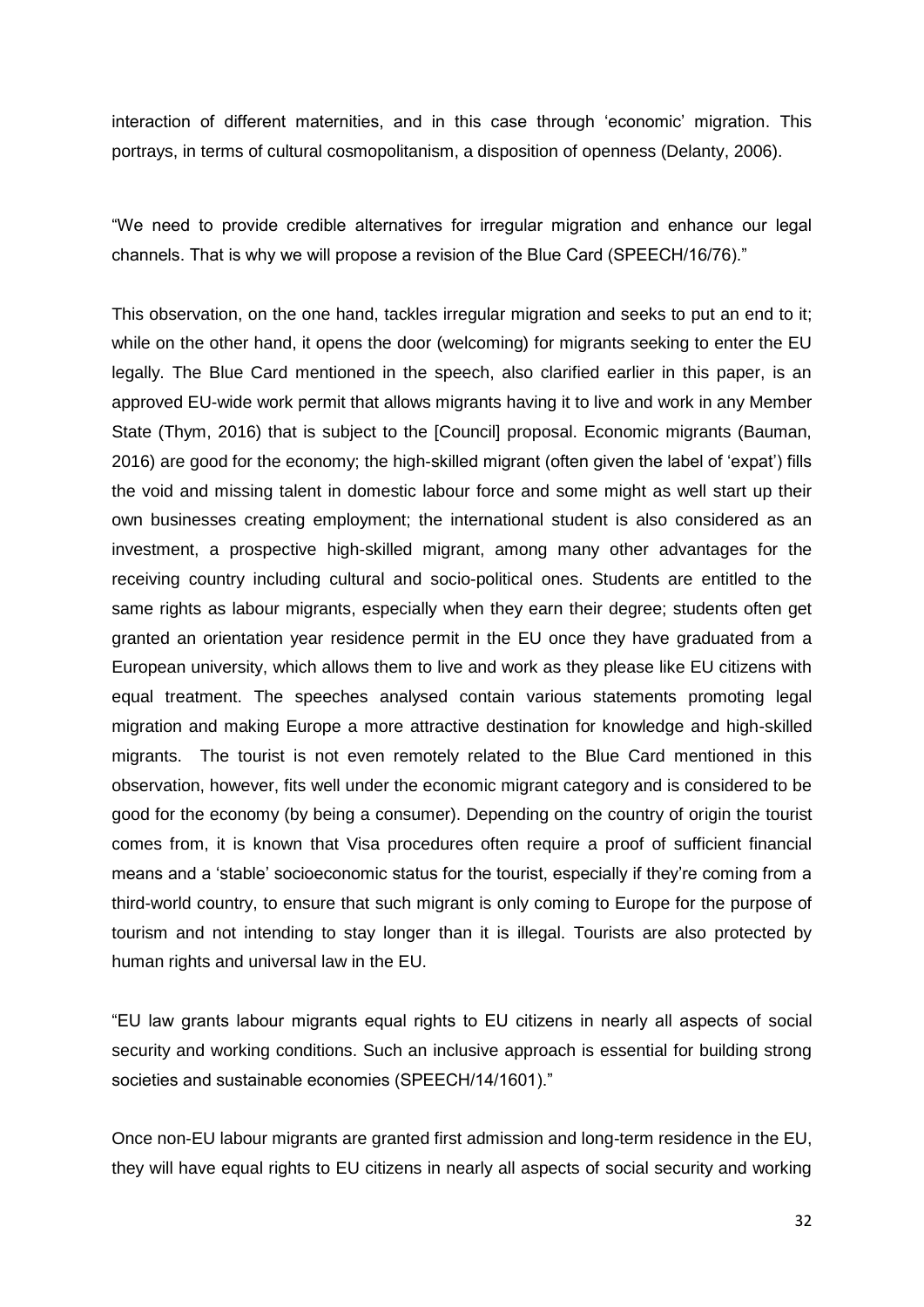conditions, as this observation shows. Giving equal rights mainly falls under cultural cosmopolitanism through showing a disposition of openness and fostering integration and inclusion. However it also somewhat fits under making moral political decisions on humanity, and Nussbaum's (1997) ethical cosmopolitanism in a sense that human beings belong to a one community adorned with a sense of social responsibility and hospitality to a certain degree.

#### **4.4.Cosmopolitan Addressing of the EU Citizen – the Migrant within Intra-EU 'Mobility'**

"If we neglect the protection of our external borders, Member States will want to create more protection on the internal borders and that will lead to a cascading effect that will, without any doubt, have serious consequences for Schengen and also for the internal market in the long run (SPEECH/15/6079)."

This statement portrays the pressures the European Commission is being put under. It reveals a certain balance that needs to be created by the Commission between pleasing the leaders of the Member States and at the same time staying persistent with its ideological position. As mentioned earlier in section 4.1, it is important for the EU to gain stronger control over its external borders, which does not necessarily means closing them. In cases as such the Commission is obliged to compromise perhaps on certain aspects of its ideological position in order to protect other principles of cosmopolitanism, such as communitarianism. With the rising populism (Bauman, 2016), the EU 'mobile' citizen is also being at stake. It is interesting to point out the fact, regardless of its triviality, that the Commissioners are Intra-EU migrants themselves, coming from different Member States (i.e. Dimitris Avramopoulos is coming from Greece and President Jean-Claude Juncker is coming from Luxemburg) to 'set agenda' in Brussels for the European Union. Therefore, the positions being taken by the Commission, concerning tackling irregular migration for instance, are there to prevent closing the internal borders and maintain and protect Intra-EU 'mobility' – free movement of persons and goods – and the Schengen. Moreover, Member States closing internal borders would only be a start for something even worse, such as having countries leave the EU officially like the example of UK ('Brexit').

President Juncker said in his speech from 2014, "I will defend that principle. Free movement is an opportunity, not a threat (SPEECH/14/567)."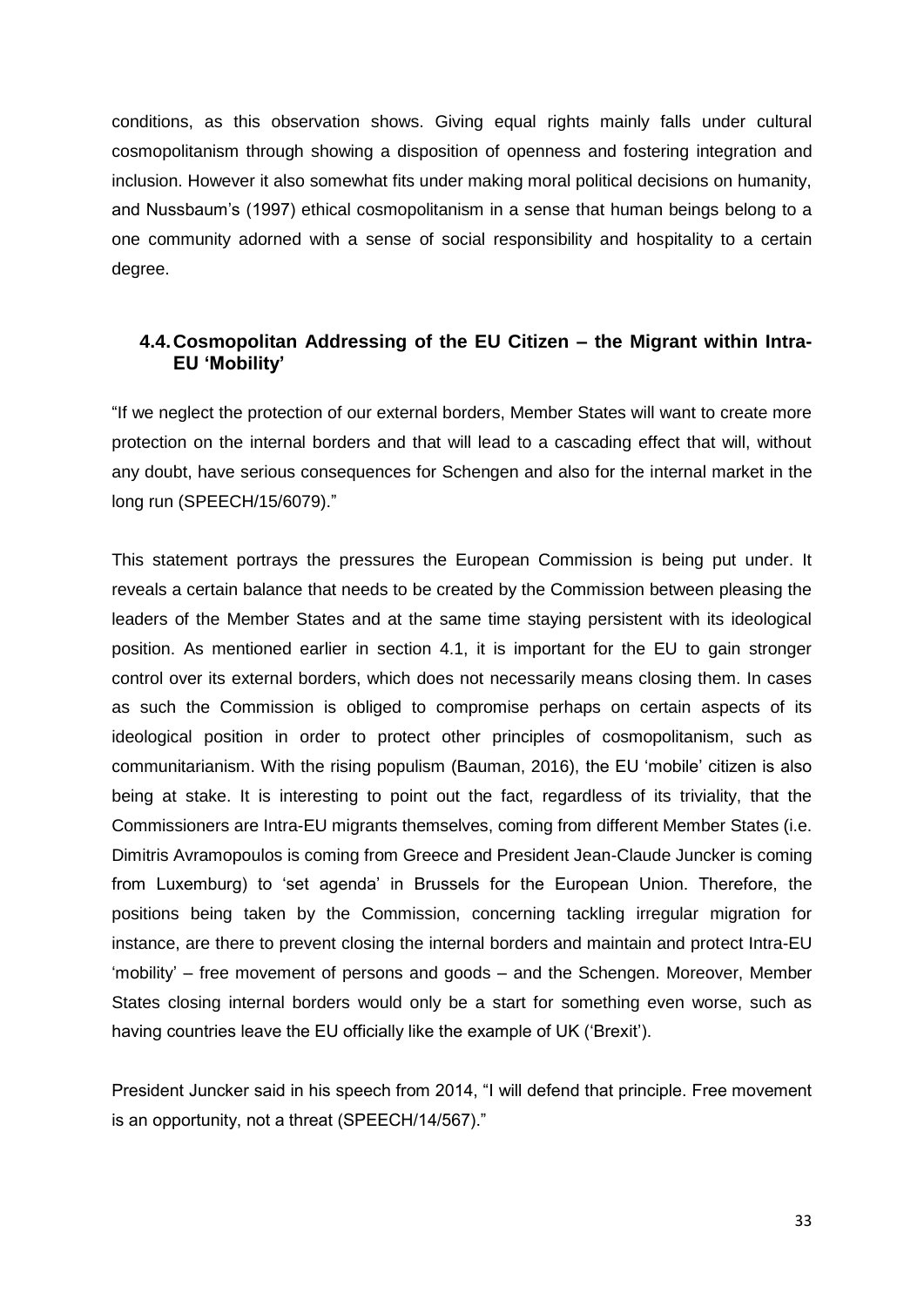The Member States seem to, not only be sceptical about irregular migration and the inflow of refugees, but also with the rising populism, some are entertaining certain myths about the downfalls of Intra-EU labour mobility. For that reason, which has also been evident in the speeches, the Commission seeks to protect the internal free movement of labour from the Member States themselves, where nationalism and populism, nourished by the fear of their citizens, may be on the rise. Free movement of workers has always been one of the keypillars of the internal market. The European Union and free movement of citizens must not be taken for granted, as it can all collapse one day – taking the UK leaving the EU as a point of evidence, where many Europeans perhaps were not expecting it and yet it actually happened.

| Summary of the main observations and interpretations in Chapter 4                                                                                                                                                                                                              |                                                                                                                                                                                                                                                                                                    |  |  |
|--------------------------------------------------------------------------------------------------------------------------------------------------------------------------------------------------------------------------------------------------------------------------------|----------------------------------------------------------------------------------------------------------------------------------------------------------------------------------------------------------------------------------------------------------------------------------------------------|--|--|
| <b>Observation</b>                                                                                                                                                                                                                                                             | Interpretation                                                                                                                                                                                                                                                                                     |  |  |
| "Openness and security are equally<br>important"                                                                                                                                                                                                                               | Opening legal channels for migrants with<br>enhanced control and security measures<br>over the borders, as opposed to closing<br>borders                                                                                                                                                           |  |  |
| "More support for refugees in camps<br>outside of the EU to live decent lives"                                                                                                                                                                                                 | A sense of social responsibility                                                                                                                                                                                                                                                                   |  |  |
| "The right to asylum is easier to proclaim<br>than to defend in practice"                                                                                                                                                                                                      | This may confirm the discrepancy between<br>what is being said and what is actually being<br>done                                                                                                                                                                                                  |  |  |
| "It is Europe today that represents a<br>beacon of hope, a haven of stability in the<br>eyes of women and men in the Middle<br>East and in Africa. That is something to be<br>proud of and not something to fear"                                                              | This is the extreme opposite of exploiting the<br>fears and anxieties of the Commission's<br>audience towards refugees.                                                                                                                                                                            |  |  |
| "Imagine for a second it were you, your<br>child in your arms, the world you knew<br>torn apart around you"                                                                                                                                                                    | A strong sense of empathy, in a sense that<br>we are all humans having the same needs<br>and life essentials                                                                                                                                                                                       |  |  |
| "[] ensure that the newly arrived<br>[refugees] are enabled to fully participate<br>in our societies"                                                                                                                                                                          | Stressing the importance of integration and<br>inclusion                                                                                                                                                                                                                                           |  |  |
| "mechanism to relocate a further 120,000<br>from Italy, Greece and Hungary"                                                                                                                                                                                                    | Burden and responsibility sharing between<br>the Member States - communitarianism                                                                                                                                                                                                                  |  |  |
| The "return [of irregular migrants] must<br>always be carried out in full respect of the<br>fundamental rights of the individual"                                                                                                                                              | Complying with universal principles and<br>human rights                                                                                                                                                                                                                                            |  |  |
| "How to protect vulnerable migrants falling<br>outside the 'refugee' definition?"                                                                                                                                                                                              | A sense of social responsibility is shown<br>towards illegal migrants by seeking to ensure<br>their safety                                                                                                                                                                                         |  |  |
| We want to make it easier and more<br>attractive for highly skilled migrants to<br>come work and settle in the EU. But we<br>also want to make our continent more<br>attractive for students, researchers and<br>seasonal workers<br>"EU law grants labour [economic] migrants | Two sides of the coin: first, it is beneficial for<br>the economy, and second, it may be<br>perceived as culturally cosmopolitan in<br>means of promoting the idea of 'modernity as<br>plural' with a disposition of openness<br>(Delanty, 2006)<br>This falls under several features of cultural, |  |  |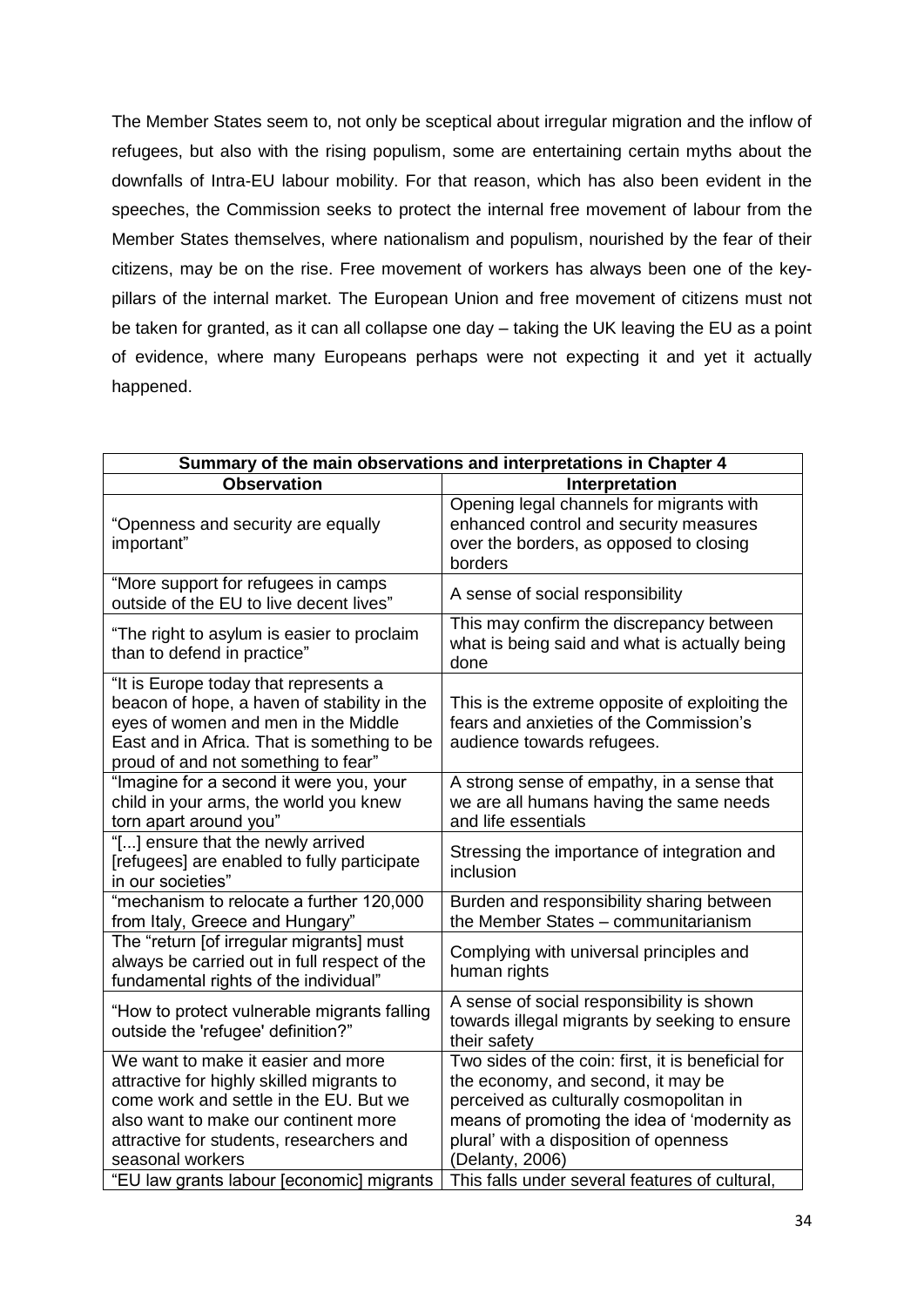| equal rights to EU citizens in nearly all<br>aspects of social security and working<br>conditions" | political and ethical cosmopolitanism        |
|----------------------------------------------------------------------------------------------------|----------------------------------------------|
| "If we neglect the protection of our                                                               | This statement protects the principle of     |
| external borders, Member States will want                                                          | communtarianism but at the same time it      |
| to create more protection on the internal                                                          | points out the possible negative economic    |
| borders and that will lead to [] serious                                                           | implications for the internal market.        |
| consequences for Schengen and also for                                                             | Therefore, in a sense it can be cosmopolitan |
| the internal market"                                                                               | but also not.                                |

*Table 4.2: summary of the main observations in the findings and their interpretations* 

#### **4.5.Concluding Remarks**

Four types of migrants in Europe have been narrowed down in this chapter. The different ways of cosmopolitan addressing those migrants by the European Commission have been observed. The European Commission has proven to be, in different ways, cosmopolitan in addressing the four types of migrants in the speeches. A very high degree of cosmopolitanism – in accordance with the proportion of coding-scheme-categories (Figure 3.1) found in the speeches and the frequencies of their occurrence (Table 4.1) as a measure – was found in addressing the migrant and refugee. Different colors and abundance of cosmopolitan values have been revealed in the speeches in addressing the refugee, which include empathy, hospitality and a sense of social responsibility, compared to the other forms of migrants; whereas the 'irregular migrant' has been addressed the least in a cosmopolitan manner. The cosmopolitan way the 'irregular migrant' has been addressed in is that of embedding treating the irregular migrant in accordance with universal principles and human rights and dignity – with a sense of social responsibility in seeking to protect them from harm on their way to Europe such as drowning in the sea and issues with human traffickers – while sending them back to their countries of origin. However, no disposition of openness or sense of hospitality was shown towards them in the speeches. Concerning the economic migrants, a sense of hospitality – as in welcoming – has been evident towards them in the speeches, under the umbrella of 'legal migration' while making it more attractive or appealing. Statements and words such as 'we need more Europe' and 'we need more Union in this Union' imply the need for protecting and maintain Intra-EU mobility. Accordingly, the Commission expressed a high level of cosmopolitanism towards the EU-Citizen, by showing a disposition of openness, a sense of hospitality (for the Member States), promoting further integration and inclusion, expressing a sense of social responsibility for a 'more social Europe' in terms of welfare and other social issues, and communitarianism including several other aspects of cosmopolitanism. It has been observed as well that the cosmopolitan ideological position of the Commission is persistently maintained throughout the speeches with a considerable degree of consistency.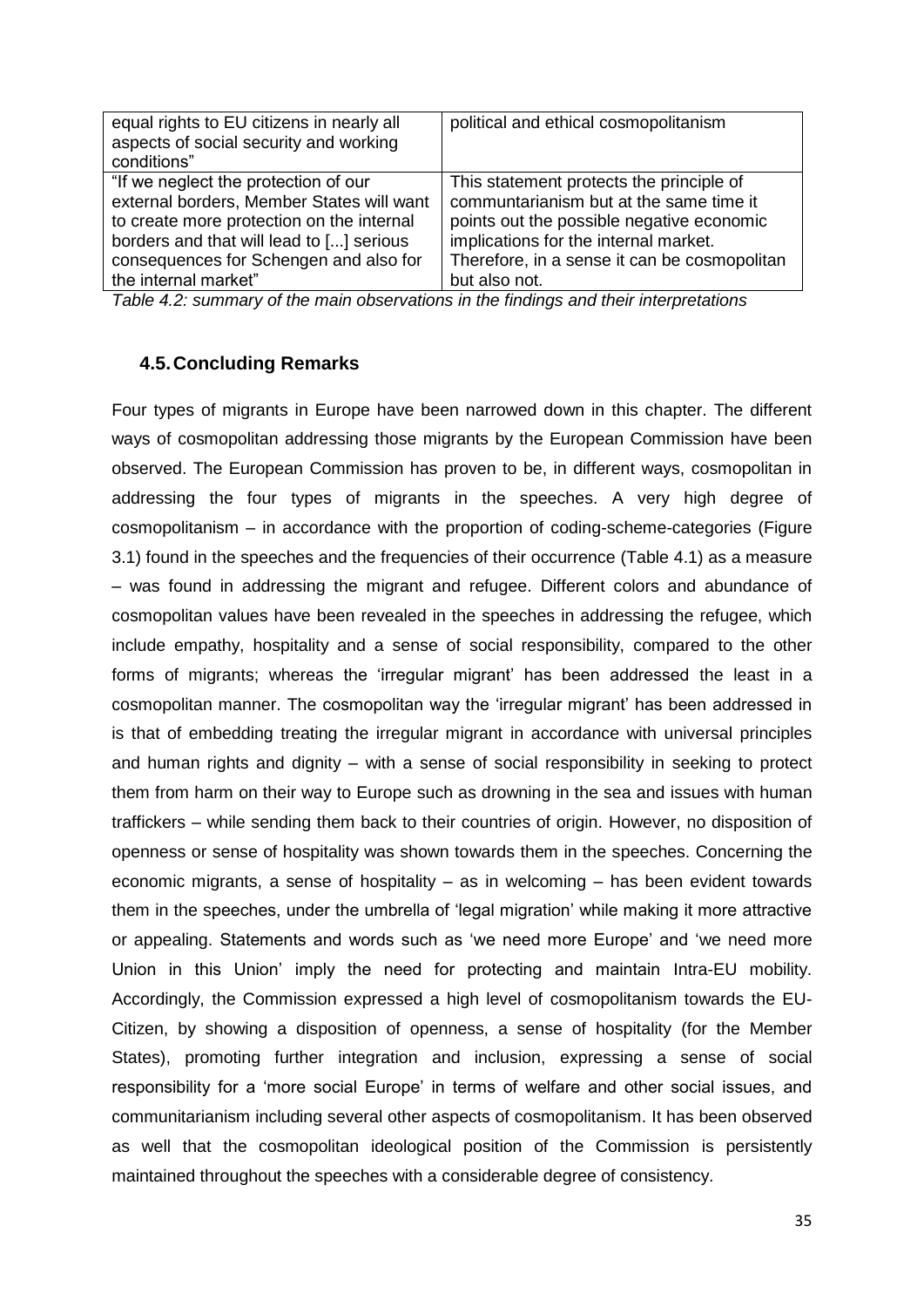# **5. Conclusion**

Indeed, the European Commission, through the speeches of Commissioners within the time frame of 2014 until 2016, does not take advantage of the recent migration panic and exploit the fears and anxieties of its audience. If anything, the European Commission, with its cosmopolitan ideological position, which was found evident in the speeches, tries to put such fears at rest by encouraging its audience to be open and proud of their territory (the EU) for its capacity of being a "safe haven" and "a beacon of hope" to refugees and the other migrants. Moreover, it was found quite evident that the European Commission remained persistent in its cosmopolitan ideological position, in addressing the four types of migrant analysed in this paper, throughout the speeches with a certain level of consistency. This paper filled a small gap in the existing body of literature by analysing the dimension which concerns the contents of governance (of the European Commission in this case) rather than the vertical dimension of levels of governance, such as the tension between state sovereignty and supranational governance, on which an abundance of studies is focussed (Lavenex, 2001), in the existing body of scholarship.

The Commission has expressed itself, in addressing the refugee, by a certain disposition of openness; promoting integration and inclusion; embedding politics in universal principles; making commitments that aim beyond the local and particular; entertaining and making moral political decisions on humanity; regulating events beyond any one nation; promoting working together with the Member States as a community; and having a sense of worldliness, hospitality, social responsibility and empathy towards the 'Other'. The degrees and types of cosmopolitanism expressed by the Commission speeches varied from one type of migrants to the other. Nonetheless, the speeches were consistent in their cosmopolitan agenda. They were all somewhat repetitive and persistent in advertising cosmopolitan values. The speeches were also consistent with the Commission's agenda on migration in the Commission's webpage (European Commission, 2016). It is difficult to give an exact measure of the degree of cosmopolitanism the Commission endorses, because of the fact that a qualitative research is conducted, whereas a quantitative method, in contrast, would provide us with a precise figures or numbers. Nevertheless, the fact that all the categories (Figure 3.1) were reflected in various statements in the speeches showed a considerable degree of cosmopolitanism towards all four types of migrants mentioned in this paper. Moreover the language used in addressing refugees emphasized the importance and urgency of the matter, which gave another angle to the extent of being cosmopolitan. The frequency of coded statements also provided us with an idea of how important those matters are to the Commission and emphasized a degree of persistence. For instance, according to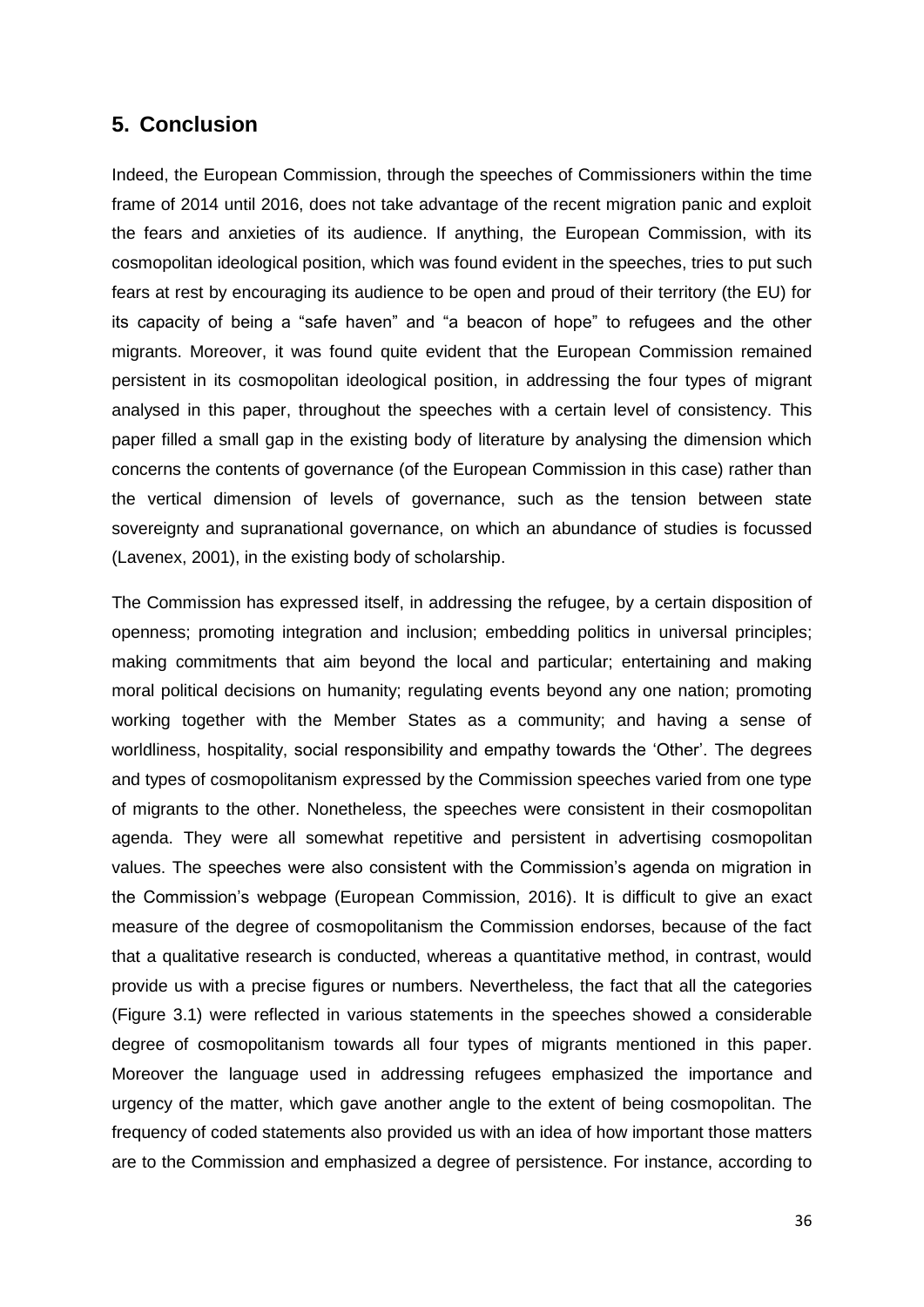Table 4.1, the concept of "communitarianism" was most frequently occurred in the speeches, which may indicate that the Commission values the principle of communitarianism the most. One of the main measures in this paper was the frequency of occurrence of concepts derived from the coding scheme (Figure 3.1), where the frequency of occurrences in Table 4.1 is sorted in descending order, starting with the most frequent to the least frequent concepts.

Cosmopolitanism in Europe has always been and still is a process, rather than an end result. 'It is a dynamic of self-transformation' as Delanty (2005) calls it. The creation of the European Union or the 'Coal and Steel Community' before that, by itself can be considered as a big step forward in the direction of an ever more cosmopolitan Europe (Kochenov and Amtenbrink, 2013). Now with the recent events including the migration crisis and numerous terrorist attacks, the European Union has a priority to maintain the Union together and keeping the internal market and free movement of citizens, and for this reason it aims at strengthening its external borders while implementing other security measures particularly for getting a better grip on irregular migration, in order to recreate a sense of stability and maintain faith among the Member States. In this context, the European Union (not the Commission per se), can be said, may be obliged to act less cosmopolitan. However, even though the Commission might be obliged to act less cosmopolitan under the current pressures, and yet it only shows its highly cosmopolitan values in its speeches towards refugees. A discrepancy between the Commission's practices and speeches, in terms of addressing migrants and refugees, may be present. However, it is not within the scope of this paper to find out whether such a discrepancy exists, which can be a suggestion for further research. Nonetheless, briefly mentioning recent practices of the EU to provide insight, the refugee-deal between the EU and Turkey, would be an example that shows a big paradox, according to a commentary article/report by Elizabeth Collett (2016, March) from the Migration Policy Institute, compared to the cosmopolitan content found in the speeches analysed in this paper:

"[...] the agreement aims to address the overwhelming flow of smuggled migrants and asylum seekers 37ravelling across the Aegean from Turkey to the Greek islands by allowing Greece to return to Turkey "all new irregular migrants" arriving after March 20. In exchange, EU Member States will increase resettlement of Syrian refugees residing in Turkey, accelerate visa liberalization for Turkish nationals, and boost existing financial support for Turkey's refugee population. [...] However, the deal has also unveiled a paradox for a European Union that has spent several decades preaching its own high asylum standards to neighboring countries. To achieve its self-imposed goal—a significant reduction in arrivals and an increase in returns to Turkey—policymakers will have to drastically cut legal corners, potentially violating EU law on issues such as detention and the right to appeal (Collett, 2016, March)."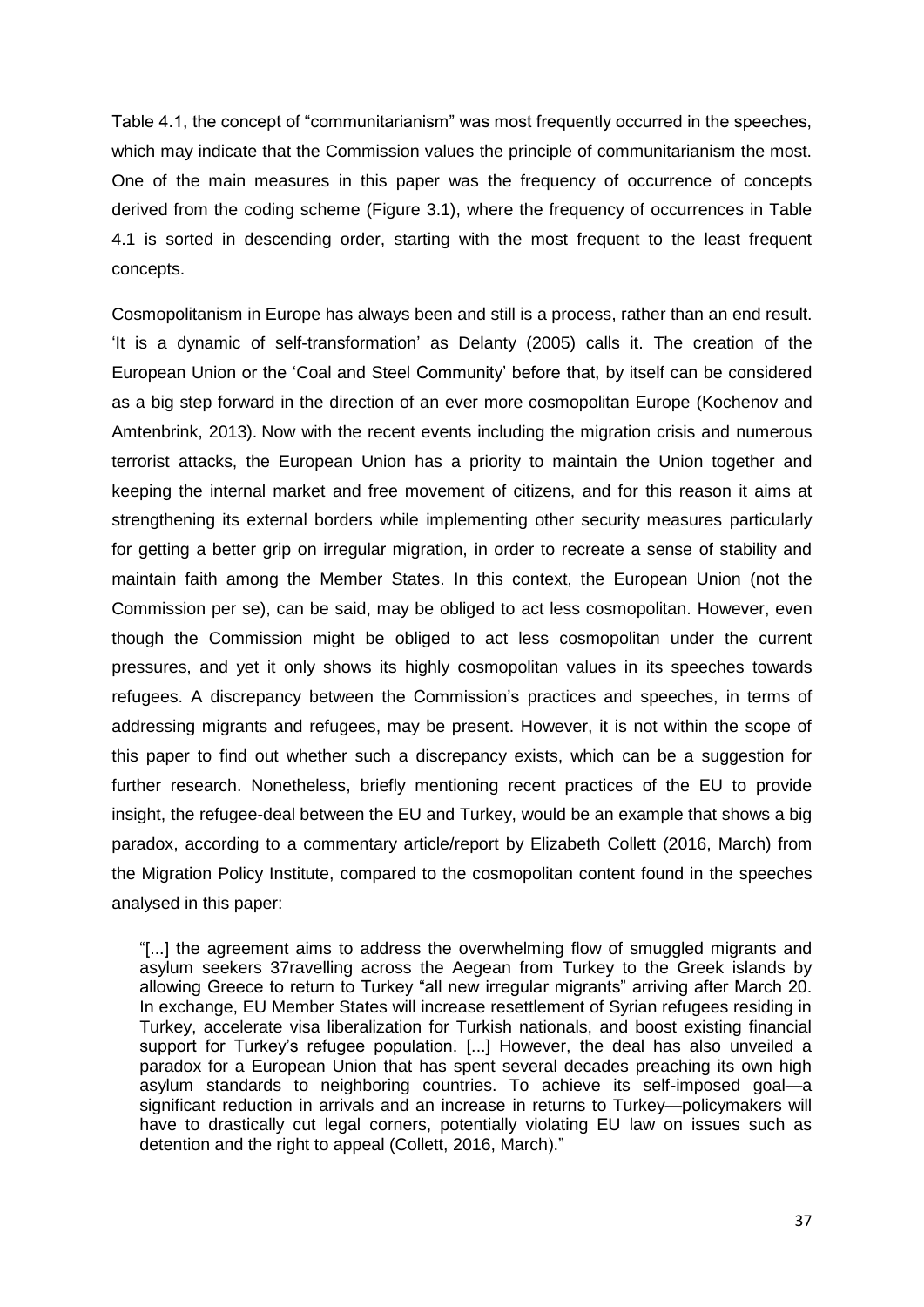This reveals quite evidently an inconsistency between what the EU preaches and what it actually does. But at the same time, we shouldn't overlook the fact that this EU-Turkey refugee deal was made out of reaching consensus between the 28 Member States, and therefore it is not purely an act of the Commission or even whether the Commission was involved. For that reason, I can conclude that if the Member States, and all the pillars of the EU including the Commission itself, practice what the Commission preaches in the speeches analysed, the EU can most certainly, at that point, be set as an example of an entity adorned by a high degree of cosmopolitanism for many political actors and leaders to follow.

Additionally, according to Hansen (2009), in his article 'Post-national Europe—without cosmopolitan guarantees', he points out the critique to an EU-based cosmopolitan promise, focussing mainly on asylum policy. This cosmopolitan promise, being criticised in his paper, is about the idea that "[...] 'more Europe', as in more supranational EU integration, is said to be the key solution, paving the way for a progressive, human rights-based 'cosmopolitan Europe' capable of transcending the vices of a national self-interest (Hansen, 2009, p. 20)." While on the contrary, Hansen argues, when it comes to a common European asylum policy, which is connected to a certain degree to communitarianism, there are absolutely no cosmopolitan guarantees to that effect (Hansen, 2009). I do not fully agree with Hansen's (2009) statement "absolutely no cosmopolitan guarantees", however, this sheds light on the possible 'hidden' intentions or agenda, discussed earlier which could not be computed in my methodology part, behind certain decisions that may seem cosmopolitan; not being able to identify such hidden intentions through analysing the speeches, reveals a certain weakness or incapability of carrying out only content analysis on the speeches. This shows that a content analysis proves to be useful only in analysing the language used and the explicit intention behind it (the intention that is explicitly mentioned in the speeches), however, in order to get the bigger picture of the discrepancy between EU practices and Commission speeches, it is necessary to further research the implications of certain EU policies and their effect on people (refugees and other areas of interest), through analysing media, news reports and statistical reports, for instance, as different measures. Finally, I conclude that, either the Commission is only advertising a high degree of cosmopolitanism by the rhetoric in its speeches, or that the non-cosmopolitan practices done by the EU do not purely fall within the Commission's purview. Moreover, a suggestion for an interesting further research would be analysing speeches from 15, 10 and 5 years ago to observe whether the Commission's attitude towards migrants has changed over the years until our present day, since a change in attitude was not analysed in this paper. Another suggestion would be analysing speeches from various leaders of Member States, and comparing the results with the ideological position of the Commission.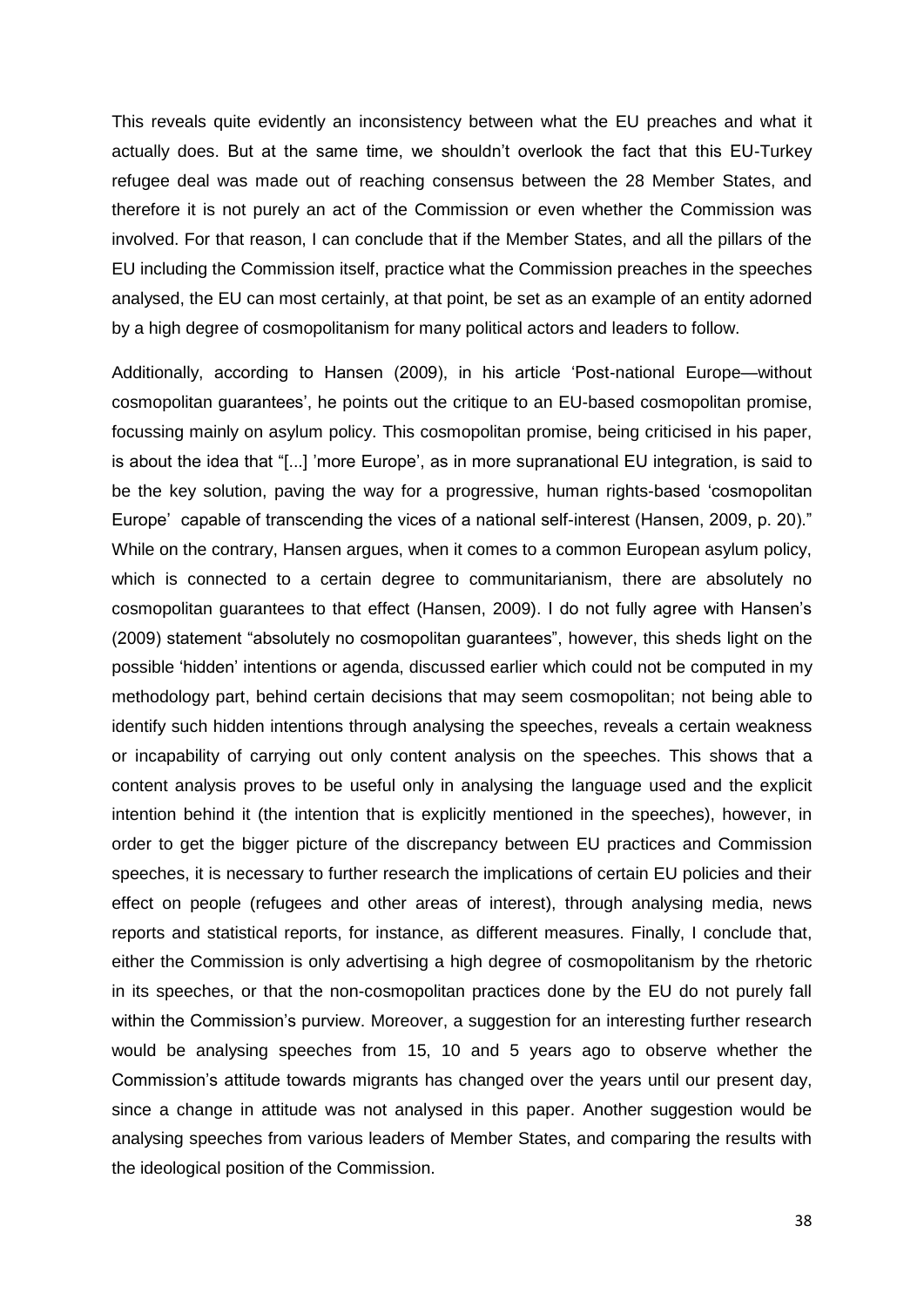# **6. References**

Babbie, E. R. (2013). *The basics of social research*. Cengage Learning.

Bauman, Z. (2016). *Strangers at our door*. Polity Press.

Beck, U., & Grande, E. (2007). Cosmopolitanism Europe's Way Out of Crisis. *European Journal of Social Theory*, *10*(1), 67-85.

Britannica Encyclopedia. (n.d.). cosmopolitanism | international relations | Britannica.com. Retrieved from <https://www.britannica.com/topic/cosmopolitanism-international-relations>

Busch, C., & Paul, S. (2013). De Maret, Teresa Flynn, Rachel Kellum, Sheri Le, Brad Meyers, Matt Saunders, Robert White, and Mike Palmquist.(1994-2012). *Content Analysis*. Available at <http://writing.colostate.edu/guides/guide.cfm?guideid=61>

Carley, K. (1990). *Content analysis*. The encyclopedia of language and linguistics. Edinburgh: Pergamon Press.

Cheng, A. S., Fleischmann, K. R., Wang, P., & Oard, D. W. (2008). Advancing social science research by applying computational linguistics.*Proceedings of the American Society for Information Science and Technology*, *45*(1), 1-12.

Collett, E. (2016, March). The Paradox of the EU-Turkey Refugee Deal | migrationpolicy.org. Retrieved from http://www.migrationpolicy.org/news/paradox-eu-turkey-refugee-deal

Delanty, G. (2003). The making of a post-Western Europe: a civilizational analysis. *Thesis Eleven*, *72*(1), 8-25.

Delanty, G. (2005). The idea of a cosmopolitan Europe: On the cultural significance of Europeanization. *International Review of Sociology—Revue Internationale de Sociologie*, *15*(3), 405-421.

Delanty, G. (2006). The cosmopolitan imagination: critical cosmopolitanism and social theory. *The British journal of sociology*, *57*(1), 25-47.

Dower, N. (2010). Questioning the questioning of cosmopolitanism. In*Questioning cosmopolitanism* (pp. 3-20). Springer Netherlands.

Eriksen, E. O. (Ed.). (2007). *Making the European Polity: Reflexive Integration in the EU*. Routledge.

European Commission. (2016). Migration | European Commission. Retrieved July 21, 2016, from [http://ec.europa.eu/priorities/migration\\_en](http://ec.europa.eu/priorities/migration_en)

European Union Council Directive 2009/50/EC of 25 May 2009 on the conditions of entry and residence of third-country nationals for the purposes of highly qualified employment. (2009). *Official Journal of the European Union*, *52*, 17-29. doi:10.3000/17252555.L\_2009.155.eng

Favell, A. (2009). Immigration, migration and free movement in the making of Europe. *European identity*, 167-189.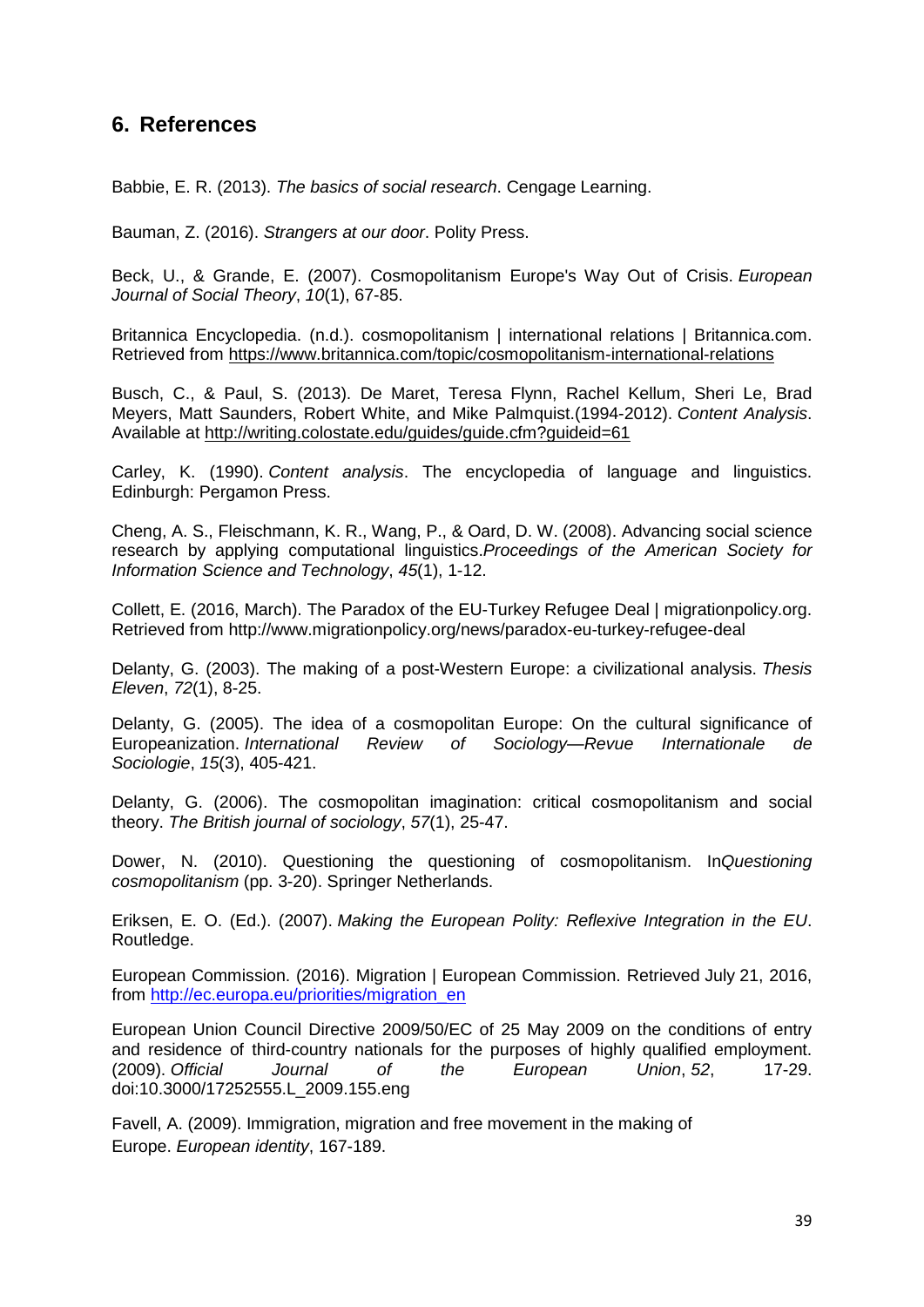Goldenziel, J. I. (2016). The Curse of the Nation-State: Refugees, Migration, and Security in International Law. *Arizona State Law Journal*.

Hansen, P. (2009). Post-national Europe—without cosmopolitan guarantees. *Race & class*, *50*(4), 20-37.

Jeandesboz, J., & Pallister-Wilkins, P. (2014). Crisis, enforcement and control at the EU borders. *Crisis and Migration: Critical Perspectives*, 115-135.

Kochenov, D., & Amtenbrink, F. (Eds.). (2013). *The European Union's shaping of the international legal order*. Cambridge University Press.

Lavenex, S. (2001). The Europeanization of Refugee Policies: Normative Challenges and Institutional Legacies. *JCMS: Journal of Common Market Studies*, *39*(5), 851-874. doi:10.1111/1468-5965.00334

Long, K. (2014). 8 Imagined threats, manufactured crises and 'real' emergencies. In A. Lindley (Ed.), *Crisis and migration: Critical perspectives* (pp. 158-180). Retrieved from [https://books.google.nl/books?hl=en&lr=&id=IN0ABAAAQBAJ&oi=fnd&pg=PA158&dq=disco](https://books.google.nl/books?hl=en&lr=&id=IN0ABAAAQBAJ&oi=fnd&pg=PA158&dq=discourse+language+used+media+migration+crisis+european+countries+syrian+refugees&ots=HMJYYNkpFi&sig=EeRkTacYj3LKbcFpUpEg0I_UL7A#v=onepage&q&f=false) [urse+language+used+media+migration+crisis+european+countries+syrian+refugees&ots=H](https://books.google.nl/books?hl=en&lr=&id=IN0ABAAAQBAJ&oi=fnd&pg=PA158&dq=discourse+language+used+media+migration+crisis+european+countries+syrian+refugees&ots=HMJYYNkpFi&sig=EeRkTacYj3LKbcFpUpEg0I_UL7A#v=onepage&q&f=false) [MJYYNkpFi&sig=EeRkTacYj3LKbcFpUpEg0I\\_UL7A#v=onepage&q&f=false](https://books.google.nl/books?hl=en&lr=&id=IN0ABAAAQBAJ&oi=fnd&pg=PA158&dq=discourse+language+used+media+migration+crisis+european+countries+syrian+refugees&ots=HMJYYNkpFi&sig=EeRkTacYj3LKbcFpUpEg0I_UL7A#v=onepage&q&f=false)

Morris, L. (2015). Squaring the circle: domestic welfare, migrants rights, and human rights. *Citizenship Studies*, 1-17.

Nail, T. (2015). *The Figure of the Migrant*. Stanford University Press.

Naseem, M. A., & Hyslop-Margison, E. J. (2006). Nussbaum's Concept of Cosmopolitanism: Practical Possibility or Academic Delusion?. *Paideusis*, *15*(2), 51-60.

Norris, P. (2003). Preaching to the converted? Pluralism, participation and party websites. *Party politics*, *9*(1), 21-45.

Nussbaum, M. C. (1997). Kant and stoic cosmopolitanism. *Journal of political philosophy*, *5*(1), 1-25.

Ossewaarde, M. (2007). Cosmopolitanism and the Society of Strangers.*Current Sociology*, *55*(3), 367-388.

Popping, R. (2000). *Computer-assisted text analysis*. Sage.

Proksch, S. O., & Slapin, J. B. (2010). Position taking in European Parliament speeches. *British Journal of Political Science*, *40*(03), 587-611.

Skrbis, Z., & Woodward, I. (2013). *Cosmopolitanism: Uses of the idea*. Sage

Suhrke, A. (1998). Burden-sharing during refugee emergencies: The logic of collective versus national action. *Journal of refugee studies*, *11*(4), 396-415.

Thym, D. (2016). 'Citizens' and 'Foreigners' in EU Law. Migration Law and its Cosmopolitan Outlook. *European Law Journal*.

Van Dijk, T. (2011). Discourse and Ideology. In T. Van Dijk (Ed.), *Discourse Studies: A Multidisciplinary Introduction* (2nd ed., pp. 379-404).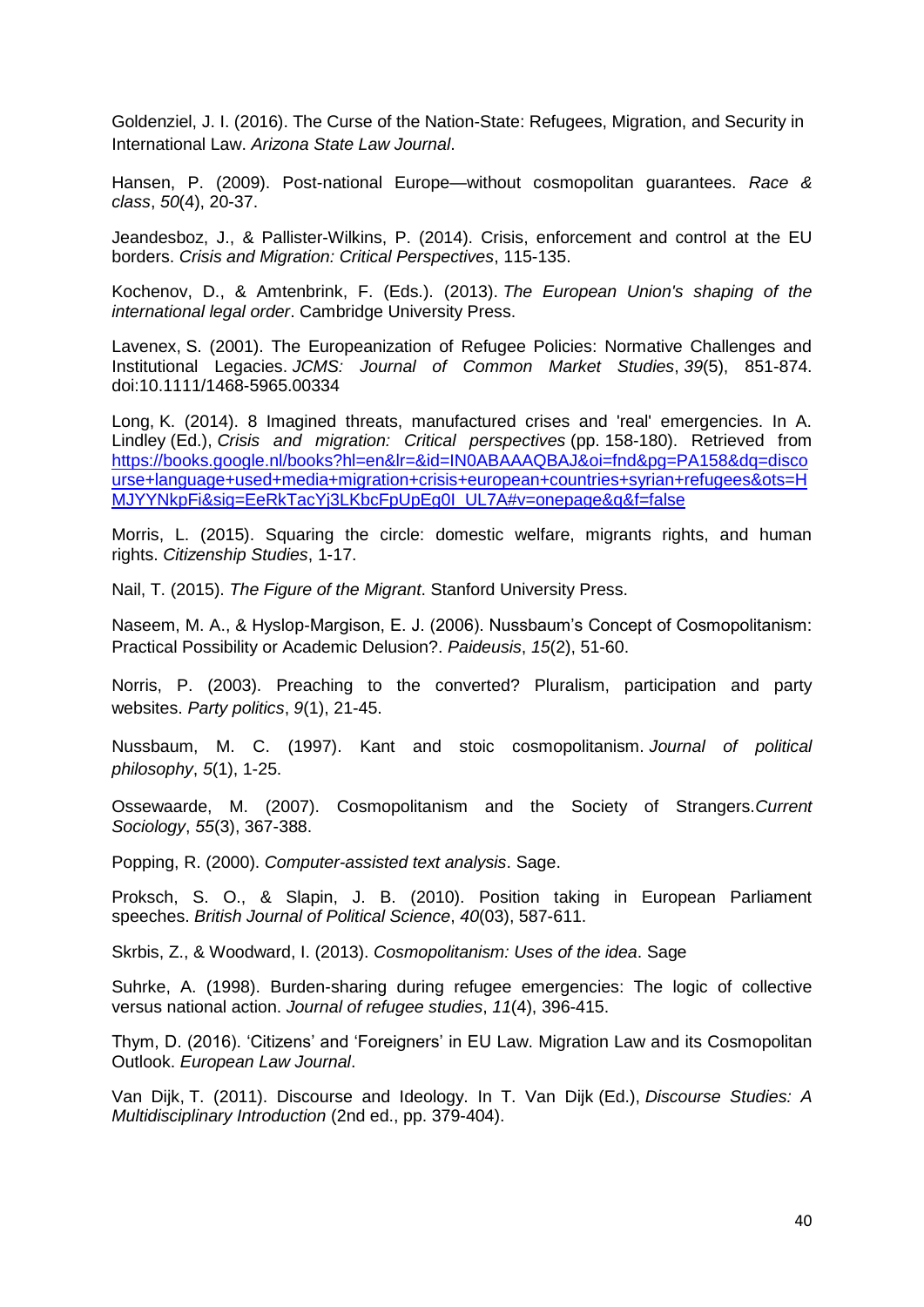# **7. Appendix**

|                | Overview of the European Commission speeches collected                                         |                                                                                                                                                                |                      |                |
|----------------|------------------------------------------------------------------------------------------------|----------------------------------------------------------------------------------------------------------------------------------------------------------------|----------------------|----------------|
| #              | <b>Speaker</b>                                                                                 | <b>Title of speech</b>                                                                                                                                         | Date of speech       | Speech code    |
| $\mathbf{1}$   | Cecilia Malmström<br><b>EU Commissioner for</b><br>Home Affairs                                | Common European Asylum<br>System: challenges and<br>perspectives                                                                                               | 24 March 2014        | SPEECH/14/244  |
| 2              | László Andor<br>European<br>Commissioner for<br>Employment, Social<br>Affairs and Inclusion    | Labour mobility in the EU:<br>challenges and<br>perspectives<br>for a genuine European<br>labour market                                                        | 24 June 2014         | SPEECH/14/491  |
| 3              | Jean-Claude Juncker<br><b>Candidate for President</b><br>of the European<br>Commission         | A new start for Europe                                                                                                                                         | 15 July 2014         | SPEECH/14/567  |
| 4              | <b>Dimitris Avramopoulos</b><br>Commissioner for<br>Migration, Home Affairs<br>and Citizenship | Fundamental Rights: the<br>Pillar for EU Migration<br>Policy                                                                                                   | 10 November<br>2014  | SPEECH/14/1601 |
| 5              | <b>Dimitris Avramopoulos</b><br>Commissioner for<br>Migration, Home Affairs<br>and Citizenship | <b>Opening Statement during</b><br>the European Parliament<br>plenary debate on<br>Migration                                                                   | 25 November<br>2014  | SPEECH/14/2140 |
| 6              | Jean-Claude Juncker<br>President of the<br>European Commission                                 | Speech at the debate in the<br>European Parliament on<br>the conclusions of the<br>Special European Council<br>on 23 April: 'Tackling the<br>migration crisis' | 29 April 2015        | SPEECH/15/4896 |
| $\overline{7}$ | <b>Dimitris Avramopoulos</b><br>Commissioner for<br>Migration, Home Affairs<br>and Citizenship | "A European Response to<br>Migration: Showing<br>solidarity and sharing<br>responsibility"                                                                     | 14 August 2015       | SPEECH/15/5498 |
| 8              | Jean-Claude Juncker<br>President of the<br>European Commission                                 | State of the Union 2015:<br>Time for Honesty, Unity<br>and Solidarity                                                                                          | 9 September<br>2015  | SPEECH/15/5614 |
| 9              | Commissioner<br>Johannes Hahn                                                                  | Remarks on the EU's<br>support for Western<br>Balkans, Turkey and<br>neighbourhood in the<br>addressing the challenges<br>of refugee crisis                    | 17 September<br>2015 | SPEECH/15/5670 |
| 10             | Jean-Claude Juncker<br>President of the<br>European Commission                                 | Speech by President<br>Juncker at the Conference<br>"EU Budget focused on<br>Results"                                                                          | 22 September<br>2015 | SPEECH/15/5696 |
| 11             | Jean-Claude Juncker<br>President of the<br>European Commission                                 | Managing the refugee<br>crisis: Remarks by<br>President Juncker                                                                                                | 23 September<br>2015 | SPEECH/15/5702 |
| 12             | Commissioner<br>Marianne Thyssen                                                               | Speech by Commissioner<br>Marianne Thyssen: EU<br>funds in support of the<br>refugee crisis                                                                    | 25 September<br>2015 | SPEECH/15/5720 |
| 13             | Commissioner<br>Marianne Thyssen                                                               | Speech by Commissioner<br>Marianne Thyssen at<br>Roundtable with Civil<br>Society                                                                              | 1 October 2015       | SPEECH/15/5751 |